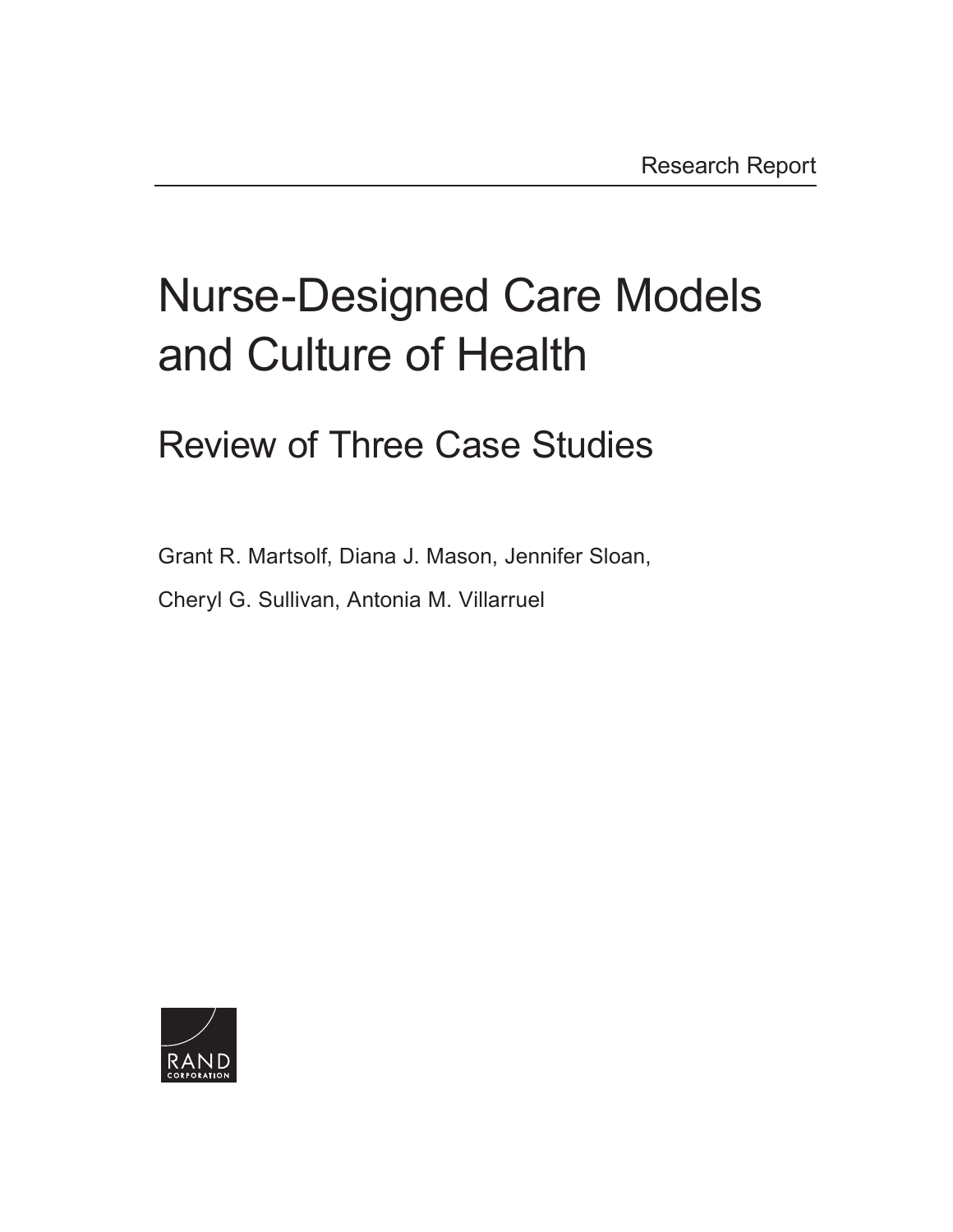For more information on this publication, visit [www.rand.org/t/rr1811](http://www.rand.org/t/rr1811)

Library of Congress Cataloging-in-Publication Data is available for this publication.

ISBN: 978-0-8330-9747-7

Published by the RAND Corporation, Santa Monica, Calif. © Copyright 2017 RAND Corporation RAND<sup>®</sup> is a registered trademark.

#### Limited Print and Electronic Distribution Rights

This document and trademark(s) contained herein are protected by law. This representation of RAND intellectual property is provided for noncommercial use only. Unauthorized posting of this publication online is prohibited. Permission is given to duplicate this document for personal use only, as long as it is unaltered and complete. Permission is required from RAND to reproduce, or reuse in another form, any of its research documents for commercial use. For information on reprint and linking permissions, please visit [www.rand.org/pubs/permissions.html.](http://www.rand.org/pubs/permissions.html)

The RAND Corporation is a research organization that develops solutions to public policy challenges to help make communities throughout the world safer and more secure, healthier and more prosperous. RAND is nonprofit, nonpartisan, and committed to the public interest.

RAND's publications do not necessarily reflect the opinions of its research clients and sponsors.

Support RAND Make a tax-deductible charitable contribution at [www.rand.org/giving/contribute](http://www.rand.org/giving/contribute)

[www.rand.org](http://www.rand.org)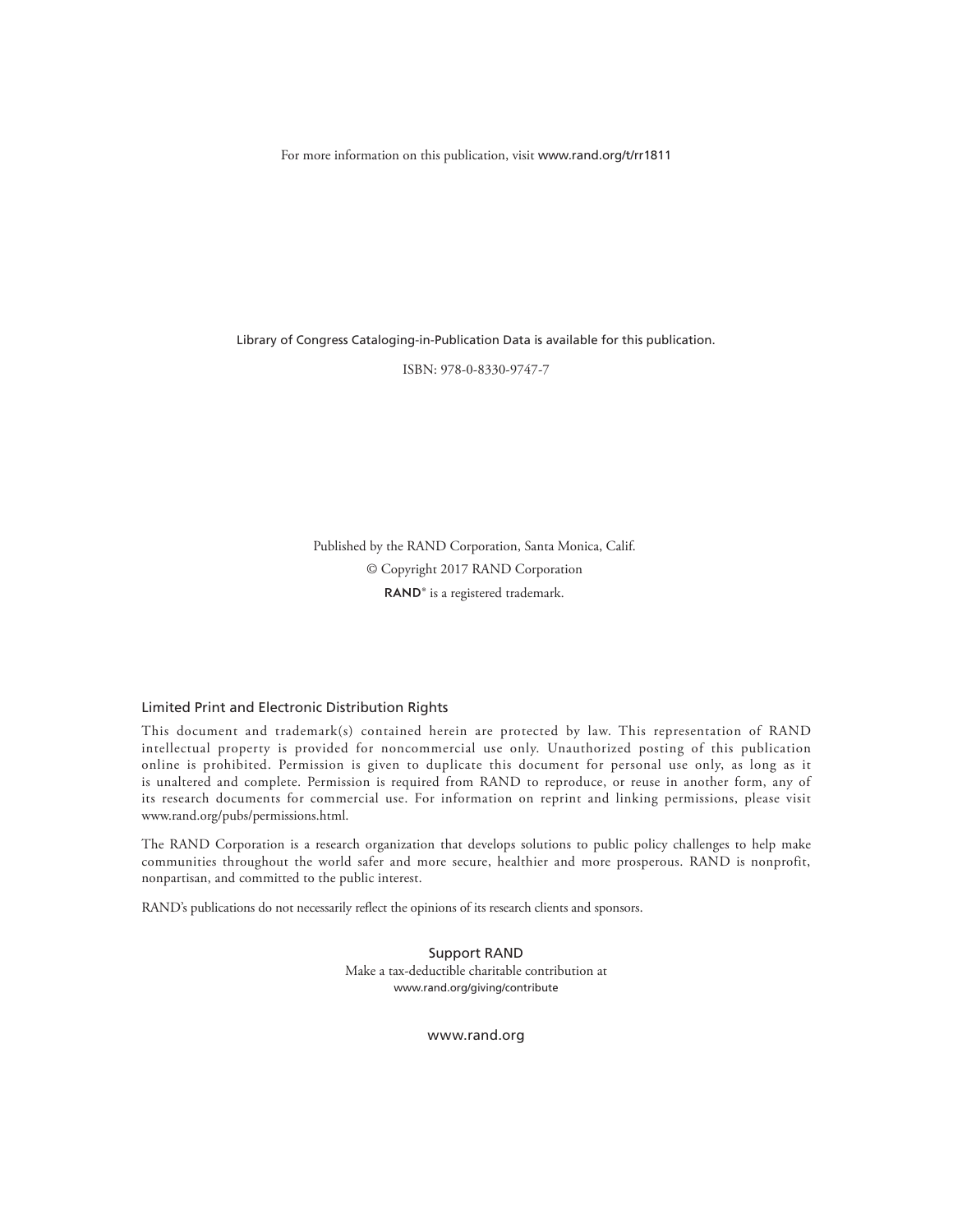# Preface

The Robert Wood Johnson Foundation (RWJF) recently made a commitment to advancing a national *Culture of Health*—an action framework developed by RWJF that focuses on well-being and equity with the goal of empowering and supporting people to lead healthier lives now and in generations to come. Health care providers are likely to play a key role in promoting a Culture of Health, but to date there are few examples of how this might happen. Nurses may be especially well positioned to contribute to a Culture of Health in their communities because of their unique education and training, as well as their focus on promoting health and well-being. RWJF contracted with the American Academy of Nursing (the Academy) to explore how innovative nurse-designed models of care promote a Culture of Health. The Academy engaged the RAND Corporation to research and document three case studies of nurse-designed models of care, presented in this report. We describe each model, how they address a Culture of Health, and particular facilitators and barriers to their success.

The Academy serves the public and the nursing profession by advancing health policy and practice through the generation, synthesis, and dissemination of nursing knowledge. It is an organization of approximately 2,400 members, known as fellows, who are among the profession's most accomplished leaders in practice, education, research, policy, and management. Fellows include association executives; university presidents, chancellors, and deans; state and federal political appointees; hospital chief executives and vice presidents for nursing; nurse consultants; researchers; and entrepreneurs. The Academy and its fellows create and execute evidence-based and policy-related initiatives to drive reform of America's health system and promote the health of populations.

RAND Health is a division of the RAND Corporation, a research organization that develops solutions to public policy challenges to help make communities throughout the world safer and more secure, healthier and more prosperous. RAND is nonprofit, nonpartisan, and committed to the public interest. For more information on RAND Health, see [www.rand.org/health](http://www.rand.org/health) or contact the director at RAND Health@rand.org.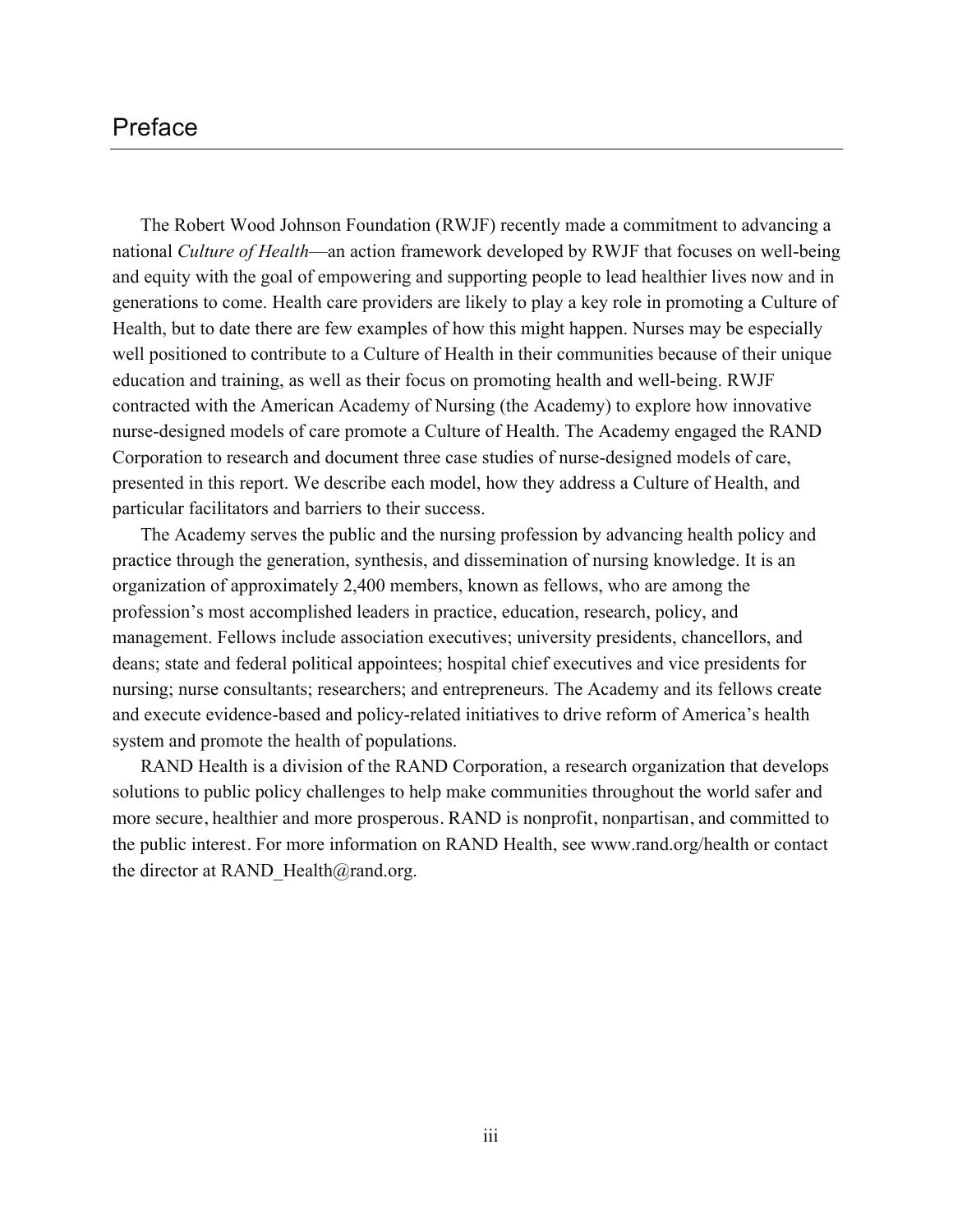# Contents

| <b>Facilitators</b>                                                           | . 24 |
|-------------------------------------------------------------------------------|------|
|                                                                               |      |
|                                                                               |      |
| 6. Case Study 3: Donna Torrisi and the Family Practice and Counseling Network |      |
|                                                                               |      |
|                                                                               |      |
|                                                                               |      |
|                                                                               |      |
|                                                                               |      |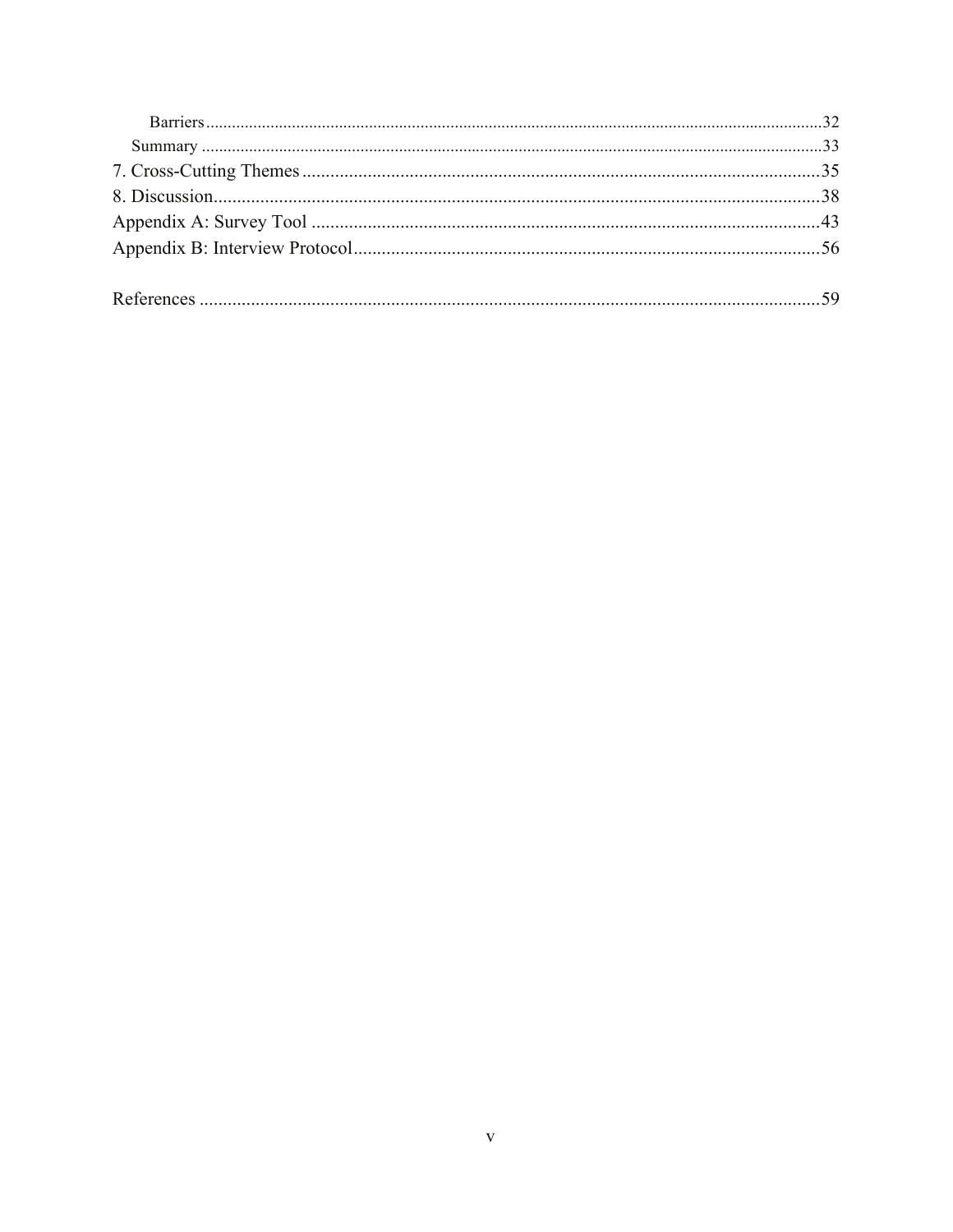# Box

|--|--|--|--|

# Figure

|--|

# Tables

| 4.1. Centering Pregnancy's Focus on the Culture of Health Action Framework Action Areas14 |  |
|-------------------------------------------------------------------------------------------|--|
|                                                                                           |  |
|                                                                                           |  |
|                                                                                           |  |
|                                                                                           |  |
|                                                                                           |  |
|                                                                                           |  |
|                                                                                           |  |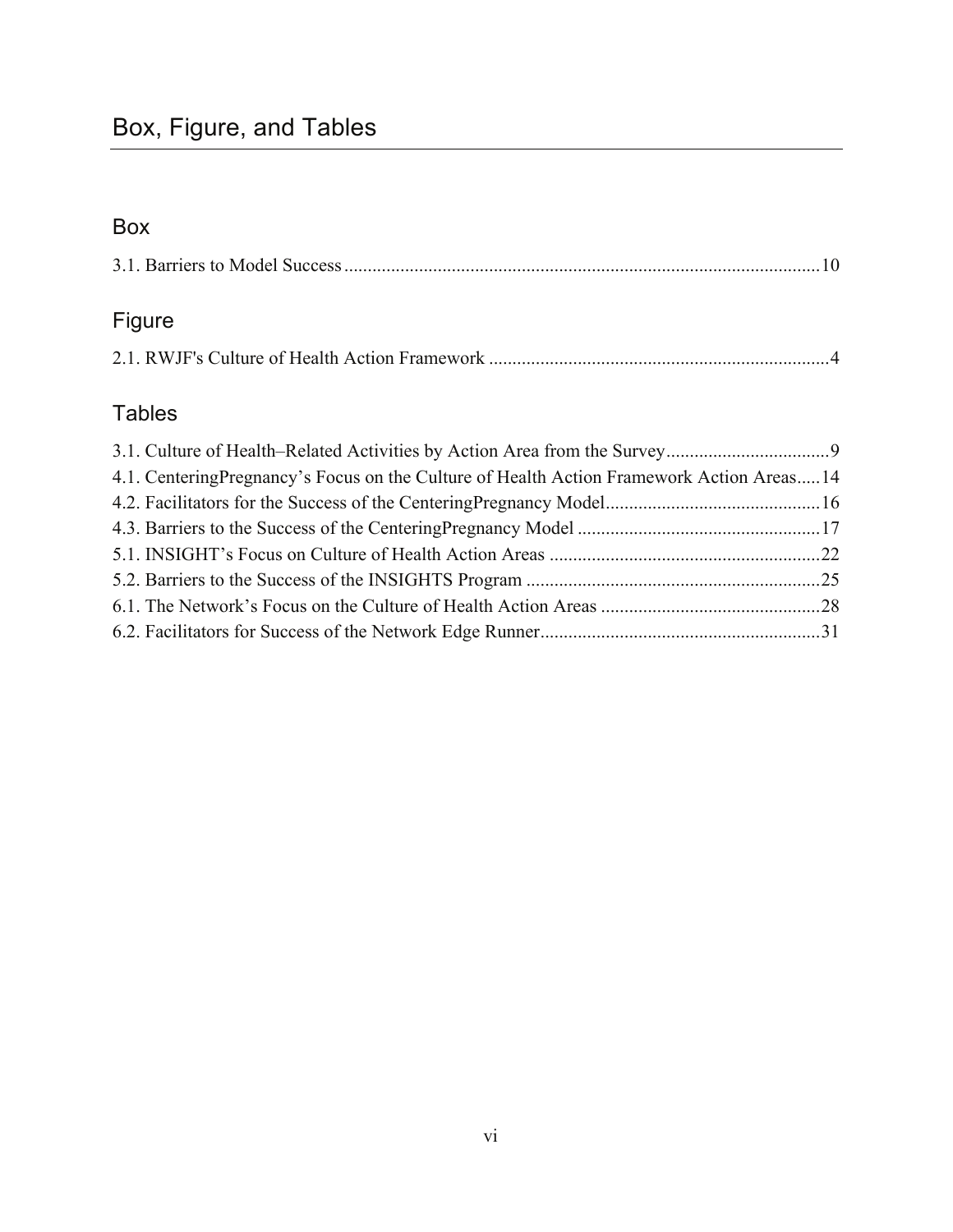# Summary

Recognizing that health care is just one of many factors that contribute to the health and wellness of individuals and communities, the Robert Wood Johnson Foundation (RWJF) recently made a commitment to advancing a national *Culture of Health*—an action framework developed by RWJF that focuses on well-being and equity with the goal of empowering and supporting people to lead healthier lives where they live, learn, work, and play, now and in generations to come. To better understand the role that health care providers can play in this initiative, RWJF has been scanning the nation for examples of current models of care that promote a Culture of **Health** 

Given their unique education and training, their rich history of advocacy and social action on behalf of patients' health, and their focus on patient-centered care, nurses are well positioned to provide care that is consistent with and contributes to a Culture of Health in their communities. RWJF contracted with the American Academy of Nursing (the Academy) to explore the ways that innovative nurse-designed models of care are currently advancing a Culture of Health, and the Academy in turn subcontracted with the RAND Corporation to research and document findings from case studies of three nurse-designed care models that have been recognized as innovative by the Academy's Edge Runner program. This program identifies and designates as Edge Runners those nurses who have designed innovations to remedy challenges in the delivery of health care or address an unmet health need of a population, and who can demonstrate positive clinical and financial outcomes. To develop these case studies, we used data collected from an environmental scan of documents, an online survey, key informant interviews, and site visits. We describe each Edge Runner model, how each addresses a Culture of Health, and the particular facilitators and barriers to each model's success.

We found that nurse-designed models of care focus extensively on activities in the four different "action areas" set forth in RWJF's Culture of Health framework: making health a shared value; fostering cross-sector collaboration to improve well-being; creating healthier, more equitable communities; and strengthening integration of health services and systems. Strong leadership (in the form of a "champion" nurse) and broad community support were key to the success of each of these models. A persistent challenge was identifying a sustainable funding mechanism for community-level efforts aimed at addressing social determinants of health—most of these efforts are currently grant-funded.

The findings and themes have a number of useful implications for public policy, health care providers' efforts aimed at addressing a Culture of Health, and the future of health professional education. Activities needed to address a Culture of Health require multisector partnerships. Health care providers will not be able to address the breadth of a Culture of Health on their own. Instead, the future role of health care providers may be to identify unique resources within each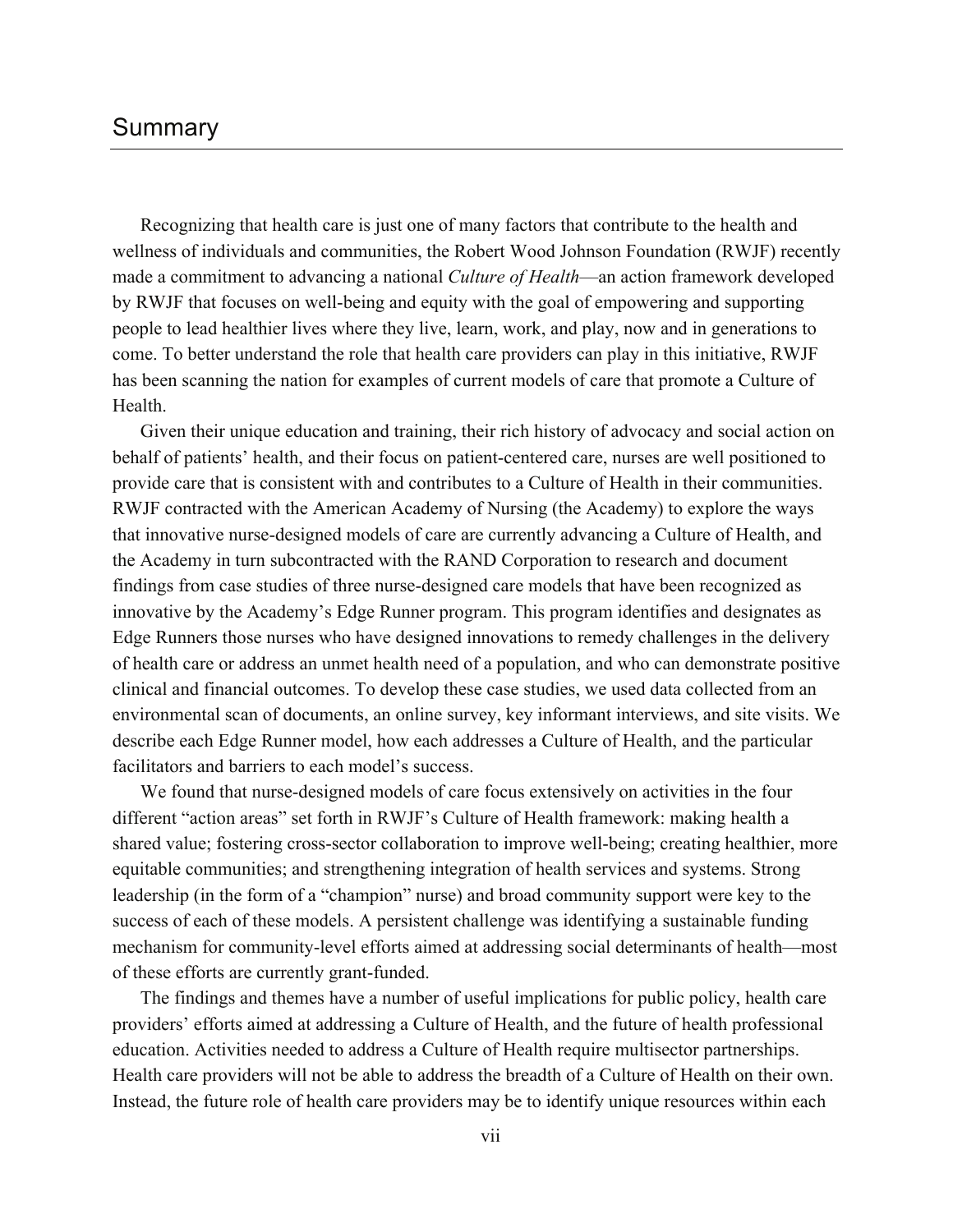community, promote communal self-efficacy, and help enable communities to devise their own unique responses at that level.

Furthermore, to varying degrees, each model struggled with a consistent source of funding to sustain the scope of the program. Current trends in domestic health care policy that make providers responsible for overall patient outcomes, such as accountable care organizations, offer potentially promising approaches to make community-level interventions more sustainable. Additionally, health care workforce development must focus on ensuring that care professionals are prepared to be skilled partners and leaders in building a Culture of Health.

Taken together, these Edge Runner models offer important examples of work that promotes a Culture of Health, and they present a useful context for examining how other providers might contribute to a Culture of Health in the communities where they work.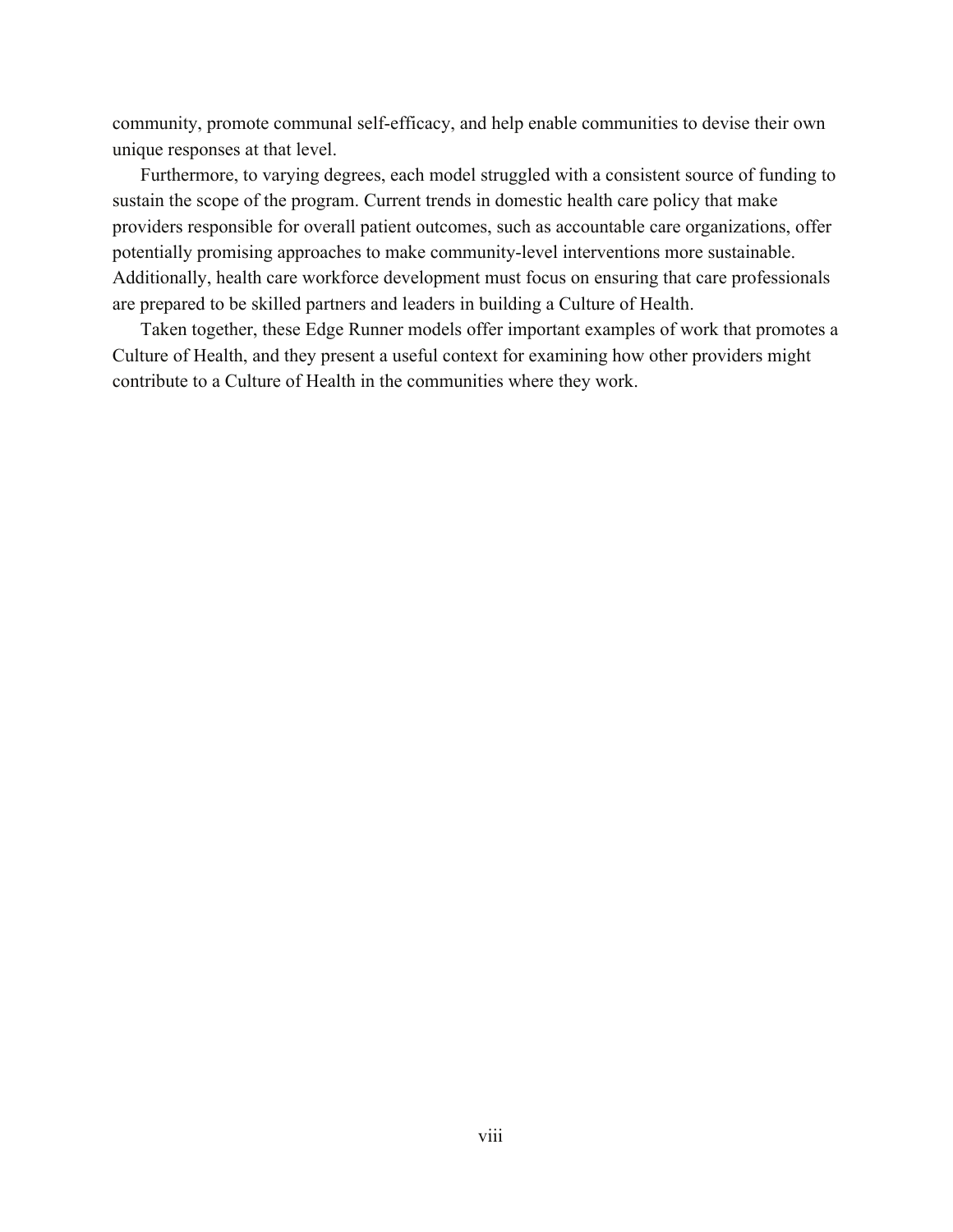# Acknowledgments

We are grateful for the generous support of the Robert Wood Johnson Foundation, especially Susan Hassmiller, Nancy Fishman, and Paul Kuehnert. Also, this work could not have been accomplished without the administrative support of Laura Coley, who scheduled and coordinated interviews and site visits.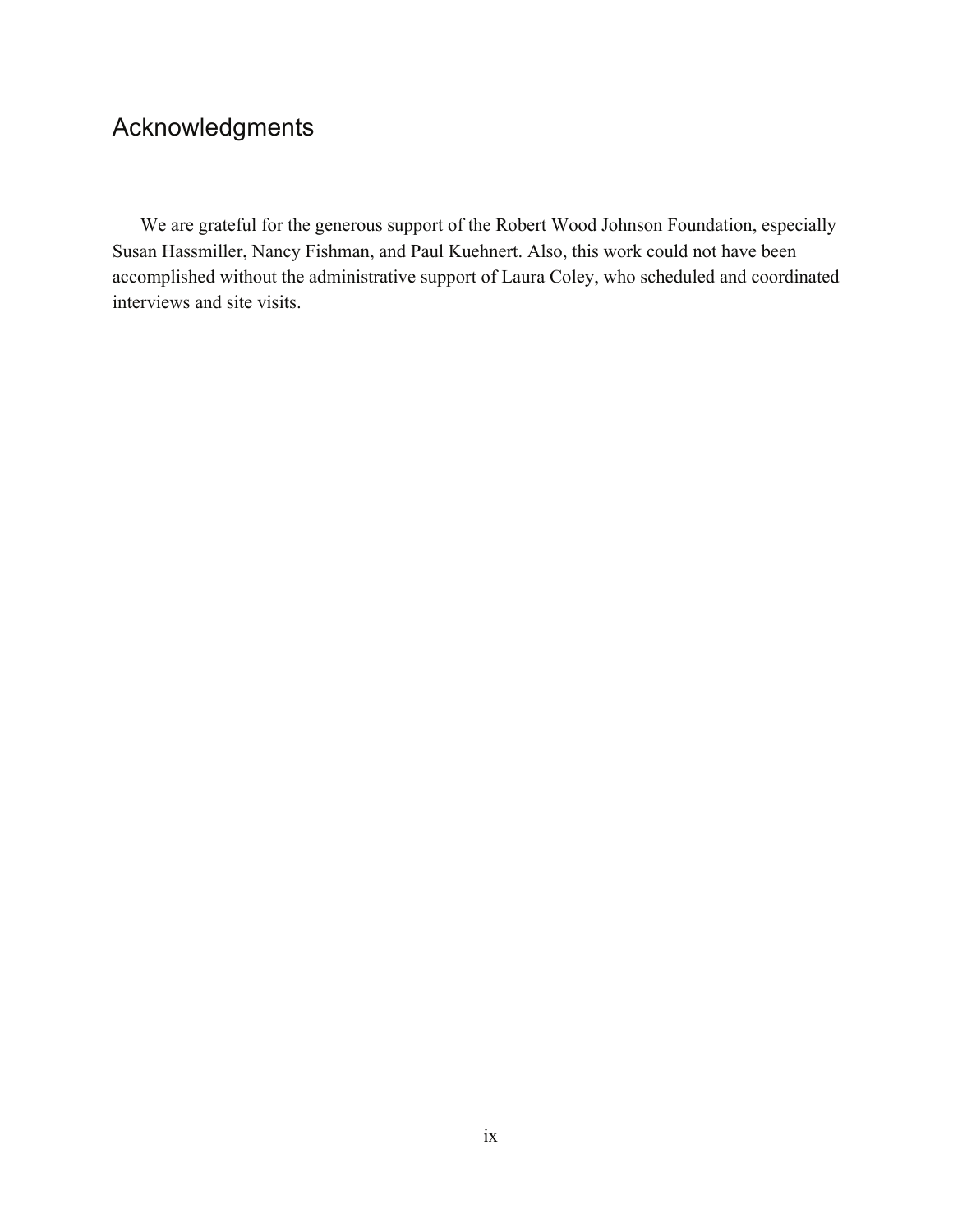# Abbreviations

| the Academy     | American Academy of Nursing                                                |
|-----------------|----------------------------------------------------------------------------|
| <b>ACO</b>      | accountable care organization                                              |
| <b>AHC</b>      | <b>Accountable Health Communities</b>                                      |
| <b>CMS</b>      | Centers for Medicare & Medicaid Services                                   |
| <b>FQHC</b>     | federally qualified health center                                          |
| <b>INSIGHTS</b> | <b>INSIGHTS</b> into Children's Temperament                                |
| <b>NMHC</b>     | nurse-managed health center                                                |
| NP              | nurse practitioner                                                         |
| <b>RWJF</b>     | Robert Wood Johnson Foundation                                             |
| the Network     | Family Practice and Counseling Network                                     |
| <b>WIC</b>      | Special Supplemental Nutrition Program for Women, Infants, and<br>Children |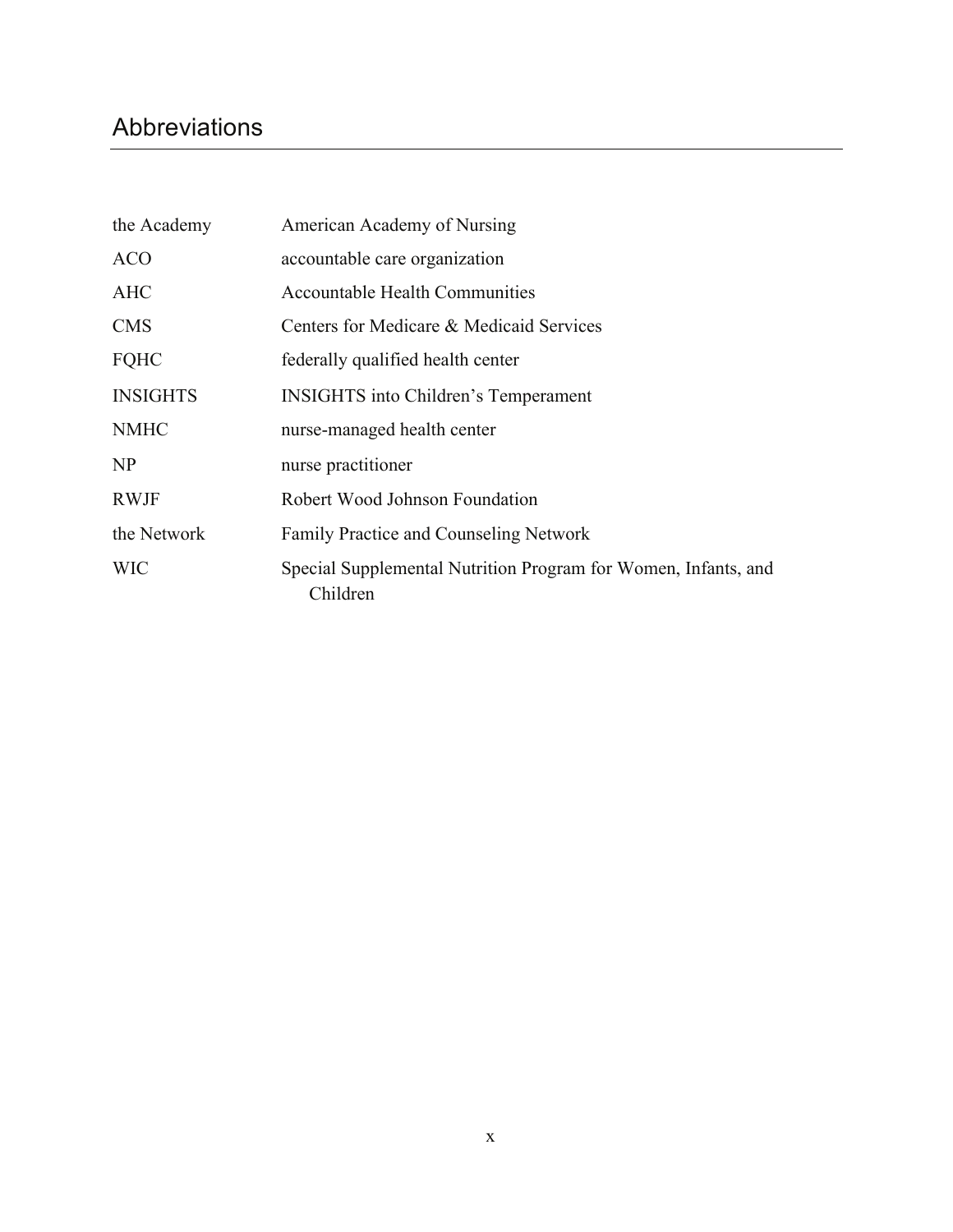# 1. Introduction

The United States spends more per capita on health care than other high-income countries, and it devotes a larger percentage of its gross domestic product to health care than any other nation in the world. Yet the United States ranks last or next to last on many measures of health outcomes, with poorer health and lower life expectancy than other high-income nations (Woolf and Aron, 2016; Davis et al., 2014; McCalla and Ayres, 1997). This suggests that health care plays a relatively small—albeit important—role in the health of populations. Policymakers, clinicians, and other stakeholders are increasingly aware that income, education, and where people live, learn, work, and play are key predictors of the health and wellness of individuals and communities. To address many of these key social determinants of health, the Robert Wood Johnson Foundation (RWJF) recently made a commitment to advancing a national *Culture of Health* (Plough, 2014; RWJF, 2015). RWJF advocates that building such a Culture of Health involves making health a shared value among community members; creating cross-sector collaborations among businesses, health care systems, and community organizations; creating healthier and more equitable communities; and strengthening the integration of health services and systems.

Developing a Culture of Health requires the cooperative efforts of myriad stakeholders (for example, business leaders, government officials, economic developers, social service organizations, faith-based organizations, and health care providers). The specific role that health care providers might play in multisectoral efforts to create a Culture of Health is not clear, however. Some researchers and policymakers have proposed that health care providers might be a valuable link between patients and needed community resources. For example, professionals can educate policymakers about the impact that communities have on health and can promote policies to foster a Culture of Health across the communities they serve (Health Research and Educational Trust, 2014; Dentzer, 2014). Although health care providers are called upon to assume a leadership role in the development of a Culture of Health, they currently have little guidance on the steps they might take to foster a Culture of Health, what steps are most successful, how best to take these steps, and how to address potential barriers. RWJF has been scanning the nation for examples of health care providers' best practices in promoting a Culture of Health and seeks to support replication, adaptation, and innovation through its grant-making and collaboration with public and private entities.

Nurses have a long history of advocacy and social action on behalf of their patients' health, of promoting health in the community, and a tradition of work that is consistent with RWJF's vision of a Culture of Health. Historic innovators in the nursing field include Florence Nightingale, who focused on health and the environment; Harriet Tubman and Sojourner Truth, both of whom advocated human rights as a condition for health; Lillian Wald, who founded the

1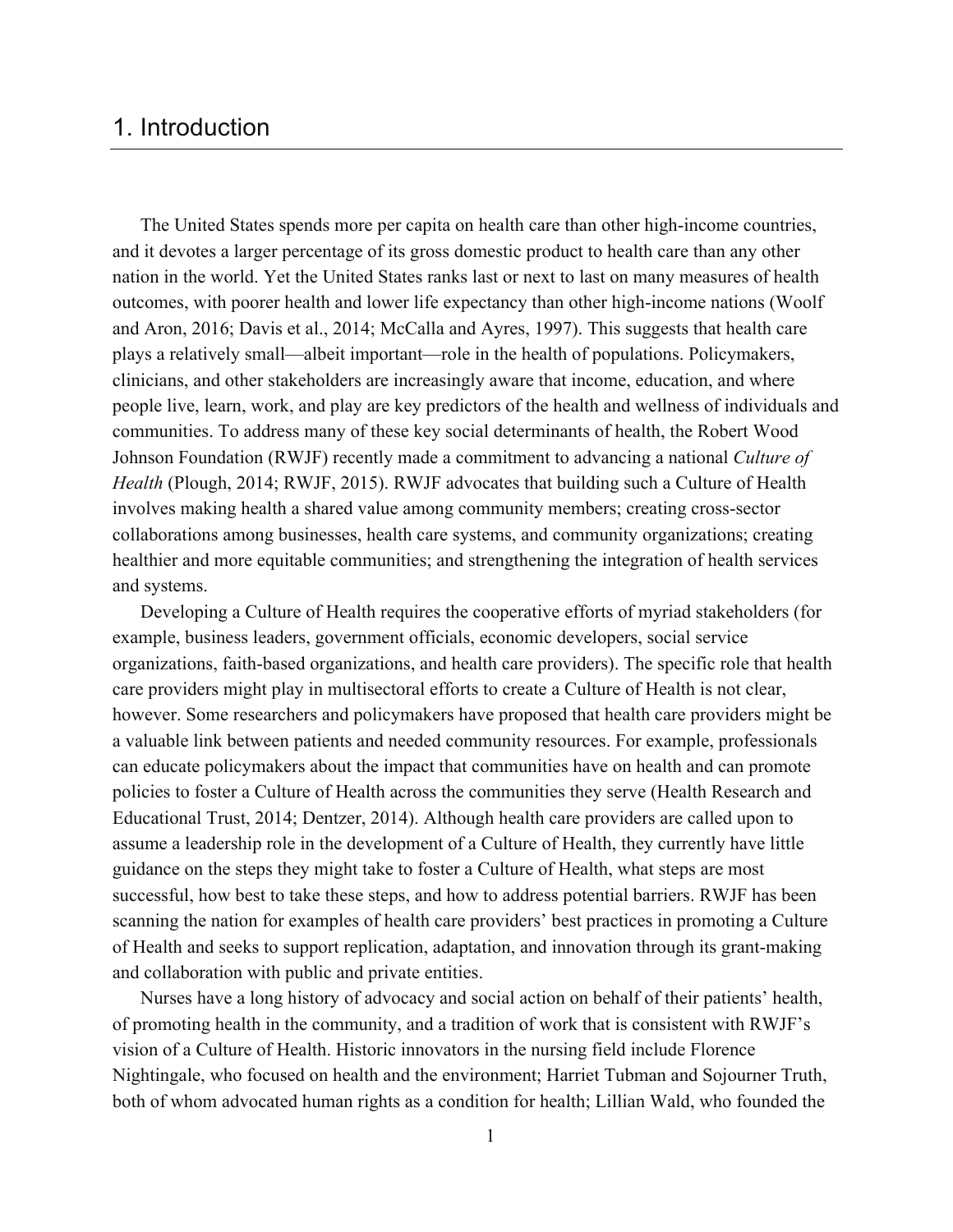Henry Street Settlement and pioneered public health nursing; and Clara Barton, who founded the American Red Cross to support community response to disaster relief (American Academy of Nursing, 2015; Stanhope and Lancaster, 2014). Moreover, the nursing model's focus on patientcentered care provides a holistic view of patients that incorporates aspects of their family, community, and work environment and emphasizes the promotion of health and well-being (Smith, 1995). A recent study found that nurse-designed models focus extensively on issues related to a Culture of Health, making them a useful context for examining how other providers might contribute to such a culture (Martsolf et al., 2016). This study reviewed documentation from innovative nurse-designed care models and found that nearly all of the reviewed models focused on activities consistent with the Culture of Health action framework. The highest proportion of models focused on strengthening the integration of health services and systems but also had significant focus on other activities consistent with a Culture of Health. Although this 2016 study demonstrated that nurse-design care models focus on these Culture of Health–related activities, no study has examined *how* nurses' innovative initiatives are consistent with and contribute to RWJF's vision of a Culture of Health. The aim of the current project was to describe how nurse-designed care models address and promote a Culture of Health. We focus on the following specific research questions:

- 1. How do nurse-designed care models align with the RWJF Culture of Health?
- 2. What barriers and facilitators do these nurse-designed models face when addressing a Culture of Health?
- 3. What can RWJF and communities learn from these nurse-designed models to more clearly define possible roles and contributions of the health sector to advancing a Culture of Health?

To address this aim, we present findings from three case studies of nurse-designed care models. To develop these case studies, we use data collected from an environmental scan of documents, an online survey, key informant interviews, and site visits.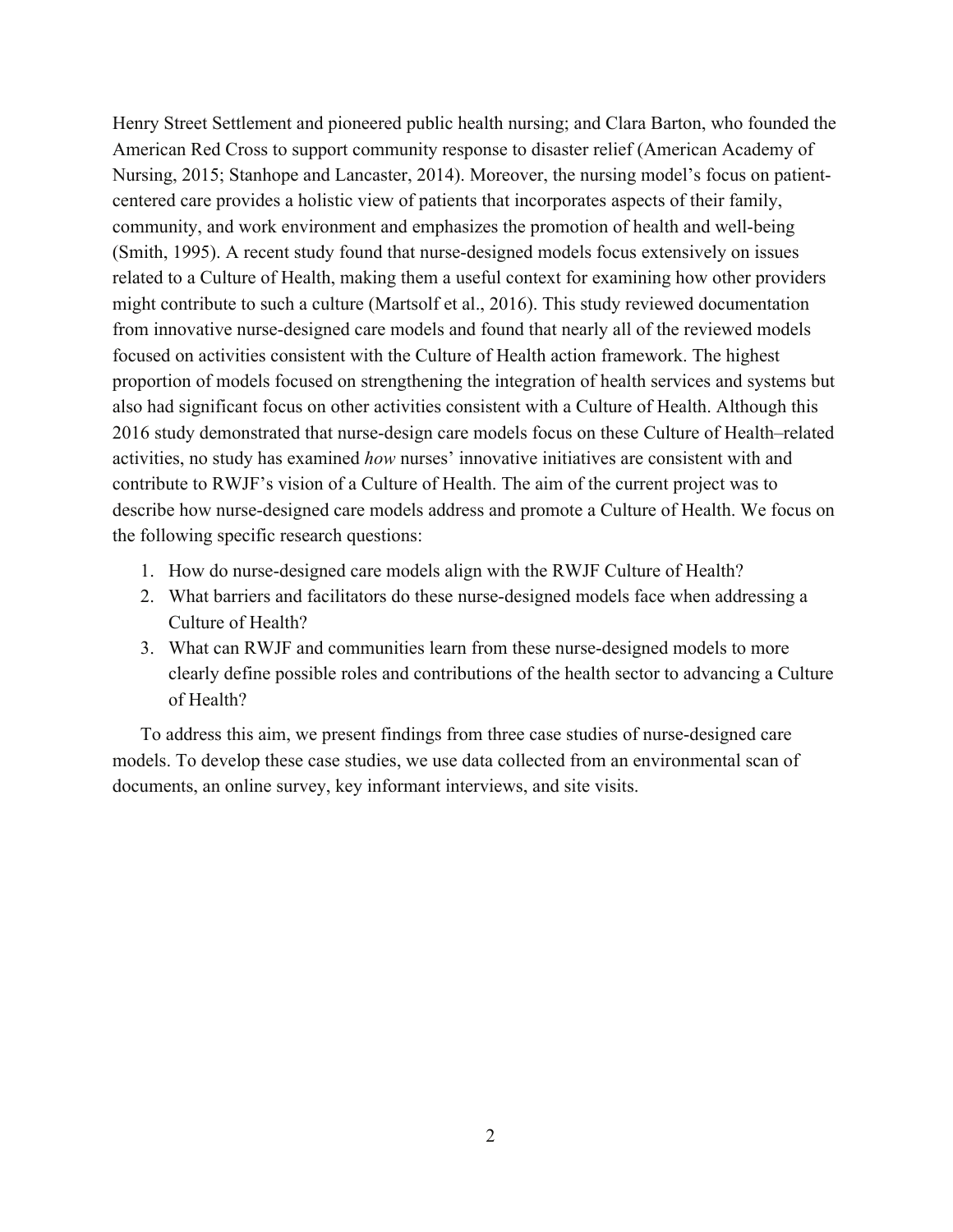# 2. Background and Setting

## Robert Wood Johnson Foundation Culture of Health Initiative

RWJF's Culture of Health is an action framework developed by the foundation that focuses on well-being and equity with the goal of empowering and supporting people to lead healthier lives now and in generations to come. Although the focus of the Culture of Health is expansive, RWJF has recently published a framework that guides its work and its funding in this area (RWJF, 2015). The overall goal of the Culture of Health initiative is to improve the nation's population health, well-being, and equity through activities in four different *action areas* (Figure 2.1) including:

- making health a shared value
- fostering cross-sector collaboration to improve well-being
- creating healthier, more equitable communities
- strengthening integration of health services and systems.

Each of these action areas includes a number of "drivers," a set of factors that would advance a Culture of Health. RWJF describes these drivers as "the engine of the Action Framework, providing a set of priorities for national investment." For example, within the action area of "making health a shared value," the drivers include mindset and expectations, sense of community, and civic engagement. Each of the action areas also includes a set of measures against which Culture of Health–related success can be tracked.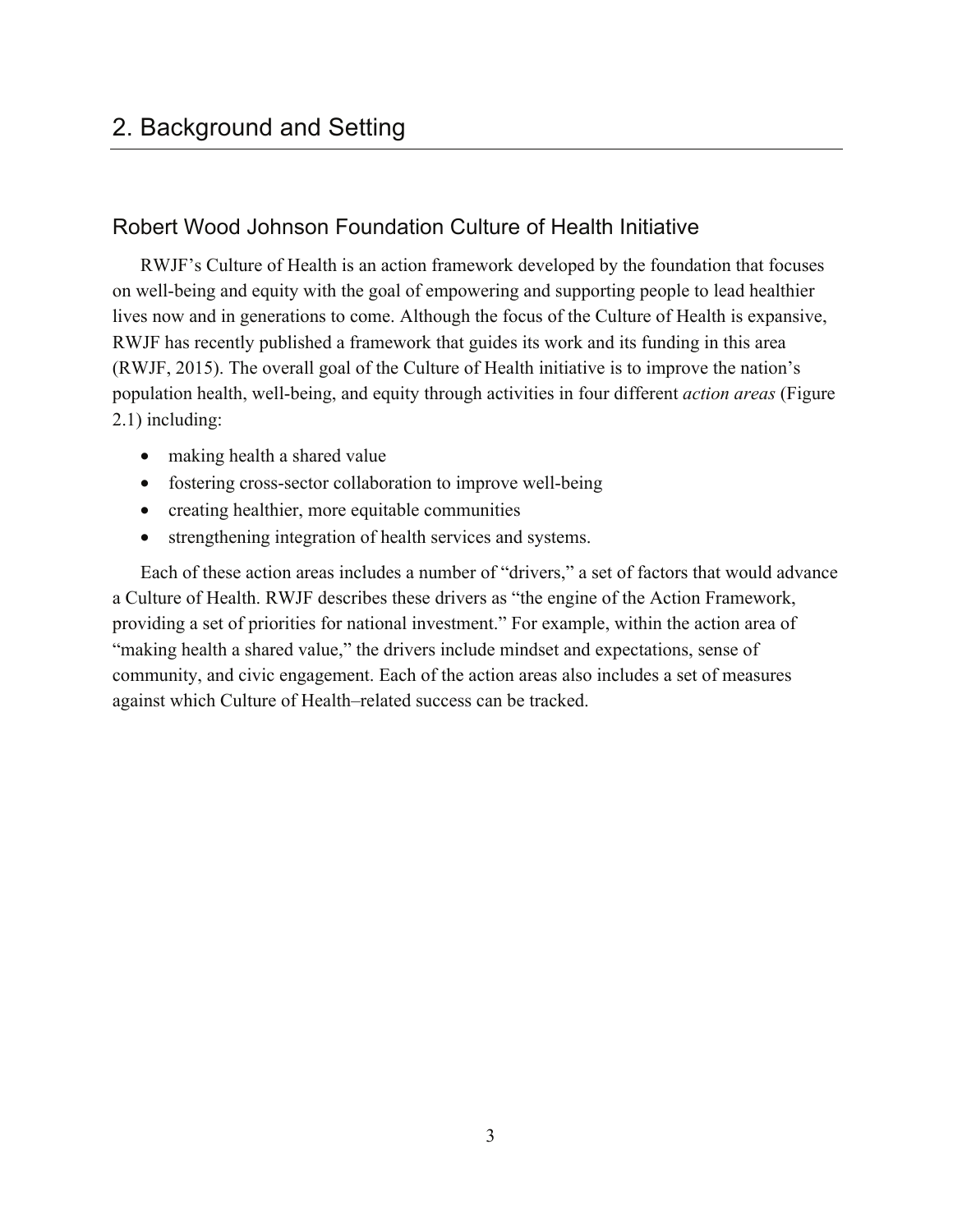

**Figure 2.1. RWJF's Culture of Health Action Framework**

## American Academy of Nursing Edge Runner Program

In 2005, the American Academy of Nursing (hereafter referred to as the Academy) launched an initiative to identify and recognize nurses who have designed innovative models of care with demonstrated positive clinical and financial outcomes. These nurse innovators, or "Edge Runners," are selected by a review panel of nurses and other stakeholders that examines evidence to ensure they meet the criteria to be an Edge Runner. Evidence for these required elements may include descriptive studies, case studies, program evaluation, and randomized clinical trials or other metrics that document measureable effect. To help increase the visibility of the work of these nurses, RWJF provided seed funding for the selection of the Edge Runners for two years, from 2006 to 2007. In 2015, 39 of 50 Edge Runners that had been recognized by the Academy remained active.

Edge Runners' models have focused on issues ranging from health promotion and wellness to acute and long-term care, and they have addressed the health needs of various populations, including women, children, older adults, and those living in underserved communities. Edge Runners have refined and replicated their work with funding from public and private sources,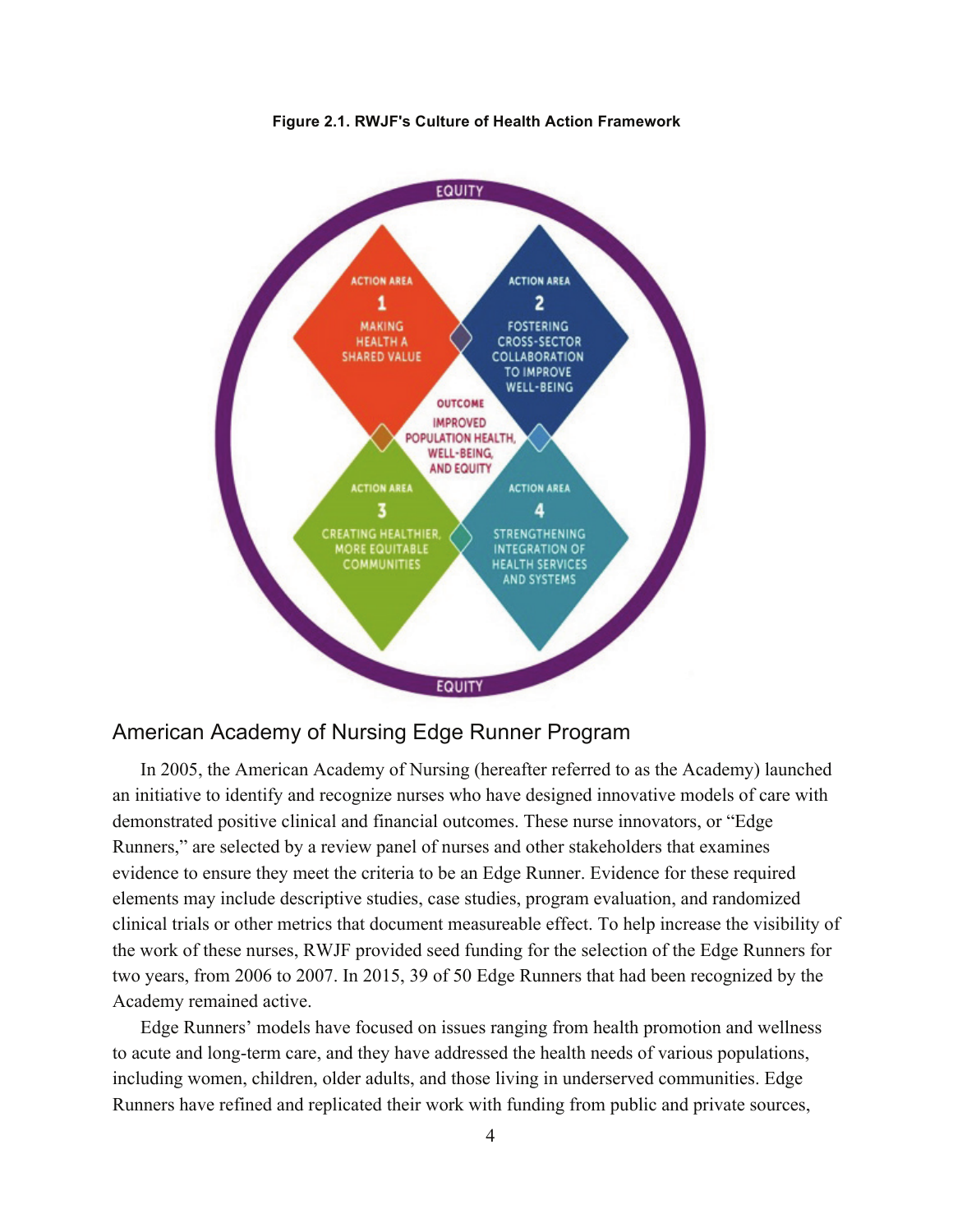and they have shared their work with key staff in local, state, and federal governmental agencies, including the U.S. Department of Health and Human Services, Centers for Medicare & Medicaid Services (CMS); health journalists; insurers; and others. Many of the Edge Runner models of care have demonstrated both scalability and sustainability.

In response to a request from the Health Resources and Services Administration of the U.S. Department of Health and Human Services, the Academy undertook an examination in 2014–15 of the commonalities evident in the Edge Runner–designed models of care (Mason et al., 2015). Four commonalities were identified:

- 1. Health is holistically defined.
- 2. Individual-, family-, and community-centric approaches to care are central.
- 3. Relationship-based care enables partnerships and builds patient engagement and activation but takes time.
- 4. The intervention fosters ongoing group and public health approaches to improve the health of vulnerable and underserved populations.

Many of these commonalities are consistent with the goals, action areas, and drivers of RWJF's Culture of Health initiative. A Culture of Health inherently broadens the definition of health through its focus on well-being and equity, targets all levels of influence from the individual to the community, focuses on collaboration and partnership, and values integrated care.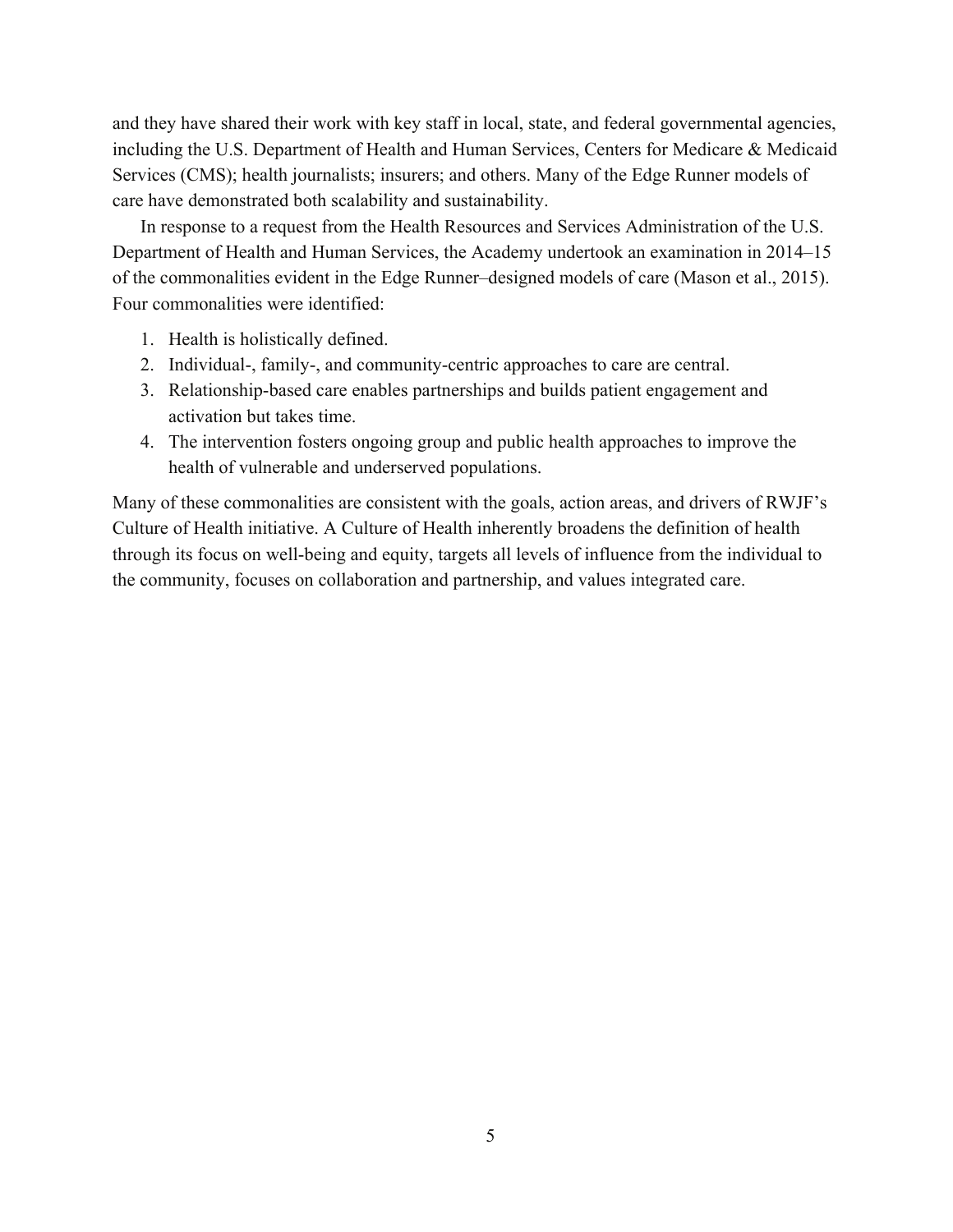# 3. Methodology

To better understand how nurse-designed care models address a Culture of Health, we used an approach focusing on multiple case studies, selecting three nurse-designed care models that have been recognized by the Academy's Edge Runner initiative. In our three case studies, we provide an extensive overview of each Edge Runner model and describe how each addresses a Culture of Health, as well as the facilitators and barriers to each model's success. Finally, we identify a number of "cross-cutting" themes relevant to the promotion of a Culture of Health that emerged from the three case studies. In this chapter, we describe our methodological approach.

## Selecting the Edge Runners

To select the three Edge Runner models for intensive exploration through the case studies, we used data from an online survey to determine the barriers and facilitators each model encountered, the degree to which each felt their program contributed to a Culture of Health, and, to ensure diversity across these metrics, the demographics of populations served by each model. Our final selections serve a range of populations—pregnant women; teachers, students and parents; and low-income patients—and there is variation in terms of how much each contributes to a Culture of Health and the barriers each faces in doing so. To select Edge Runners, we plotted all of the Edge Runners in terms of the number of action area activities (discussed later) that they addressed and the barriers and facilitators they faced based on their survey responses. We attempted to select Edge Runners from practices with both high and low barriers and that focused on a significant number of action area activities. Once we had selected three Edge Runners, we reviewed the populations served and the specific action areas that they focused on to ensure some degree of variation on each of these factors. In subsequent chapters, we describe in detail how each Edge Runner approaches promoting a Culture of Health within the communities they serve.

The first case study focuses on CenteringPregnancy. This model combines standard prenatal visits with group discussion and time for community building. Each session starts with expectant mothers recording their own blood pressure, weight, and other biometrics, then having an abdomen check by the nurse-midwife. Following this, a nurse-midwife facilitator leads activities and a group discussion on topics as varied as stress management, labor and delivery, and baby care. The second case study focuses on INSIGHTS, a nurse-led early childhood intervention based on temperament research. INSIGHTS uses puppets and an evidence-based curriculum to help parents, teachers, and students understand various temperaments and apply this understanding to behavior adjustment, interpersonal relationships, and problem solving. Finally, the third case study focuses on the Family Practice and Counseling Network (hereafter referred to as the Network), a nurse practitioner–led network of federally qualified health centers (FQHCs) in Philadelphia, Pa., with one additional location in York, Pa. These health centers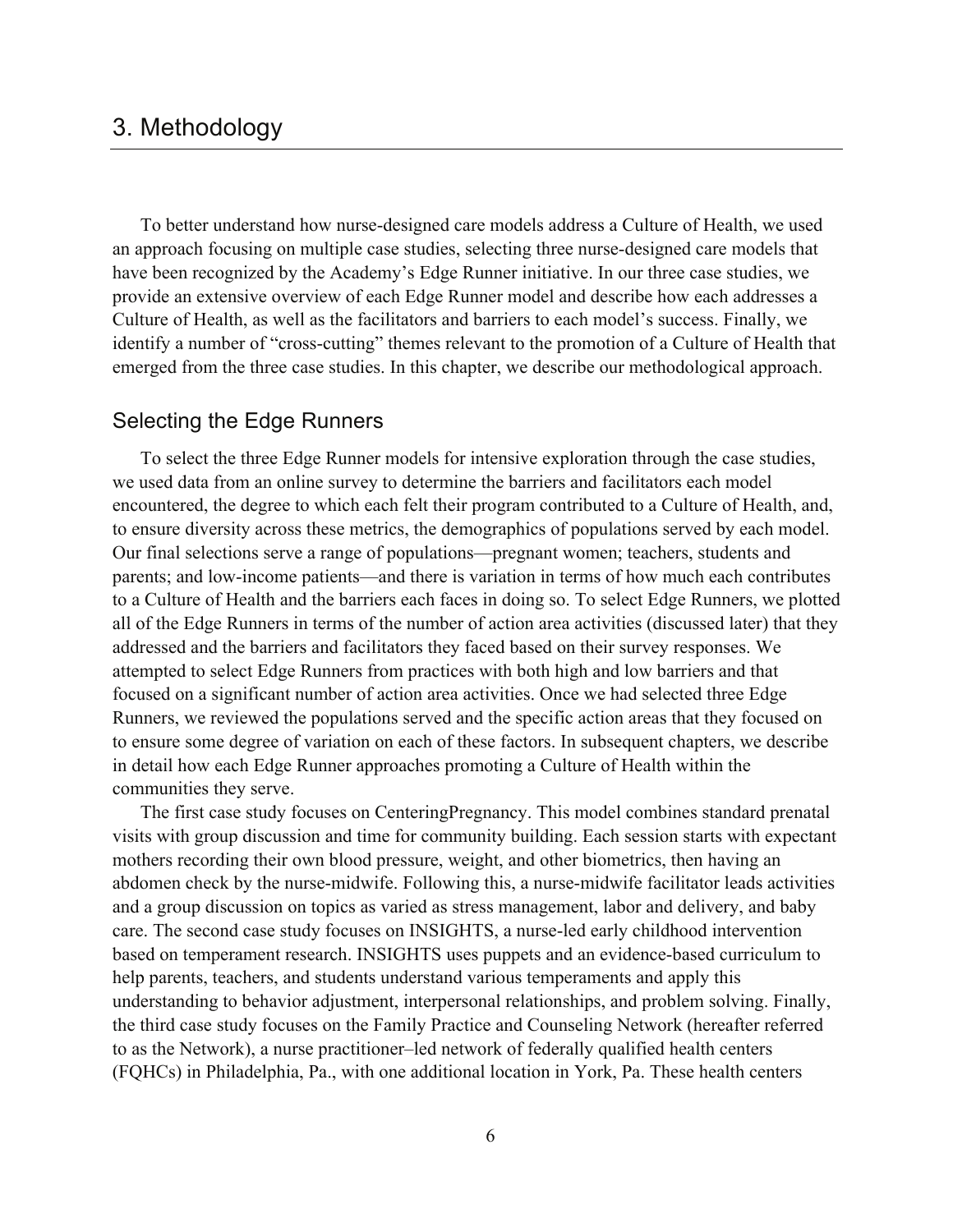offer primary care, behavioral health care, dental care, and innovative health education classes and programs, including yoga and meditation.

#### Data

 $\overline{a}$ 

**Environmental scan of program documents.** At the beginning of the project, we retreived 196 documents related to the 39 Edge Runner models that were active as of June 2015 (Martsolf et al., 2016). Of those 196 documents, 36 were related to the three Edge Runner models that were the focus of our case studies. We collected relevant documents through direct email communication with Edge Runners as well as a focused literature review. We emailed Edge Runners to explain the purpose and approach of the study and ask them to contribute documents about their Edge Runner models. The Edge Runners sent brochures, newspaper articles, book chapters, peer-reviewed articles, and digital articles. In addition to the direct communication, we searched for peerreviewed literature and other documents using Google Scholar and Google web searches. The key search terms were the name of the Edge Runner model designer, the name of the Edge Runner model, and the combination of the names of the designer and model. We also searched the Academy website for detailed model overviews, which were available for each Edge Runner.

**Online Survey.** From December 2015 to March 2016, we fielded an online survey of the active Edge Runner models. The survey focused on a number of topics, including the primary setting of the model (e.g., inpatient, primary care, community); the focus population (e.g., women, elderly, low-income); the presence of model components that are consistent with the four action areas of the RWJF Culture of Health framework; barriers and facilitators to the model's success; key community collaborations; and measurement of model outcomes. Representatives from 37 of the 41 Edge Runner models active as of May 2016 (the time of fielding) completed the survey.<sup>1</sup> The complete survey is available in Appendix A.

**Key informant interviews.** After the Edge Runner representatives completed the online surveys, we contacted 13 of the respondents, requesting that they participate in follow-up telephone interviews to gather more-specific information about their survey answers. We used purposive sampling in order to identify a mix of models based on settings, populations, origins (practice versus research), dissemination, and congruence with the Culture of Health framework that respondents noted in the survey. All 13 representatives, one per Edge Runner model, who were contacted agreed to participate in the interviews. The interviews took approximately 60–90 minutes to complete and were conducted over the phone by an experienced qualitative interviewer. They were audio-recorded and transcribed by a professional transcription service. The interviews were based on a semistructured interview guide developed iteratively by all five authors. The aim of the interviews was to gather more-detailed information that built on each respondent's individual survey responses. Specifically, the interview protocol gathered detailed information on how the models focus on the four action areas of a Culture of Health, facilitators

<sup>1</sup> Note that the number of active Edge Runners increased from June 2015 to May 2016.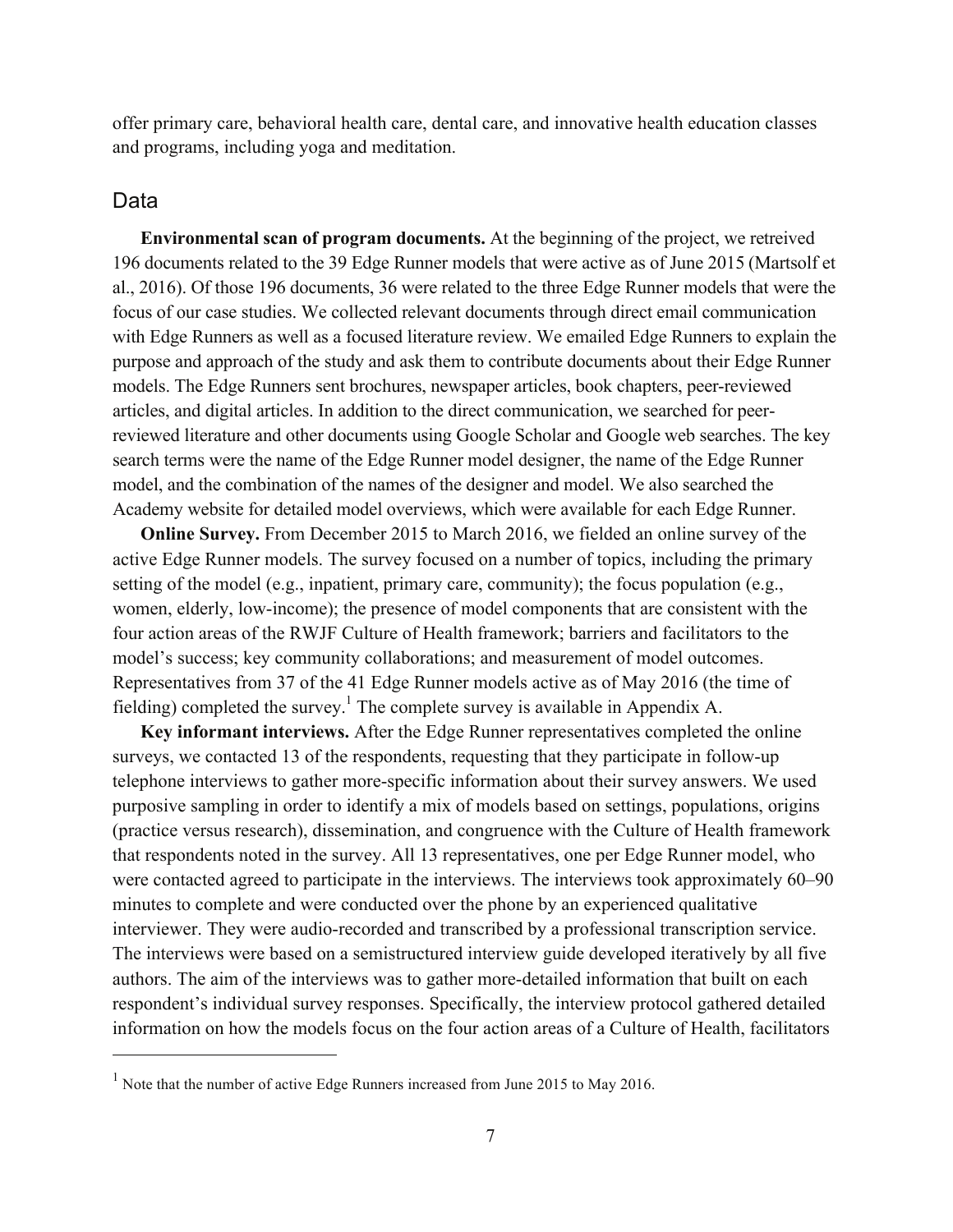and barriers to program success, and outcome measurement. The interview guide is shown in Appendix B.

**Site visits.** Review of the 13 key informant interviews and review of the survey data guided us to select three models for site visits. To observe all three models in person, we conducted twoday site visits for each of the three case studies. At each site, we interviewed staff, participants, and community partners that were selected cooperatively with Edge Runner representatives. In total, we conducted 20 individual and group interviews during the site visits and took detailed notes during each. Interviews were recorded but not transcribed. We also participated in facility and community tours, and we observed the models' implementation. For example, we participated in a group prenatal visit at the CenteringPregnancy site, and we attended a diabetes support group at the Network. Two researchers participated in the site visits. The interviews were performed by one researcher while the other took extensive notes. Both researchers also took extensive field notes during model observations and community and site tours.

#### Analysis

To construct the case studies, we incorporated data from across the four data sources to describe each program's focus on promoting a Culture of Health across the four action areas. We also discuss a number of cross-cutting themes that emerged across the three case studies.

**Environmental scan.** Two researchers read through all model documents obtained through the environmental scan. We used these documents to create summaries of each of the models. These summaries included a description of the history of the model, the model's components, and an overview of model outcomes. The model descriptions were reviewed by each author for accuracy and completeness.

**Survey data.** We then analyzed the survey data for the three case studies using simple descriptive statistics to better understand how the models focused on a Culture of Health. For example, with regard to each action area, we asked respondents, "To what extent does your Edge Runner model focus on each of the following activities that support this action area?" Each action area included between three and 14 different activities (Table 3.1). The respondents could rate each activity within the action area on a four-point Likert scale (i.e.,  $0 =$  not at all,  $1 =$  to some extent,  $2 =$  to a moderate extent,  $3 =$  to a great extent). Using respondents' answers from these items, we identified action areas and activities that Edge Runner representatives identified as being a focus of their model to a great extent. We also asked each respondent to indicate the extent to which 13 different factors acted as either facilitators or barriers to their model's success. The factors were determined by the research team based on expert consultation and literature review. Respondents could rate each of the factors on an eight-point Likert scale  $(1 =$  significant barrier, 2 = somewhat of a barrier, 3 = a little bit of a barrier, 4 = both a barrier and a facilitator,  $5$  = neither a barrier nor a facilitator,  $6$  = a little bit of a facilitator,  $7 =$  somewhat of a facilitator, and  $8 =$  a significant facilitator). For each case study, we describe the most-significant barriers and facilitators to model success.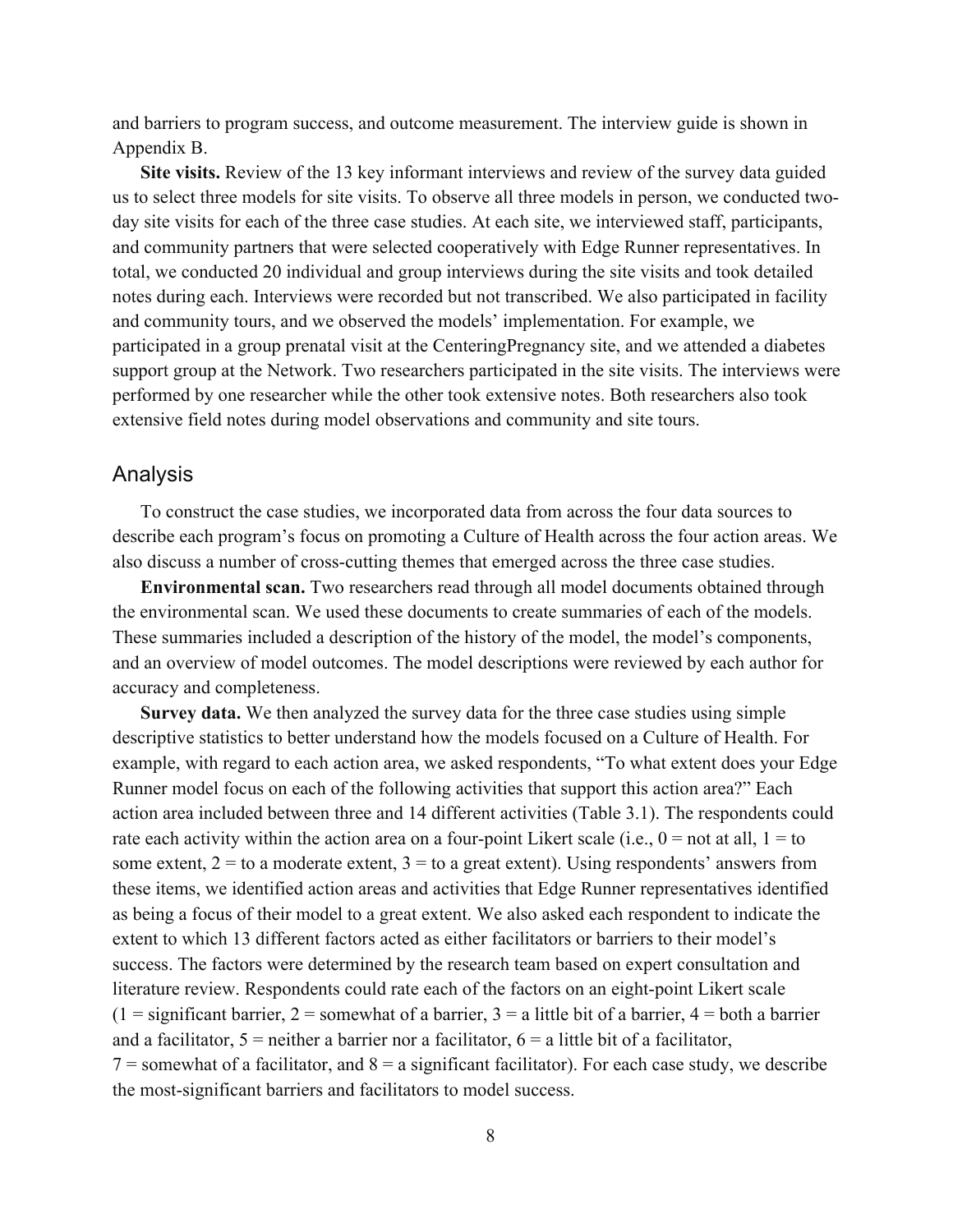| <b>Action Area 1:</b><br><b>Making Health a</b><br><b>Shared Value</b>                                                                                                                                                                                                                                                                                                                                                                                                                                                                                                                     | <b>Action Area 2:</b><br><b>Fostering</b><br><b>Cross-Sector</b><br><b>Collaboration to</b><br><b>Improve Well-Being</b>                                                                                                                                                                                                                                                                                                     | <b>Action Area 3:</b><br><b>Creating Healthier,</b><br><b>More Equitable</b><br><b>Communities</b>                                                                                                                                                                                                                                                                                                                                                                                                                                                                                                                                                                                                                                                                                                                                                                                                                                                                                                                               | <b>Action Area 4:</b><br><b>Strengthening Integration of Health</b><br><b>Services and Systems</b>                                                                                                                                                                                                                                                                                                                                                                                                                                                                                                                                                                                                                                                                                                                                                                                                                                                                                                                                                                                                                                                                                                                                                                                                                                                                                                                                                                                                                                                                                                                                                                         |
|--------------------------------------------------------------------------------------------------------------------------------------------------------------------------------------------------------------------------------------------------------------------------------------------------------------------------------------------------------------------------------------------------------------------------------------------------------------------------------------------------------------------------------------------------------------------------------------------|------------------------------------------------------------------------------------------------------------------------------------------------------------------------------------------------------------------------------------------------------------------------------------------------------------------------------------------------------------------------------------------------------------------------------|----------------------------------------------------------------------------------------------------------------------------------------------------------------------------------------------------------------------------------------------------------------------------------------------------------------------------------------------------------------------------------------------------------------------------------------------------------------------------------------------------------------------------------------------------------------------------------------------------------------------------------------------------------------------------------------------------------------------------------------------------------------------------------------------------------------------------------------------------------------------------------------------------------------------------------------------------------------------------------------------------------------------------------|----------------------------------------------------------------------------------------------------------------------------------------------------------------------------------------------------------------------------------------------------------------------------------------------------------------------------------------------------------------------------------------------------------------------------------------------------------------------------------------------------------------------------------------------------------------------------------------------------------------------------------------------------------------------------------------------------------------------------------------------------------------------------------------------------------------------------------------------------------------------------------------------------------------------------------------------------------------------------------------------------------------------------------------------------------------------------------------------------------------------------------------------------------------------------------------------------------------------------------------------------------------------------------------------------------------------------------------------------------------------------------------------------------------------------------------------------------------------------------------------------------------------------------------------------------------------------------------------------------------------------------------------------------------------------|
| • Volunteer efforts<br>related to<br>socioeconomic<br>issues, physical or<br>environmental<br>health, or general<br>well-being-such as<br>civic engagement,<br>advocacy, and other<br>volunteering<br>• Community-wide<br>well-being and public<br>health discussions<br>• Community-wide<br>health promotion<br>activities<br>• Participation in<br>activities related to<br>development of<br>youth leadership in<br>health<br>• Assessing or<br>fostering community<br>social support<br>• Increasing<br>community<br>members'<br>perceptions that their<br>health is<br>interdependent | $\bullet$ A network of<br>collaborating health<br>care organizations<br>or providers (not just<br>traditional health<br>care providers) to<br>offer services<br>• Diverse<br>backgrounds and<br>perspectives of<br>leadership within the<br>model<br>• Collaborative<br>relationships with<br>community<br>members (e.g.,<br>schools, senior<br>centers, public<br>health departments,<br>barber shops) to<br>promote health | • Healthy food<br>availability within<br>historical food deserts.<br>such as promotion of<br>community gardens<br>and grocery stores<br>• Hiring and<br>development of health<br>care workforce within<br>the community<br>• Environmental health,<br>including air, water,<br>and environmental<br>contaminants (e.g.,<br>lead)<br>• Economic security,<br>including availability of •<br>affordable housing,<br>economic stimulation,<br>and community asset<br>development<br>• Social and basic<br>needs, such as early<br>childhood education.<br>life/job skill training,<br>and literacy<br>• Changing the built<br>environment to<br>encourage/enable<br>physical activity<br>• Infrastructure related<br>to health promotion,<br>including walking<br>trails, access to<br>healthy foods, etc.<br>• Creating safer<br>communities for youth<br>• Reducing adverse<br>childhood experiences<br>• Basic health and well-<br>being education<br>• Recovery from and/or<br>management of<br>trauma or other toxic<br>stress | • Access to services by expanding<br>the reach of current health care<br>services (e.g., telehealth, mobile<br>care, in-home care, special-needs<br>care, medical homes for specific<br>populations), establishing FQHCs<br>or community clinics, expanding<br>behavioral and social services, and<br>patient transportation<br>• Access to health insurance<br>• Focusing health care resources on<br>prevention rather than treatment<br>• Free and low-cost services, such as<br>prescriptions, health and ancillary<br>services, health equipment, and<br>nonmedical supplies and services<br>Health care services to vulnerable<br>populations (e.g., elderly, low-<br>income, homeless)<br>• General wellness- and health-<br>related community outreach, such<br>as screenings, prevention, primary<br>care, wellness education, support<br>groups, hotlines, websites, and<br>educational resources<br>• Patient needs, including insurance<br>enrollment, connections to health<br>and social resources, financial<br>assistance, community health<br>workers<br>• Chronic disease management<br>• Cultural competence and sensitivity<br>among health care providers<br>• Dental health<br>• Systems for integrating health care<br>delivery across health care sectors,<br>including physical health,<br>behavioral health, public health,<br>social services, and emergency<br>medicine<br>• Consumer experience and patient<br>satisfaction<br>• Efficient and effective coordination<br>of care (e.g., management care<br>teams, nurse care navigators)<br>Efficient data and patient<br>information-sharing (e.g., through<br>an electronic medical record) |

## **Table 3.1. Culture of Health–Related Activities by Action Area from the Survey**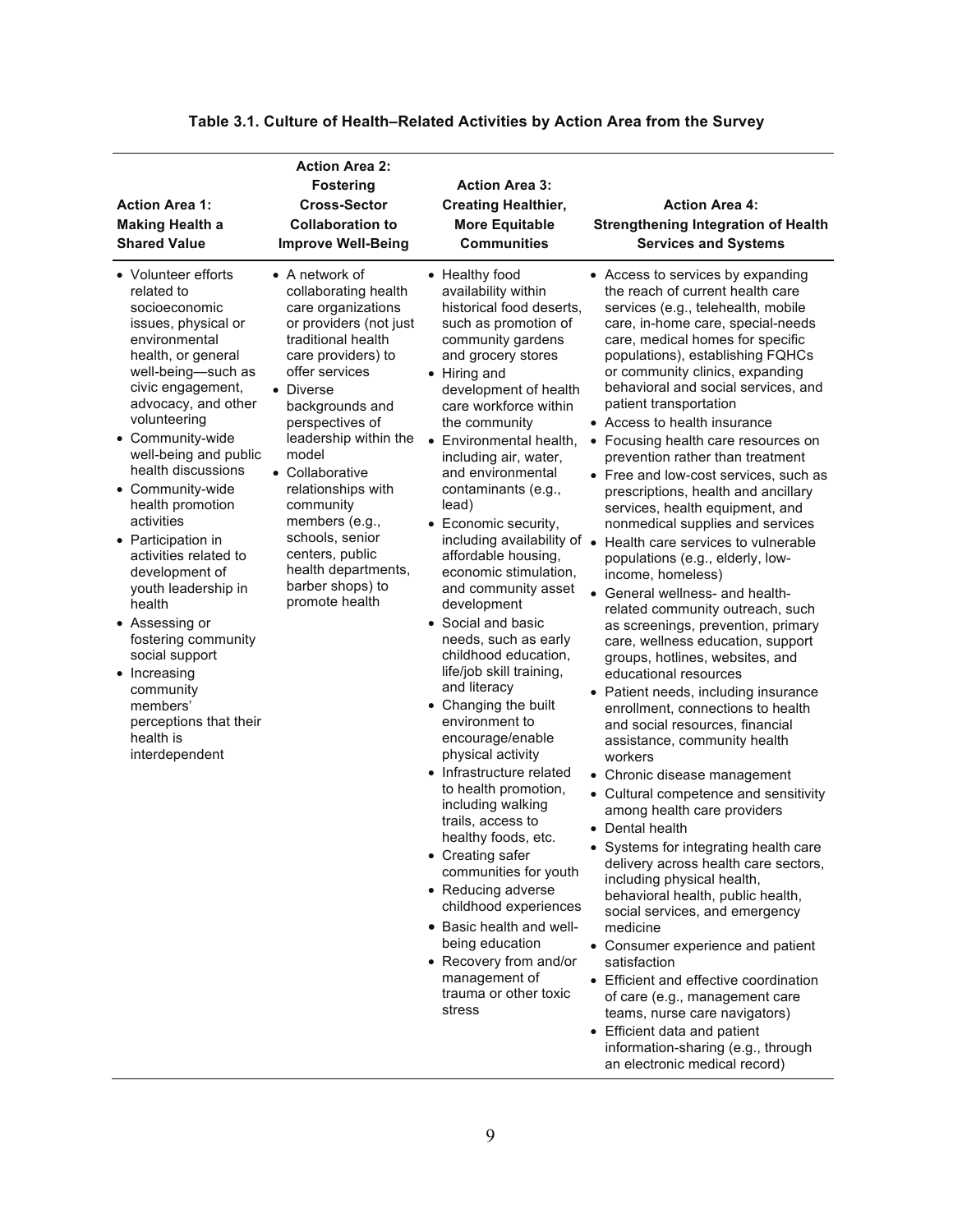The barriers covered in the survey are listed in Box 3.1.

#### **Box 3.1. Barriers to Model Success**

- Current funding levels
- Future/sustaining funding sources
- Availability of health providers (e.g., physicians, nurse practitioners [NPs], medical assistants, registered nurses [RNs])
- Physical space available
- Community relations
- Community investment/buy-in
- Local regulations (i.e., scope of practice or zoning restrictions)
- Availability of administrative support
- Community social norms (e.g., local food culture)
- Social economic environment (e.g., neighborhood crime or socioeconomic status of community members)
- Neighborhood/built environment (e.g., access to parks and sidewalks)
- Overall level of care burden of the patient population
- Support (or lack thereof) from traditional health care stakeholders (i.e., physician organizations)
- Other (please specify)

**Key informant interviews.** We used standard content analysis to draw themes from the interview data (Hsieh and Shannon, 2005). We first coded all 13 of the key informant interviews, then focused on the coded interviews for the three Edge Runners that were selected for the site visits. To analyze the 13 interview transcripts, we loaded them into Dedoose, a qualitative analysis software package. We created a code book that was developed iteratively by the five authors and included ten *a priori* codes. These *a priori* codes were based on the various sections of the interview protocol. Two of the authors then applied these *a priori* codes to the transcripts in Dedoose. These same two authors simultaneously coded five interviews (38 percent) with the *a priori* codes and compared the results after each interview. When these two researchers reached at least 80-percent agreement in their coding, a single researcher applied the codes to the remaining seven interviews. For this report, we focused on the three coded transcripts from the three site visit participants. The same two researchers read those coded sections again within the three transcripts. The researchers then inductively derived themes within each code. To identify themes, each researcher marked blocks of code in the transcriptions using the comment function in Microsoft Word, taking notes on the major concepts presented in each of the text blocks. The two authors reviewed all of the notes and independently identified themes. The authors systematically reviewed the themes and then wrote memos on each theme that emerged from the notes. The researchers compared the memos and refined the list of themes. When the researchers reached agreement on the themes, one researcher summarized the themes and shared them with the other researchers for face-validity checks and further refinement. After all five researchers reached consensus on the themes, final summaries of the themes were developed and are presented in the results section.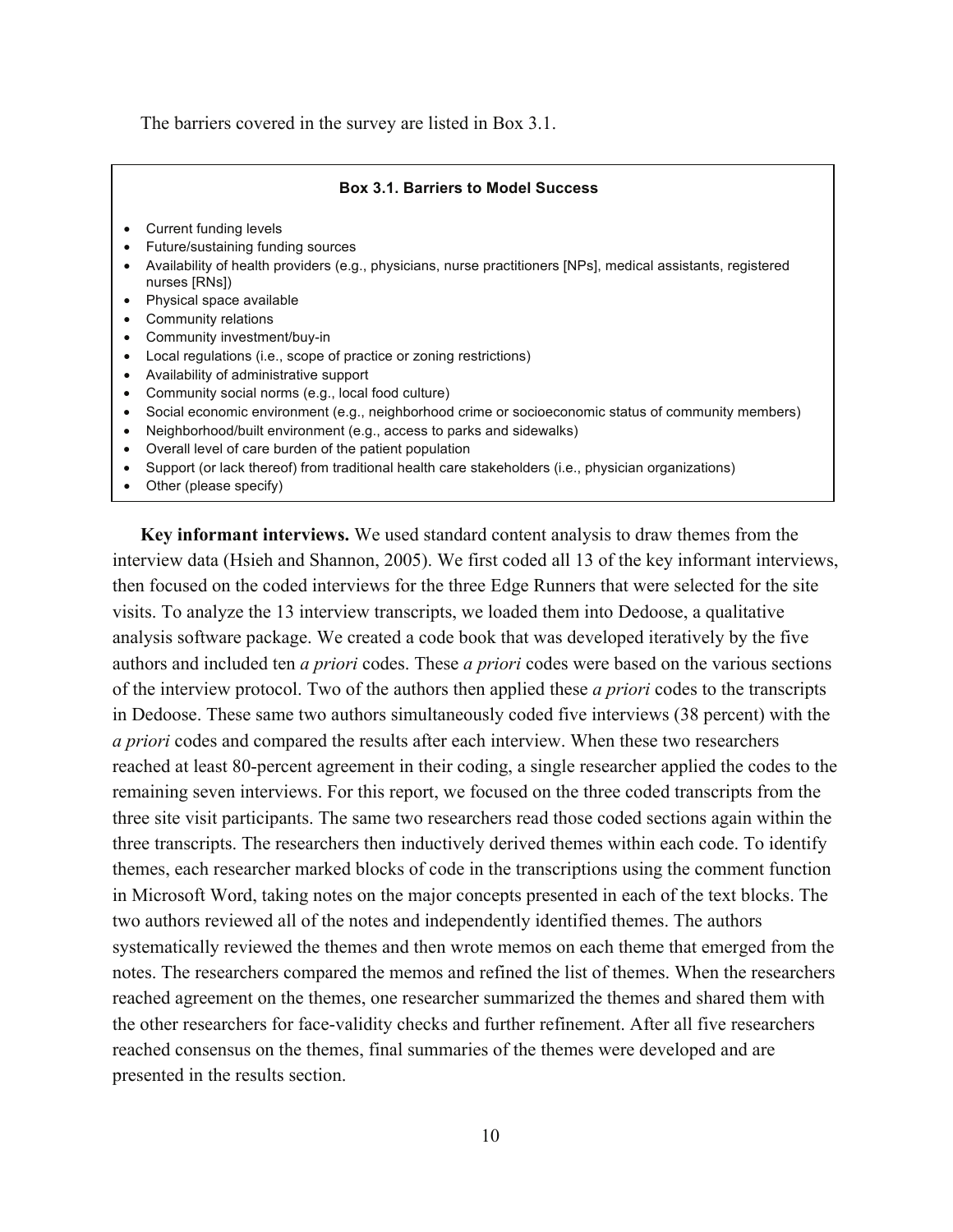**Site visit notes.** Site visit notes were reviewed using a similar qualitative approach to that used for the key informant interviews because the site visit notes were meant to complement the interviews. Two researchers reviewed and coded the notes using an open coding scheme. These researchers then extracted themes from the coded sections of the site visit notes and compared them with the themes extracted from the key informant interviews. When the researchers reached agreement on the themes across the site visit notes and key informant interviews, data from the site visit notes were combined with the key informant interview data to create themes across these two data sources. The qualitative analysis for this report uses both the three key informant interviews and the notes from the 20 individual and group interviews that were conducted during the site visits.

**Cross-cutting themes.** Finally, the same two researchers reviewed all the theme memos from the three key informant interviews pertaining to the case study models and site visit notes and compared them across the case studies to identify cross-cutting themes. One author summarized the themes and shared them with the other authors for face-validity checks and further refinement. Each case study had its own set of themes; however, some of those themes fit all cases and are highlighted in this section.

This study was approved by RAND's Human Subjects Protection Committee.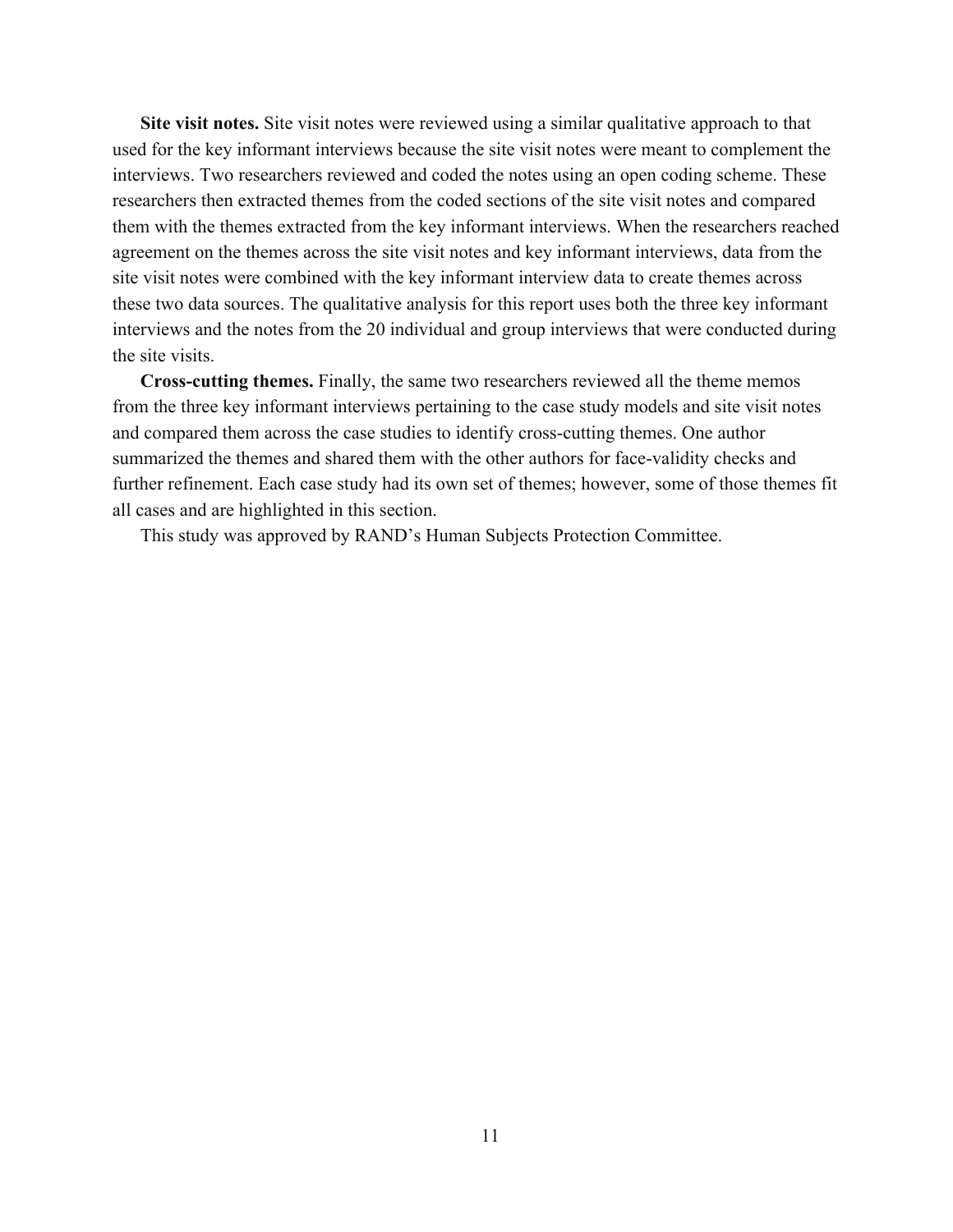## Model Overview

In the early 1990s, Sharon Schindler Rising, a certified nurse midwife, realized that she was spending her days having the same conversations about prenatal care with pregnant woman after pregnant woman. Seeing the inefficiency of this model of individual prenatal visits, and understanding the value of social support in promoting health, Rising decided to bring together women who were in a similar stage of pregnancy and facilitate a group discussion about having a healthy pregnancy, labor and delivery, and preparing for baby care and being a parent. Her goal was to be a thoughtful facilitator who could engage the women in these discussions and use the group to provide support to women as they struggled with issues, such as quitting smoking. The success of this experiment led Rising to formalize this model of care, evaluate it through randomized clinical trials, and disseminate it. The CenteringPregnancy® model is being implemented in over 450 sites across the United States and internationally (Centering Healthcare Institute, undated).

Rising and the Centering Healthcare Institute nonprofit that she founded have received funding from the National Institutes of Health and from private foundations, such as the Kellogg Foundation, Anthem, Strategic Grant Partners, and the March of Dimes. The Agency for Healthcare Research and Quality has identified CenteringPregnancy as an evidence-based innovation in health care (Agency for Healthcare Research and Quality, 2015).

CenteringPregnancy brings together three components of care into a group setting: health care, interactive learning, and community building. Group visits are between 90 minutes and two hours and are attended by 8 to 12 women. Brief individual visits with a health professional are also conducted when needed in a semiprivate space. The groups are led by two trained facilitators: a physician or nurse practitioner and a nurse, social worker, or other clinic staff person. The CenteringPregnancy model is "quintessentially relationship-centered," fostering relationships among pregnant women and providers, women and their partners, and among the pregnant women in the group (Massey, Rising, and Ickovics, 2006; Novick et al., 2011; Picklesimer, Heberlein, and Covington-Kolb, 2015). The CenteringPregnancy model adheres to the following guiding principles:

- Health assessment occurs within the group space.
- Participants are involved in self-care activities.
- A facilitative style of leadership is used.
- The group is conducted in a circle.
- Each session has an overall plan.
- Attention is given to core content, although emphasis may change.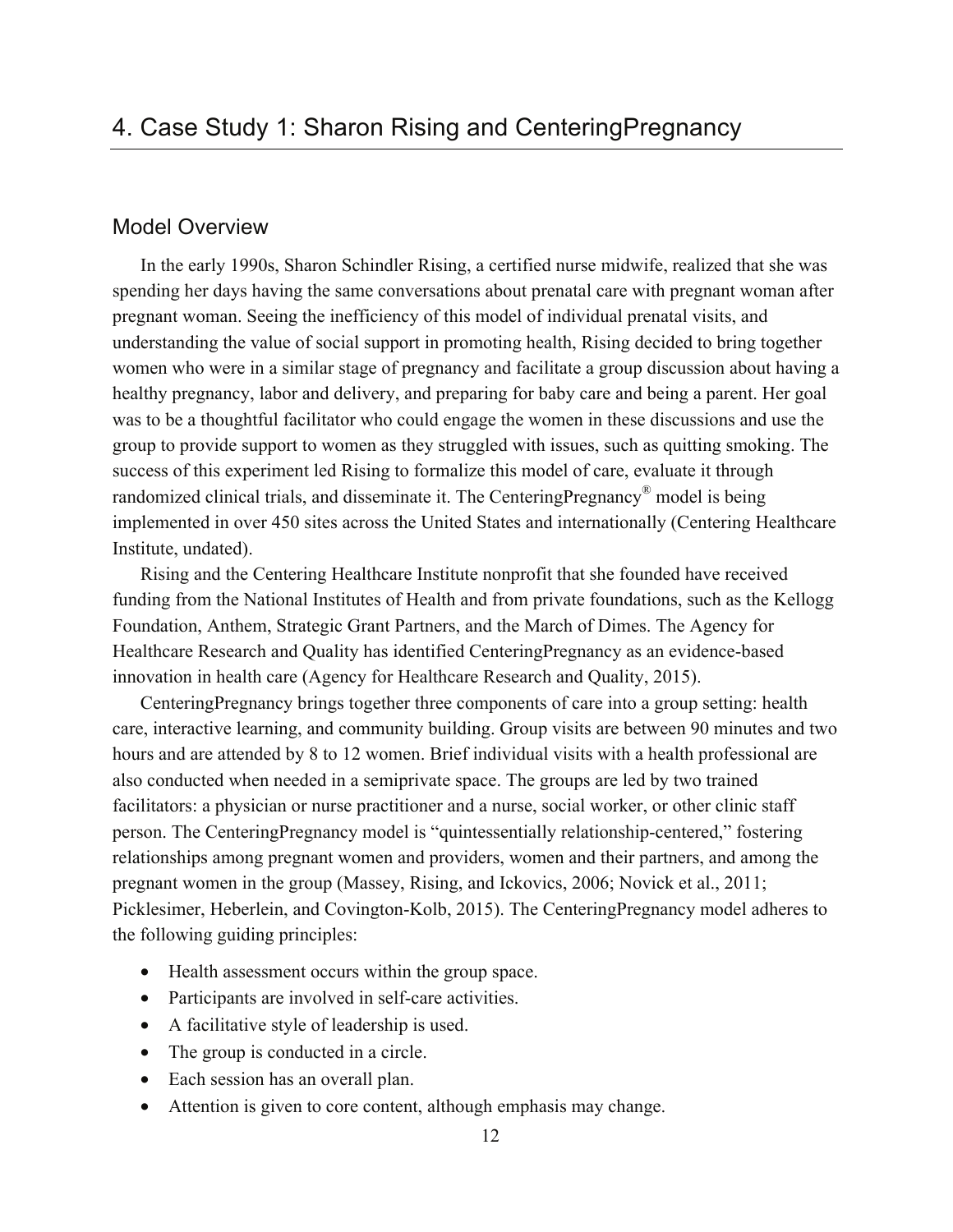- There is stability of group leadership.
- Group conduct honors the contribution of each member.
- The composition of the group is stable, not rigid.
- Group size is optimal to promote the process.
- Involvement of support people is optional. Some women bring their spouses or partners or significant support person to participate in sessions.
- Opportunity for socializing within the group is provided.
- There is an ongoing evaluation of outcomes.

The CenteringPregnancy model has been evaluated in a number of studies, including randomized clinical trials with various populations (e.g., teens, Canadian women, Hispanic women, African-American women, and most recently a population of women in Malawi and Tanzania). Research shows that CenteringPregnancy improves maternal outcomes, such as birthweight, preterm births, and readiness for baby care; leads to high patient satisfaction; and improves knowledge of the perinatal experience. The samples of many of the studies of CenteringPregnancy comprised low-income, Medicaid, and ethnically diverse pregnant teenage and adult women in rural and urban areas across the country. The positive effects of the CenteringPregnancy model were often most pronounced among African-American women.

A number of studies have shown that the CenteringPregnancy model reduces the rate of low birthweight and preterm births and Caesarean sections (Ickovics et al., 2003; Grady and Bloom, 2004; Ickovics et al., 2007; Skelton et al., 2009; Barr, Aslam, and Levin, 2011). One randomized clinical trial, Ikovics et al. (2007), reported a 33-percent reduction in preterm births among 995 women of diverse ethnicity; and the reduction was even greater for African-American women, at 41 percent. These reductions were achieved with no increase in the cost of antenatal or perinatal care and with higher levels of patient satisfaction than among the women in the control group who received standard care. The reductions may be attributed to women's increased knowledge of self-care during pregnancy, labor, and delivery, as well as better readiness for baby care. McNeil et al. (2012) found that the CenteringPregnancy model improved women's sense of empowerment and social support. The CenteringPregnancy model has also been found to improve women's use of family planning services (Hale et al., 2014), increase breast feeding rates (Grady and Bloom, 2004; Ickovics et al., 2007; Klima et al., 2009; Tanner-Smith, Steinka-Fry, and Lipsey, 2013), and reduce biological, behavioral, and psychosocial risks for HIV when HIV self-management was integrated into the model (Kershaw et al., 2009). One qualitative study of African-American and Hispanic women who were on Medicaid or uninsured found that the women were enthusiastic about a group approach to antenatal care (Novick et al., 2011); other studies have documented high levels of patient satisfaction with the CenteringPregnancy model compared with the traditional individual model of antenatal care (Grady and Bloom, 2004; Ickovics et al., 2007; Klima et al., 2009; Robertson, Aycock, and Darnell, 2009), and one study from the Netherlands documented an increase in interpersonal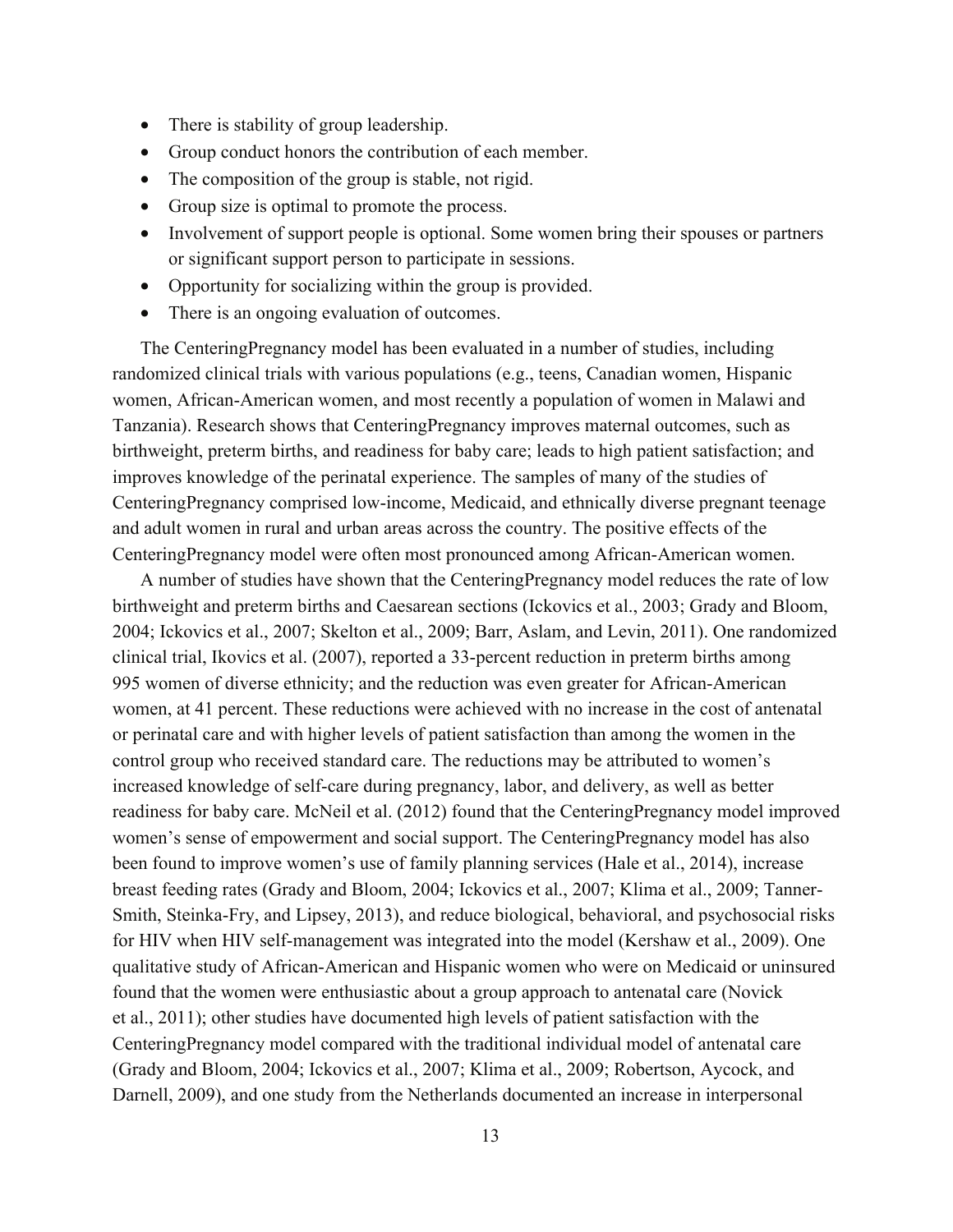trusting relationships for women in the program leading to increased self-confidence (Kweekel et al., 2016).

The success of the model has spurred Rising to apply it to other health and health-related issues, including well woman/well baby, diabetes, and obesity. She founded the Centering Healthcare Institute, which consults with health care organizations and trains health professionals on using her model for a variety of health problems and issues. The Centering Healthcare Institute provides a curriculum and training for facilitators, oversight to ensure fidelity of the model when adapted to specific sites and populations, and policy and advocacy support for dissemination of the model.

## How the CenteringPregnancy Model Addresses a Culture of Health

#### *Quantitative Findings*

Based on the survey responses, the CenteringPregnancy model incorporates activities across the four Culture of Health action areas (Table 4.1). The model focused most explicitly on Action Area 4, "strengthening integration of health services and systems": Rising indicated that the model focused "to a great extent" on 57.1 percent of the example activities in Action Area 4. Rising also identified closely with Action Area 2, "fostering cross-sector collaboration." Rising noted that the model focused "to a moderate extent" on 66.6 percent of the activities in Action Area 2. For Action Areas 1 and 3, respectively, the respondent reported that the model focused on 67 percent and 64 percent of the items at least to "to some extent."

|  |  |  |  |  |  | Table 4.1. CenteringPregnancy's Focus on the Culture of Health Action Framework Action Areas |  |  |  |  |  |  |  |  |
|--|--|--|--|--|--|----------------------------------------------------------------------------------------------|--|--|--|--|--|--|--|--|
|--|--|--|--|--|--|----------------------------------------------------------------------------------------------|--|--|--|--|--|--|--|--|

| <b>Action Area</b>                                                           | Not at all<br>$(%)^a$ | Some<br>Extent $(%)^d$ | <b>Moderate</b><br>Extent $(%)^a$ | Great<br>Extent $(\%)^d$ |
|------------------------------------------------------------------------------|-----------------------|------------------------|-----------------------------------|--------------------------|
| 1: Making health a shared value (6 items)                                    | 33.3                  | 50.0                   | 16.7                              | 0.0                      |
| 2: Fostering cross-sector collaboration to improve well-being<br>$(3$ items) | 0.0                   | 33.3                   | 66.6                              | 0.0                      |
| 3: Creating healthier, more-equitable communities (11 items)                 | 36.4                  | 45.5                   | 9.1                               | 9.1                      |
| 4: Strengthening integration of health services and systems<br>$(14$ items)  | 0.0                   | 28.6                   | 7.1                               | 57.1                     |

<sup>a</sup> Represents the percentage of activities with each action area that the model focuses on to varying extent.

#### *Themes from the Qualitative Analysis*

In this section, we present the themes from the qualitative interviews with the Edge Runner model developer and from site visits.

**Fostering social support.** As a group-based model, one of the pillars of CenteringPregnancy is fostering social support; even still, the extent to which the social support is operationalized is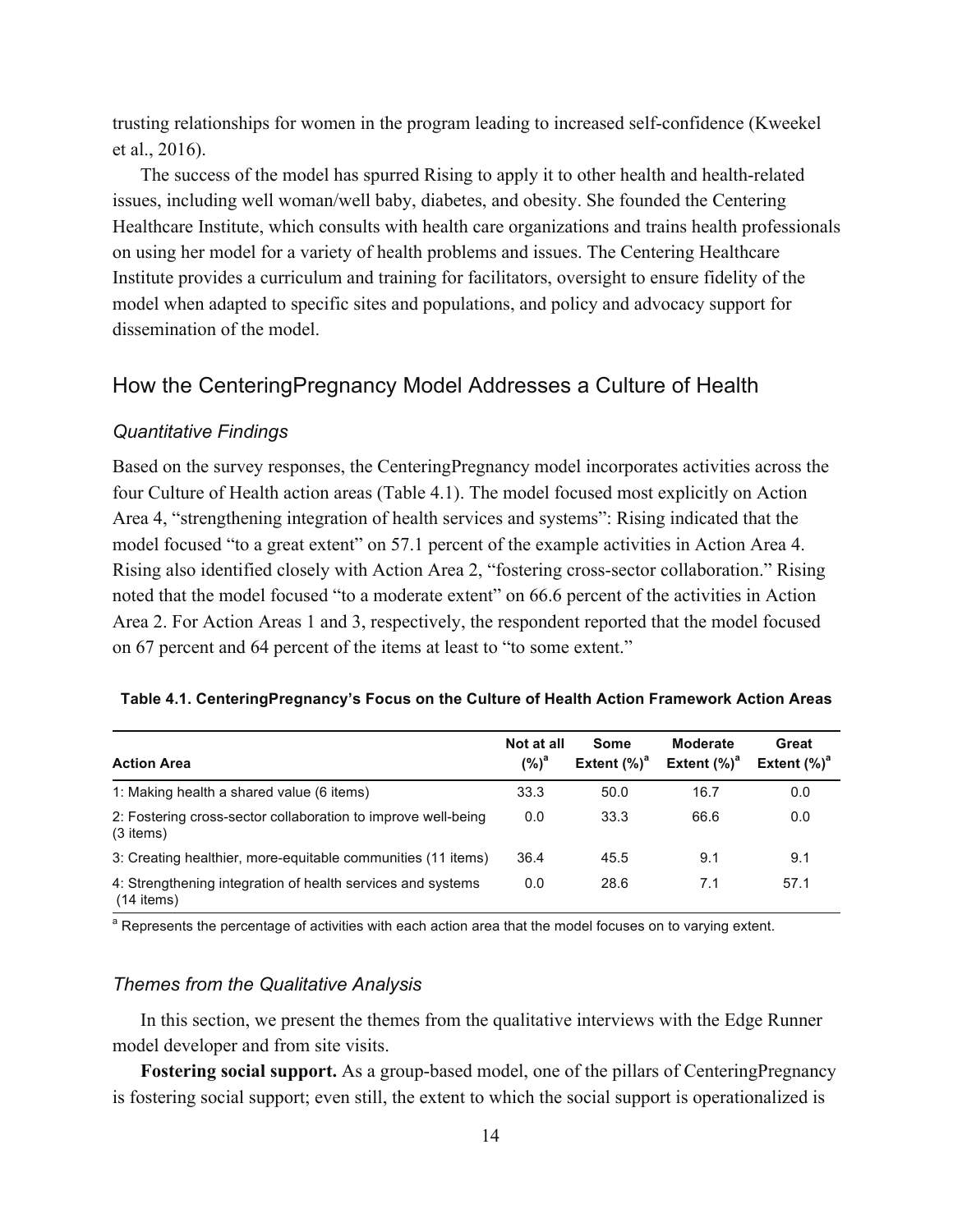notable. In the group we observed, for example, there was a single mother who was having trouble accessing WIC (Special Supplemental Nutrition Program for Women, Infants, and Children). Another mother heard about this situation, gave the mother the number for WIC, and offered to provide her with transportation. Another example came from men in a class who started a smoking cessation support group after they learned about the detriments of smoking around babies. One man from the group stood up, told everyone to throw out their smoking paraphernalia, and said, "We can't afford to do this. We've got to be better dads than that. I'm stopping and I'm here for you. Here's my number." This pregnancy-informed social network, created as a result of the CenteringPregnancy groups, is a poignant example of making health a shared value (Action Area 1), group by group.

**Promoting equitable communities through inclusion.** Pregnancy classes, while valuable, can be expensive because often they are not covered by health insurance. However, the CenteringPregnancy model bundles prenatal visits with group education. Pregnant women and their partners are able to get the prenatal care and the pregnancy and health education they need, generally all covered by insurance, thus expanding access to prenatal education. For CenteringPregnancy, inclusion also means welcoming people from all walks of life into the group space. In the group we observed, moms-to-be ranged from homeless and unemployed women to a lawyer. Promoting equitable opportunities directly relates to creating healthier, more equitable communities (Action Area 3).

**Establishing strong collaborations with a major hospital system.** CenteringPregnancy's connection to the local hospital system is critical to its mission. One hospital expanded the number of midwives in conjunction with the CenteringPregnancy model. The mothers do a walkthrough of the birthing rooms at the hospital to prepare them for what happens when they go into labor. All of the staff are familiar with the CenteringPregnancy model and seem to appreciate the program because the CenteringPregnancy mothers come to them "more prepared for pregnancy" than non-CenteringPregnancy mothers. CenteringPregnancy's strong partnerships with hospitals benefit not only moms but also the hospital staff. This is an example of Action Area 2 (fostering cross-sector collaboration).

**Providing integrated care.** At its core, the CenteringPregnancy model is focused on providing integrated care—a tenet of Action Area 4 (strengthening integration of health services and systems). During the interview, Rising spoke about the systems-level changes required to provide this type of integrated care:

> We're working much more now within large systems . . . how to make large system change. And it's just really hard work. It's very hard to change how administrators or clinicians, or any of the staff . . . think about a whole different way of giving and receiving care.

In addition to integrating health education with prenatal visits and birth, there was a large emphasis on emotional health. One mom said, "They really focus on having a healthy mindset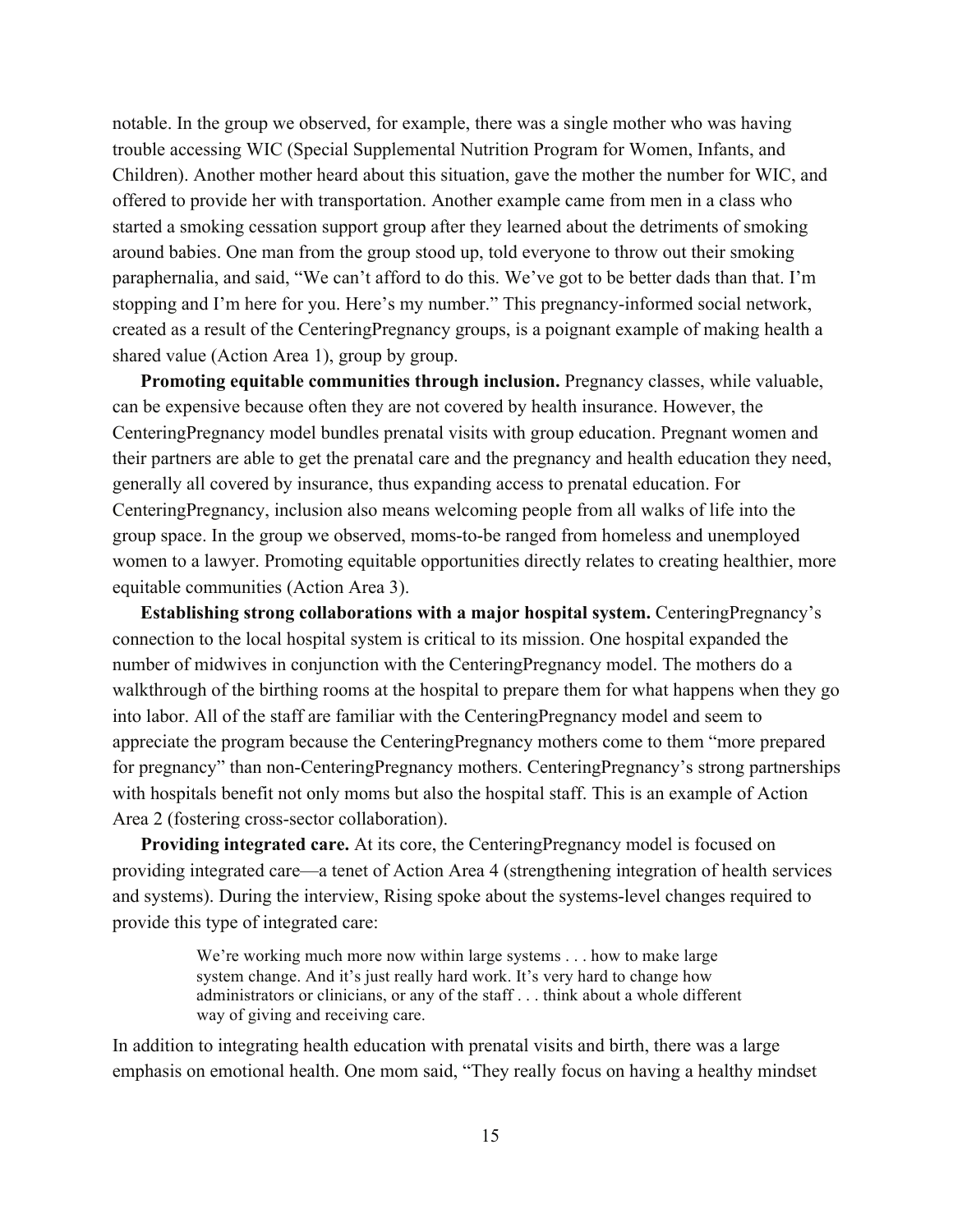through your pregnancy. [After Centering,] emotionally I was in a better spot, I felt more prepared."

**Redefining health: "De-medicalizing" childbirth.** By discussing topics that are not typically defined as medical concerns related to childbirth—for example, relationships, support systems, and coping with fear of the unknown—the CenteringPregnancy model broadens and redefines the concept of health. By empowering women to monitor their own health—for example, by taking their own blood pressure and weight at the start of each group—the model makes prenatal care less "medical" and more accessible to moms. These are both good examples of how the CenteringPregnancy model relates to the "mindset and expectations" driver of Action Area 1 (making health a shared value).

#### Barriers and Facilitators to Program Success

#### *Facilitators*

#### Quantitative Findings

The survey data revealed that only four factors out of 14 (Box 3.1) facilitated the success of the model. Three of these were identified as "significant" facilitators, including the availability of health providers, their relations with the community, and the overall level of care burden of the population (Table 4.2).

| Factor                                         | Little Bit of a<br><b>Facilitator</b> | Somewhat of Significant<br>a Facilitator | <b>Facilitator</b> |
|------------------------------------------------|---------------------------------------|------------------------------------------|--------------------|
| Availability of health providers               |                                       |                                          | X                  |
| Community relations                            |                                       |                                          | X                  |
| Overall level of care burden of the population |                                       |                                          | x                  |
| Social economic environment                    | x                                     |                                          |                    |

**Table 4.2. Facilitators for the Success of the CenteringPregnancy Model**

#### Themes from Qualitative Data Analysis

These themes are developed based on the qualitative interviews with the Edge Runner model developer and site visits.

**Reimbursement.** While establishing a reimbursement system for CenteringPregnancy can be a complicated process, it is nonetheless a significant facilitator to the model's success. At the site we observed, the provider group receives capitated payments for each CenteringPregnancy patient. These payments cover care throughout the perinatal period. This provider group has also been able to negotiate reimbursement with private insurance. This makes the program accessible for all who have health insurance, while minimizing the administrative burden of fee-for-service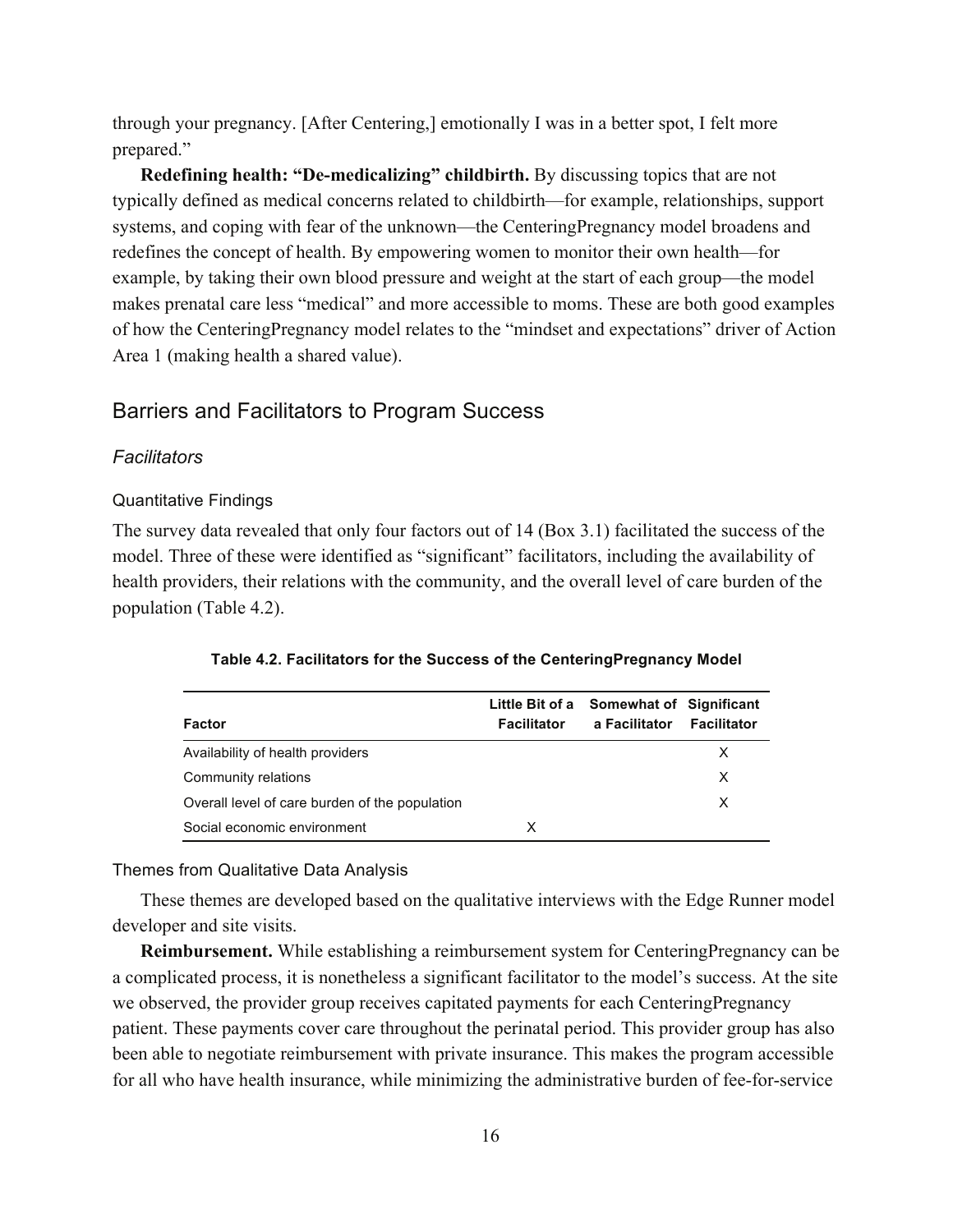billing, an advantage to a program for which the availability of administrative support is already a challenge, as described below.

**Logistically accessible program.** CenteringPregnancy groups are held at times that are convenient for the women and often match bus schedules. Some classes are even held after work hours, making this prenatal care far more convenient for working women than having to take off work to go to a doctor's appointment. This is an advantage for space usage at the clinic but does require staffing adjustments. The program also groups participants based on the month of their due date: Because everyone in the class is in a similar stage of pregnancy, topics can be addressed in a time-appropriate manner.

**Having a champion leader.** Strong leadership is key to the success of the expanding number of CenteringPregnancy sites around the country. As Rising describes it, "What happens in an individual community is often more dependent on the energy of the facilitators who become the 'champions' at the site." One such champion in Baltimore meets with her groups in the evenings, cooks meals for them, and holds spa nights. Of this leader, Rising said, "she has an absolutely astounding centering model going. . . . It's just amazing." Champion leaders and facilitators also help foster the social support systems that are critical to the continuity of the program and to its enjoyment by participants.

#### *Barriers*

#### Quantitative Findings

The survey data revealed that six factors out of the list of 14 (Box 3.1) were barriers to the success of the CenteringPregnancy model. The three "significant" barriers included future funding sources, availability of physical space, and availability of administrative support (Table 4.3).

| <b>Factor</b>                                                     | a Barrier | Little Bit of Somewhat Significant<br>of a Barrier | <b>Barrier</b> |
|-------------------------------------------------------------------|-----------|----------------------------------------------------|----------------|
| Future funding                                                    |           |                                                    | X              |
| Current funding                                                   |           | X                                                  |                |
| Physical space                                                    |           |                                                    | X              |
| Local regulations (i.e., scope of practice or zoning regulations) |           | X                                                  |                |
| Administrative support                                            |           |                                                    | X              |
| Support from traditional health care stakeholders                 |           | X                                                  |                |

#### **Table 4.3. Barriers to the Success of the CenteringPregnancy Model**

#### Themes from Qualitative Data Analysis

These themes are developed based on the qualitative interviews with the Edge Runner model developer and site visits.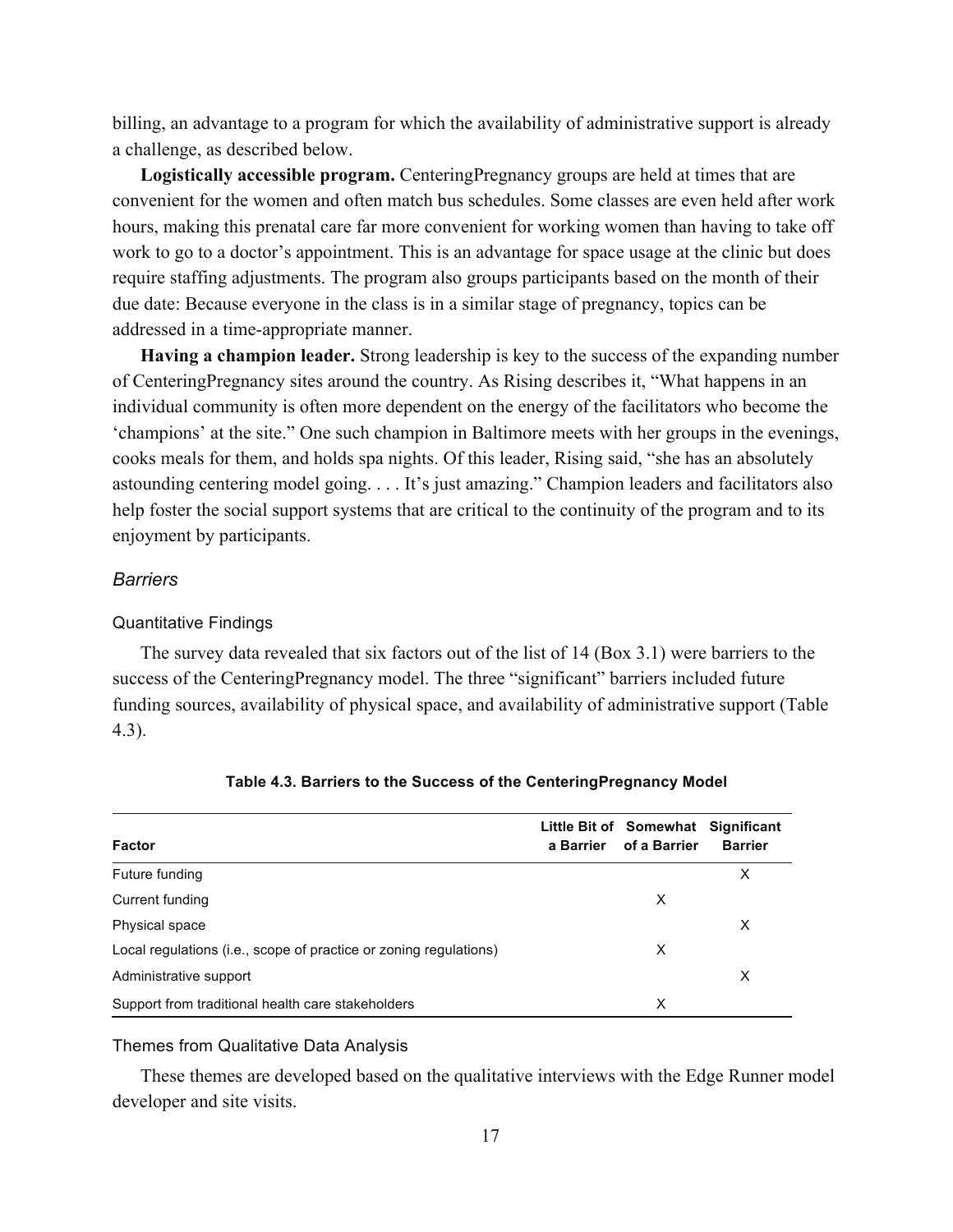**Other logistical barriers.** Facilitating the CenteringPregnancy model at a standard obstetricgynecological practice entails a number of logistical issues that must be considered to ensure program success. One potential barrier is the need to reach a critical mass that covers the cost of running the group. Another potential logistical barrier is finding paid facilitators who are willing to work in the evenings, multiple times a week, to facilitate groups.

**Social norms in health care.** A common societal norm in the American health care system is providing individual care and an extreme focus on patient privacy. The CenteringPregnancy model requires a shift in thinking among the participants toward a more open, group-oriented care experience. For this reason, the CenteringPregnancy model may not appeal to everyone. One challenge is determining how to sell the CenteringPregnancy concept to women who might be more reserved or private about their health. The CenteringPregnancy approach attempts to combat this by encouraging participants to try out a group session to see if it suits them—and "oftentimes, they stay."

Partner-hospital and insurance collaboration. Creating a relationship with a hospital system and establishing an insurance reimbursement system are time-intensive and complicated processes that can be barriers to expansion. This is reflected in the survey data: Personnel from CenteringPregnancy indicated that current funding was somewhat of a barrier and future funding was a significant barrier. Additionally, while nurse-midwives are increasingly recognized as providing care that is both safe and cost-effective, the nurse-midwife model is not widespread in the U.S. health care system, which lags significantly behind other countries in preparing nurse midwives. Often, reimbursement for the model requires collaboration with participating insurers. Some insurers face challenges in reimbursing the group visits and may not have experience reimbursing for care delivered by nurse-midwives. However, even when a reimbursement model is established, there are additional costs that include materials, training, snacks, and perhaps an additional staff member to help with facilitation. Increasingly, because of the research evidence of health outcomes and cost savings (Crockett et al., 2017), some programs have been able to work with health plans to establish a higher reimbursement rate for women in CenteringPregnancy groups to accommodate those costs. Both of these issues create challenges in expanding the model to new sites.

#### **Summary**

CenteringPregnancy is a nurse-designed care model that integrates prenatal care, social support, and education in group visits. It focuses on a number of activities consistent with the RWJF Culture of Health framework. The model's clearest connection to the framework is through its efforts to integrate traditional prenatal care and education into a group environment that promotes social support for mothers, all in an effort to demedicalize prenatal care and broaden the notion of prenatal health beyond solely physical health.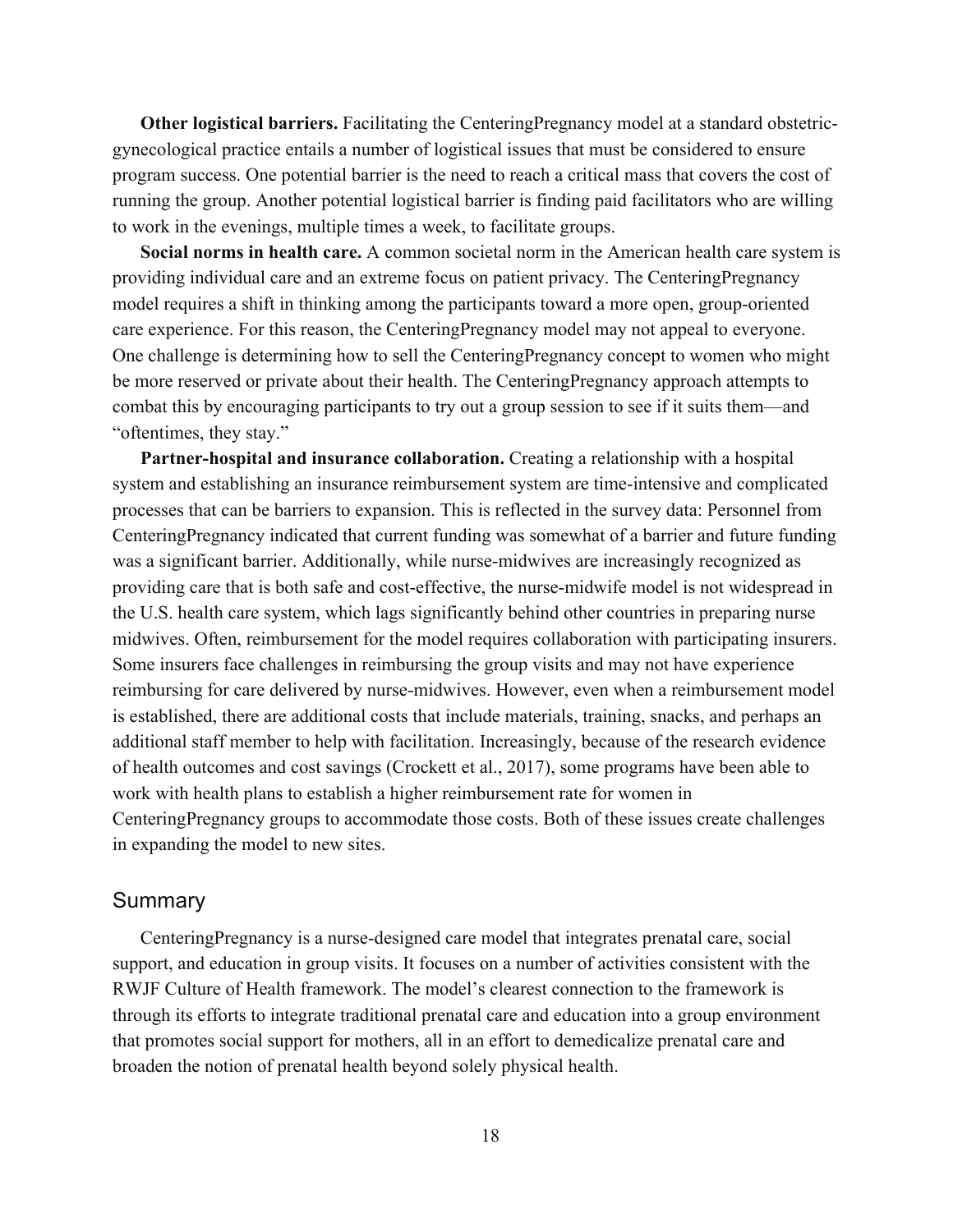Key to the success of the program has been a champion leader who worked tirelessly to develop and spread the model. The sustainability of the program relies on local champions to maintain the program within their home institutions. Negotiating reimbursement with payers is also crucial for ongoing success of the model. The program site that we visited has been able to successfully negotiate reimbursement with payers—but as the program spreads, each new site must address the issue of reimbursement within its own market.

Finally, the future of the CenteringPregnancy model relies on ever-evolving social norms around health care. Patients and providers often emphasize the importance of privacy, as well as the primacy of the physician. The continued sustainability and spread of this model relies on changing social norms that prioritize the effectiveness of the model over patient privacy. Continued success of the model will rely on addressing long-standing beliefs, attitudes, and perceptions about how care is (and should be) delivered to patients and by whom.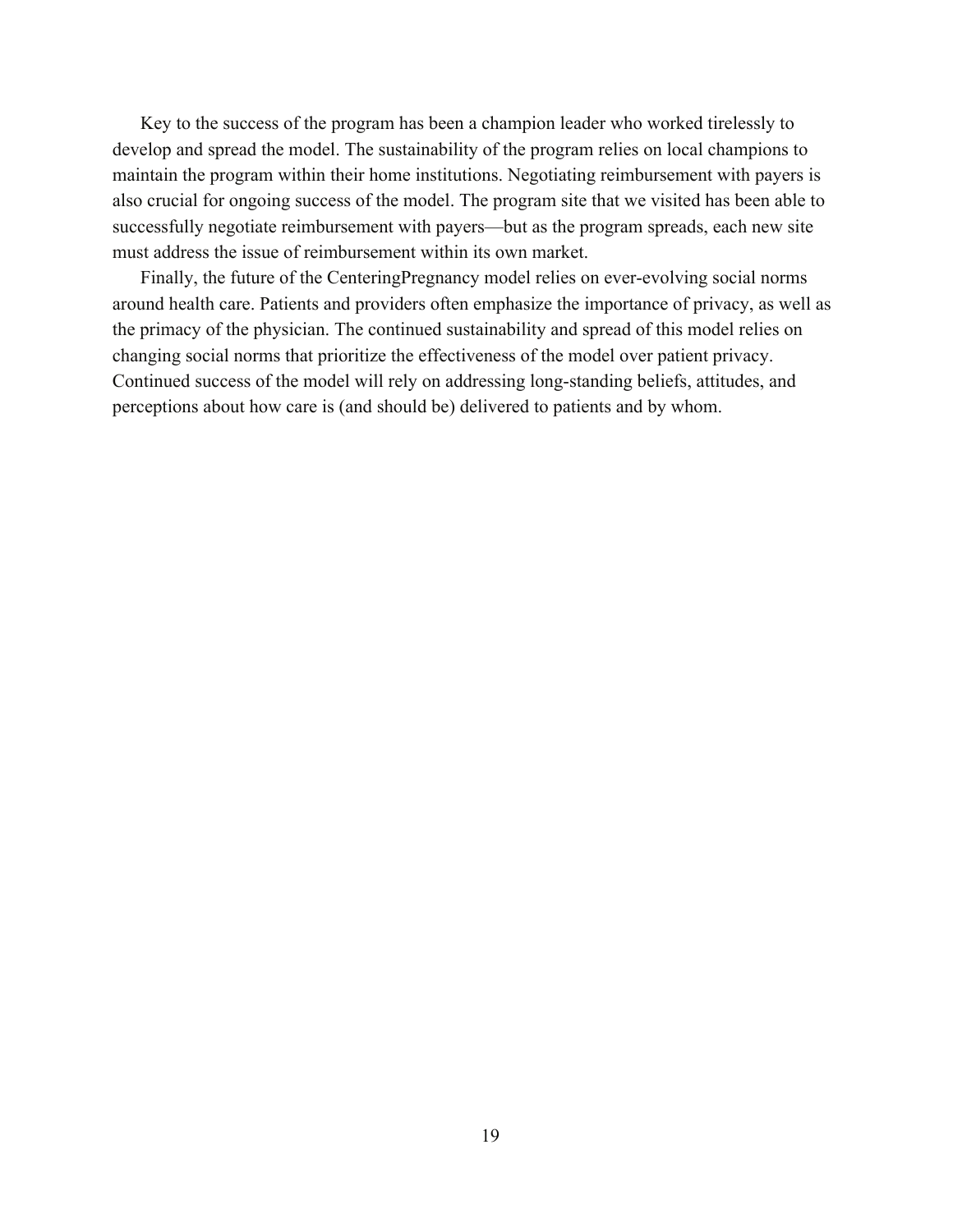In 1994, Sandee McClowry and her colleagues conducted a study of 89 mothers with children ages 8 to 11 to examine the interplay between child temperament, family socioeconomic status, and maternal characteristics, including stress levels (McClowry et al., 1994). McClowry reported that a child's temperament was associated with a specific type of behavioral problem in this cohort. In addition, a child's behavior was influenced by a mother's response to daily hassles.

As a result of this study and subsequent work (McClowry, 1995; McClowry, 2002), McClowry and her colleagues developed INSIGHTS into Children's Temperament (INSIGHTS), a temperament-based, social-emotional learning intervention, which, if used early in children's education, can improve academic achievement, reduce disruptive behaviors, and enhance children's self-regulation. The intervention identifies four basic temperaments—shy, social and eager to try, industrious, and high-maintenance—and consists of a series of classes in which parents, children, and teachers take part in a variety of skill-building activities, such as watching videos, using puppets, and participating in role-playing and facilitated discussions. Parents and teachers learn to recognize the temperament of a child; reframe the temperament by focusing on its positive qualities or strengths, rather than just on its problems; and tailor a response to a specific temperament and situation. Children learn to recognize their behaviors and how to selfregulate, with the aim of enabling them to reduce disruptive behaviors, focus their attention in the classroom, and improve their academic success.

To ensure the successful implementation of the INSIGHTS model, facilitators are trained in the theory, research, and methods for using INSIGHTS with teachers, parents, and children. Fidelity to the intervention is assured through scripts, standardized materials, documenting sessions via videotaping, and supervisory review. Teachers and parents begin by learning the three "R"s: recognition, reframing, and responding.

With the initial support of a grant from the National Institute for Nursing Research, McClowry launched a series of randomized clinical trials to examine the outcomes of INSIGHTS for children in disadvantaged neighborhoods and low-performing schools in New York City. McClowry used an after-school reading program called Read Aloud as an attentioncontrol intervention. The findings from these trials document improvements in children's behavior problems and school achievement, and in parent and teacher use of strategies for responding to the behavior problems. For example, O'Connor and her colleagues examined the impact of INSIGHTS versus a reading program on academic achievement, sustained attention, and reducing the disruptive behavioral problems of kindergarten and first-grade children attending 22 urban elementary schools serving mostly low-income families (O'Connor et al., 2014b). The schools were randomly assigned to either the intervention (INSIGHTS) or control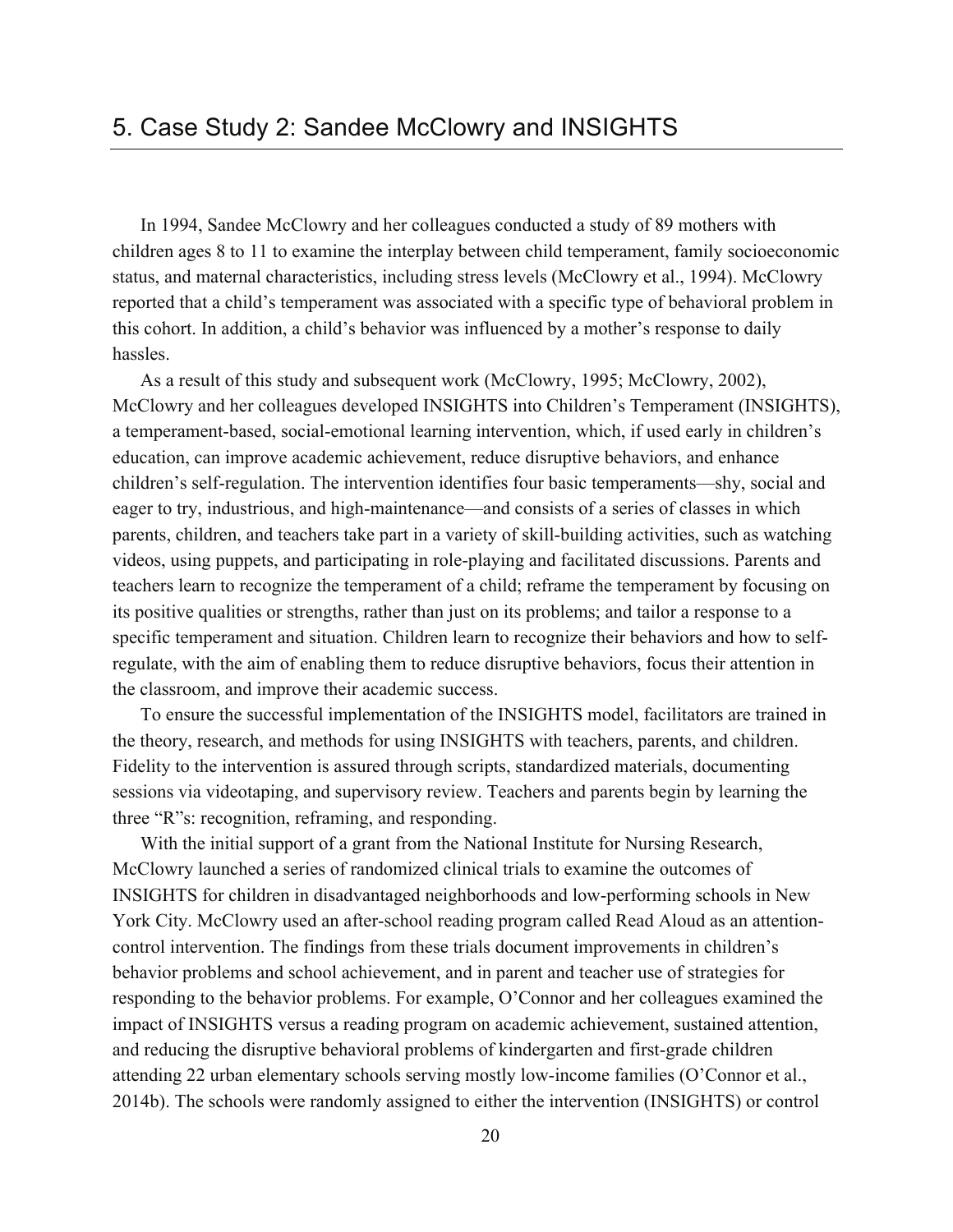(reading program) group, and measurements occurred at five intervals between the second half of kindergarten and the end of first grade. The INSIGHTS group improved math and reading achievements faster than those in the reading program. The INSIGHTS children sustained their attention and reduced their disruptive behaviors, whereas the children in the reading group experienced an increase in behavioral problems. The researchers found both direct and indirect effects of the INSIGHTS intervention on academic achievement. The indirect effects were realized through improvements in sustained attention and reduction in disruptive behaviors. INSIGHTS continues to be disseminated in schools across the United States and in Jamaica. However, because the spread of the program has largely been funded by grants, the financial sustainability of the program remains a challenge.

The impact of INSIGHTS on behavioral and academic outcomes has been demonstrated in a number of studies:

- In a study of 345 shy, low-income children randomly assigned to either INSIGHTS or a reading program, the children in INSIGHTS advanced in critical thinking and math (but not in language art skills) more rapidly than those in the reading program in the transition from kindergarten to first grade. These outcomes were attributed to both the direct effects of INSIGHTS and the indirect effects of the intervention on behavioral engagement (O'Connor et al., 2014a).
- In a study of low-income kindergarteners and first graders with high-maintenance temperaments, children were randomly assigned to receive INSIGHTS or the reading program (McCormick et al., 2015). A temperament that is high-maintenance is characterized by low levels of task persistence and high levels of motor activity and negative reactivity. Children with high-maintenance temperaments in INSIGHTS had significant and faster reductions in disruptive behaviors and off-task behaviors. INSIGHTS was found to have direct effects on these behaviors and indirect effects by enhancing the quality of the student-teacher relationship.
- An early study focused on 146 inner-city first- and second-graders, their teachers, and their parents (McClowry, Snow, and Tamis-LeMonda, 2005). The children were evaluated for disruptive disorders (attention-deficit hyperactivity, oppositional, and conduct) using the Disruptive Disorder module of the Diagnostic Interview Schedule for Children (DISC-IV). Child behavior problems were measured using the Parent Daily Report. Both children with and without a diagnosed behavior disorder in INSIGHTS had reductions in behavior problems, but the children with a diagnosed disruptive disorder had the greatest reduction. The authors found the size of the effects compared favorably with other, similar behavior interventions.
- The findings of a 2009 study of INSIGHTS suggests that first- and second-grade African-American boys exhibiting early behavioral problems are particularly responsive to the intervention (McClowry et al., 2010). The parents and teachers of 116 inner-city children in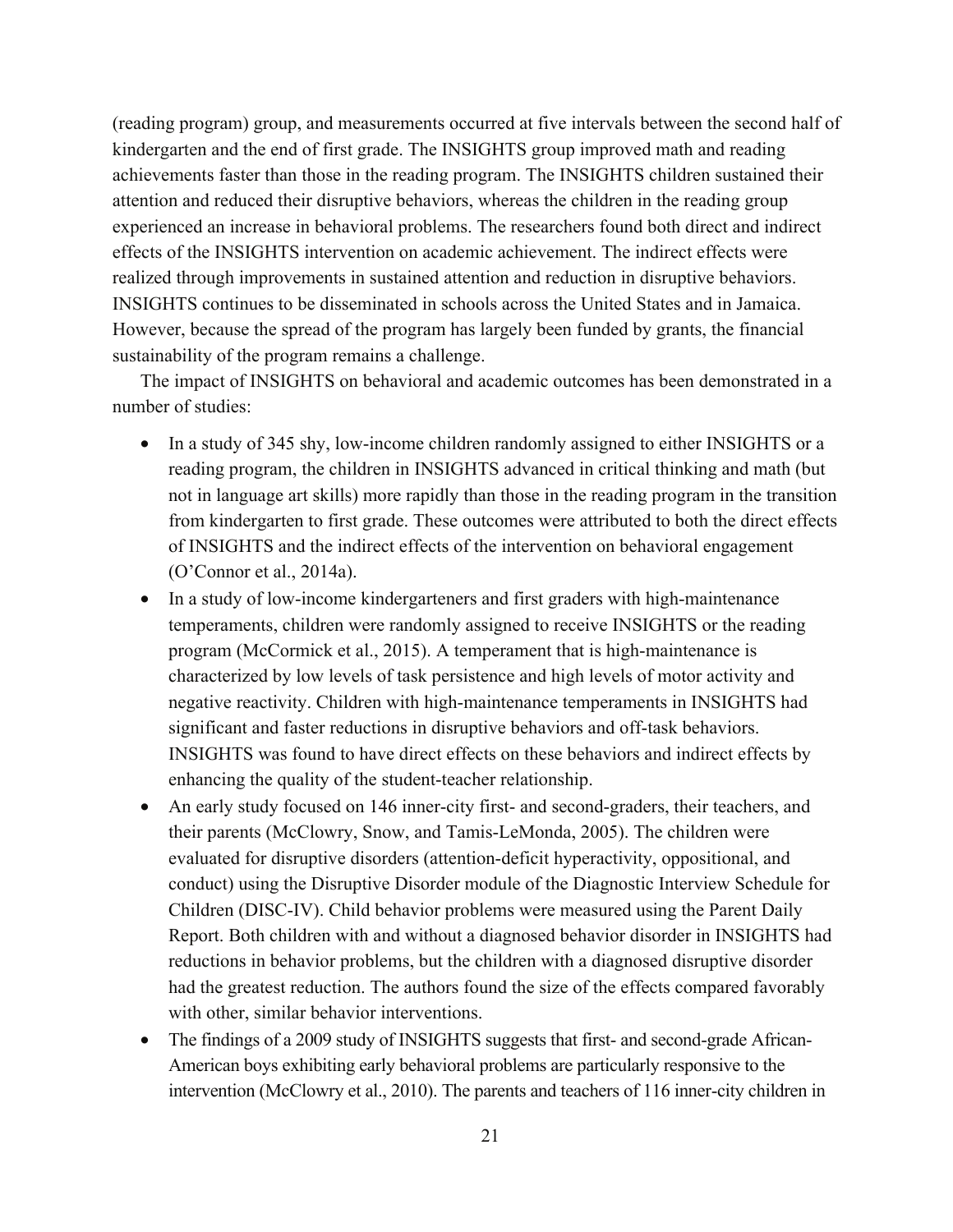six schools participated in this study, which also used a reading program for a control group. INSIGHTS reduced problem behaviors among both boys and girls, and improved teacher management of the classroom and teacher perceptions of student competence. Moreover, the boys had higher levels of disruptive behaviors at baseline and INSIGHTS significantly reduced their overt aggression toward others, as well as their attention problems.

## How INSIGHTS Addresses a Culture of Health

#### *Quantitative Findings*

Based on the survey data, the INSIGHTS model focuses most strongly on Action Area 2 (fostering cross-sector collaboration). The respondent noted that they focused "to a great extent" on 66 percent of Action Area 2 and "to a moderate extent" on 33.3 percent (Table 5.1). The INSIGHT representative identified least with Action Area 4: For 93 percent of the activities related to Action Area 4 (strengthening integration of health services and systems), the respondent indicated that they focused on them "not at all."

#### **Table 5.1. INSIGHT's Focus on Culture of Health Action Areas**

| <b>Action Area</b>                                                           | <b>Not at All</b><br>$(%)^a$ | Some<br>Extent $(%)^a$ | <b>Moderate</b><br>Extent $(\%)^a$ | Great<br>Extent $(\%)^a$ |
|------------------------------------------------------------------------------|------------------------------|------------------------|------------------------------------|--------------------------|
| 1: Making health a shared value (6 items)                                    | 16.7                         | 33.3                   | 0.0                                | 50.0                     |
| 2: Fostering cross-sector collaboration to improve well-being<br>$(3$ items) | 0.0                          | 0.0                    | 33.3                               | 66.6                     |
| 3: Creating healthier, more equitable communities (11 items)                 | 54.5                         | 9.1                    | 0.0                                | 36.4                     |
| 4: Strengthening integration of health services and systems<br>(14 items)    | 92.9                         | 0.0                    | 0.0                                | 7.1                      |

<sup>a</sup> Represents the percentage of activities with each action area that the model focuses on to varying extent.

#### *Themes from the Qualitative Analysis*

In this section, we present the themes from the qualitative interviews with the Edge Runner model developer and from site visits.

**Broadening the definition of health.** A primary objective of INSIGHTS is to broaden the definition of health beyond just the absence of physical ailments. As McClowry noted in her interview:

> We see children in a very broad sense of health, the way the Institute of Medicine defines health. It's not just physical health but it's also being able to develop and realize one's potential by developing life skills. There is such a correlation between academic skills and social skills and lifetime satisfaction and well-being, including jobs. Our kids are very little but these are the skills that they need in order to function well at school and later in the larger world.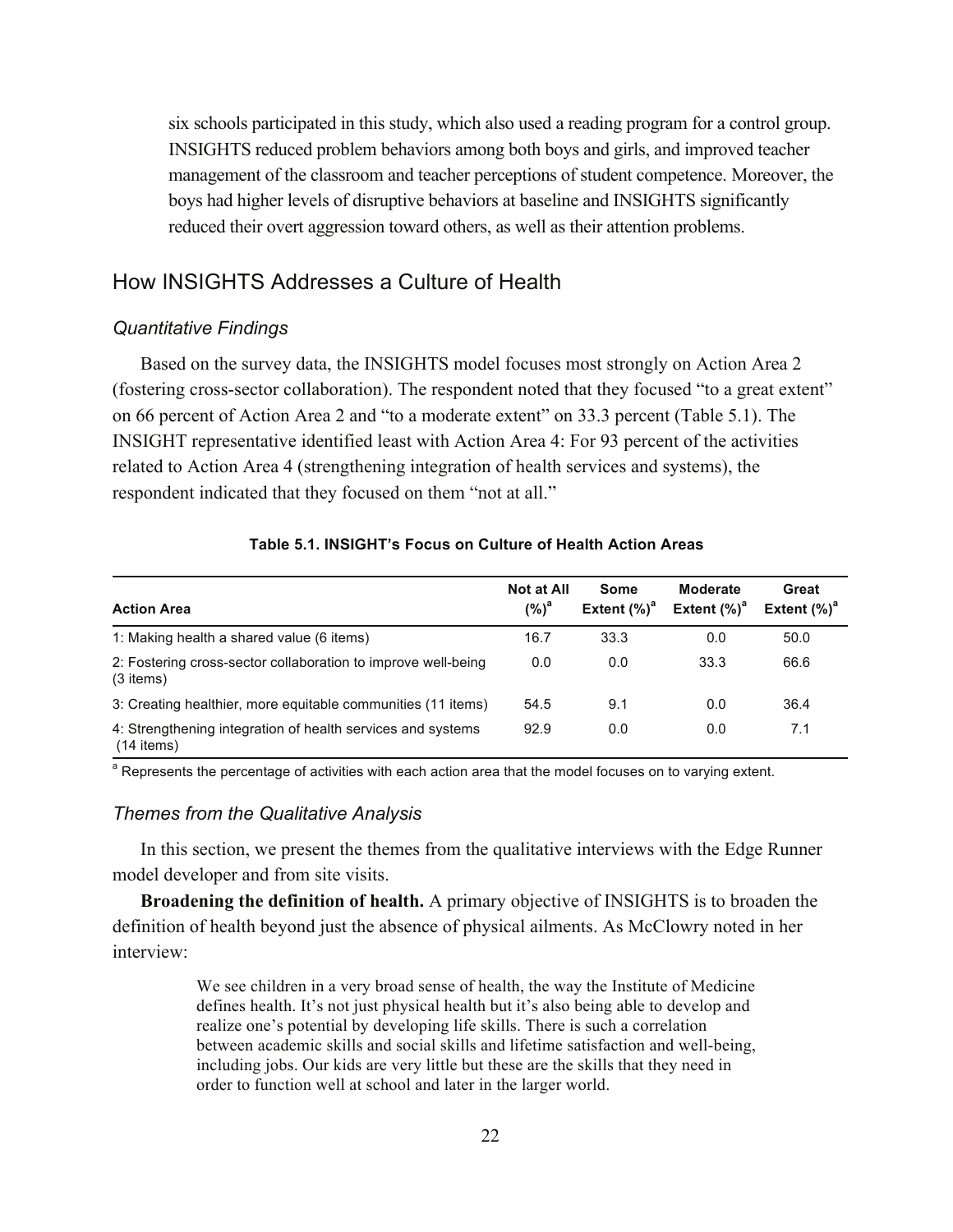This notion of considering children's well-being and their ability to thrive socially as essential to both their education and their health pushes the traditional definition of health care. Similarly, equipping teachers and parents to address these life skills to improve the child's overall health also works to broaden the term's definition. This approach to broadening the reach of health care is consistent with Action Area 4, especially the notion of expanding access to behavioral health services out of the office and into the community.

**Creating collaborations across the community with non–health care stakeholders.**  Another key objective of the INSIGHTS model is fostering collaborative relationships between non–health care stakeholders, particularly schools and parents. McClowry noted:

> I've always tried to engage community leaders in [the model, including] superintendents and the school board [members], but also some politicians. That's critical, too. And then I look upon our parents as leaders within the school community and the larger community.

This type of collaboration is especially important given the fact that INSIGHTS is schoolbased and requires significant cooperation across these stakeholders. Collaboration with schools is also a way to engage the broader community. Development of such collaborative relationships is central to Action Area 2 (fostering cross-sector collaborations).

**Providing a venue for social support.** Central to the vision of INSIGHTS is helping participants adapt to weakening social support structures within their communities. Interviews with school administrators and teachers suggested that chronic poverty, unemployment, drug use, and corrosion of the nuclear family have caused tremendous stress on children and families in their community, and this stress often presents itself through behavioral health issues, especially the use of violence to solve problems. These administrators and teachers see the INSIGHTS model as a vehicle for addressing some of these social support issues. In fact, McClowry notes:

> You could well label us as an antiviolence program. Some of the government websites label us that way. Children who are living in these historically poor neighborhoods face incredible safety issues. Unless they have the social skills to negotiate, to handle the environment and still maintain their own resiliency and integrity, the whole cycle of violence just gets larger. So it's just beautiful to see the children learn to problem solve in INSIGHTS. Part of our program with the kids is teaching them a very systematic problem-solving.

Practicing the strategies put forth in the INSIGHT program allows children to develop their problem-solving skills and helps them to thrive socially, which is critical to creating and maintaining their social support networks. The INSIGHT model's focus on fostering social supports, particularly with regard to managing toxic childhood stress, is very consistent with Action Area 1 (making health a shared value), for which having a sense of community is a main driver.

**Creating a shared value of health.** In addition to fostering social supports within the community, the INSIGHTS program engenders a shared value of health by helping students, teachers, and parents understand what constitutes healthy behavior within their community. By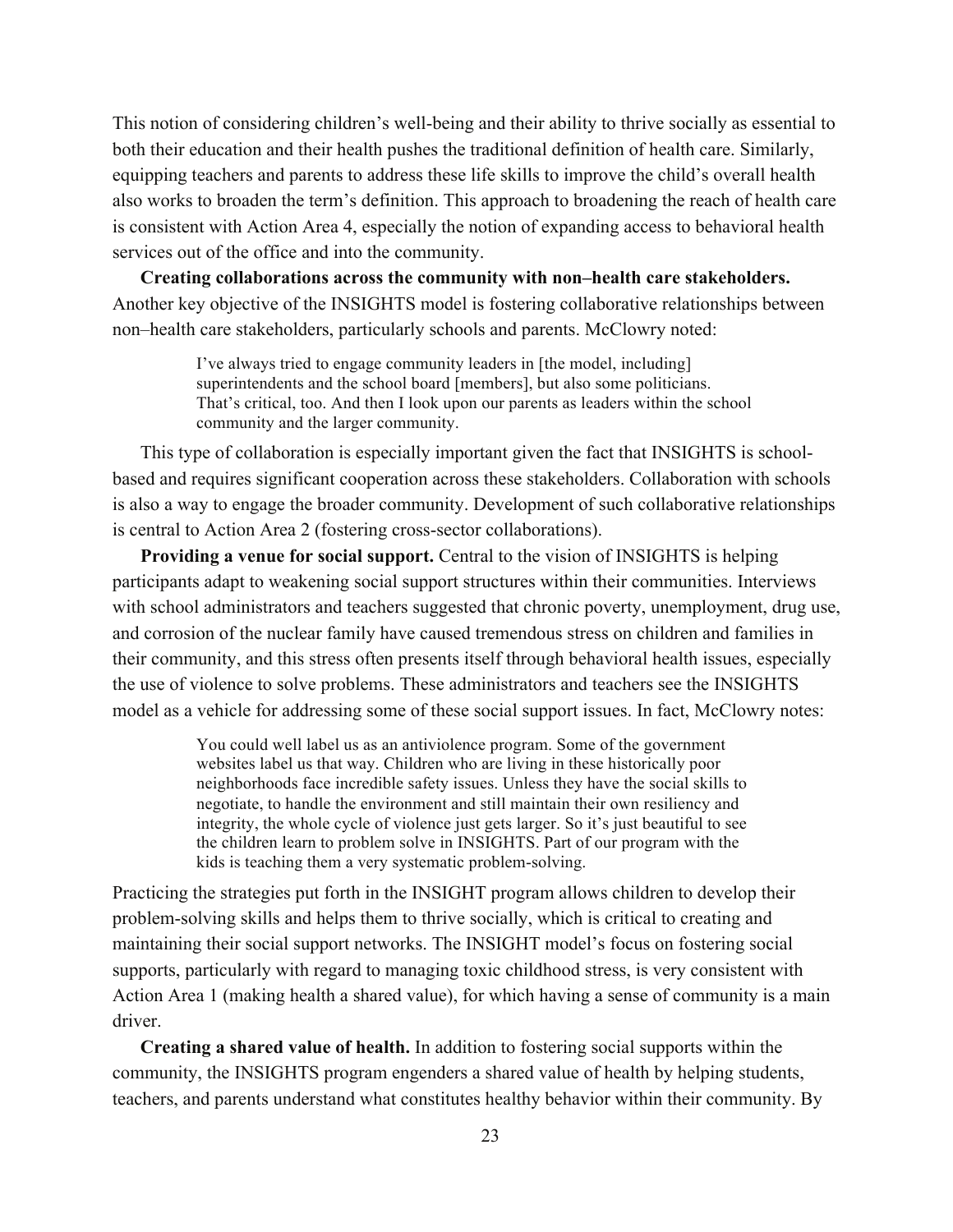teaching the same content to students, teachers, and parents, the INSIGHTS program ensures continuity of the model's philosophy and techniques across the community. As one participant in a parent-group meeting stated:

> Any time there are strategies that teachers are using, if a parent has an opportunity to reinforce that at home that's even more helpful. Sometime kids come home and say, "well, at school we do it this way," so, as a parent, I want to know the strategies that are used at school.

### Facilitators and Barriers to Program Success

#### *Facilitators*

#### Quantitative Findings

The survey data revealed that none of 13 listed factors facilitated the success of the INSIGHTS model.

#### Themes from Qualitative Data Analysis

These themes are developed based on the qualitative interviews with the Edge Runner model developer and site visits.

**Broad and enthusiastic participation within the community.** The parents, teachers, and students we interviewed and observed were all very enthusiastic about the INSIGHTS model. In the classes we observed, students were engaged with the puppets and the interactive nature of the lessons, and teachers and parents were eager to master the strategies and skills to better manage children with different temperaments in their classrooms and their homes.

**Having a champion leader.** INSIGHTS has a champion leader (i.e., McClowry) who can relate to students, teachers, and parents alike, as well as to school superintendents and the funding community. McClowry moved among and related to each group with ease, and her commitment to the program was impressive. In addition to having a strong leader in McClowry, the INSIGHTS model has a champion in the community site that we visited (Avery County School System in North Carolina), where a preschool teacher and parent has been integral in getting her colleagues on board and in convincing parents of the strength of the model. This parent/teacher has worked after hours without compensation to complete her training in the INSIGHTS model and to help spread awareness of the model in her community.

**Appropriately tailored to the needs of the community.** INSIGHTS' success is also facilitated by its focus on ensuring that the model is culturally appropriate for different age levels, communities (e.g., urban, rural), and various ethnic and racial groups. During our visit to Avery County, INSIGHTS leadership were concerned that the model's materials, originally developed for inner-city children in New York, might not translate to a rural, largely white population. To the leadership's surprise, the feedback from students and teachers about the program materials allayed this concern: Everyone has different temperaments, regardless of skin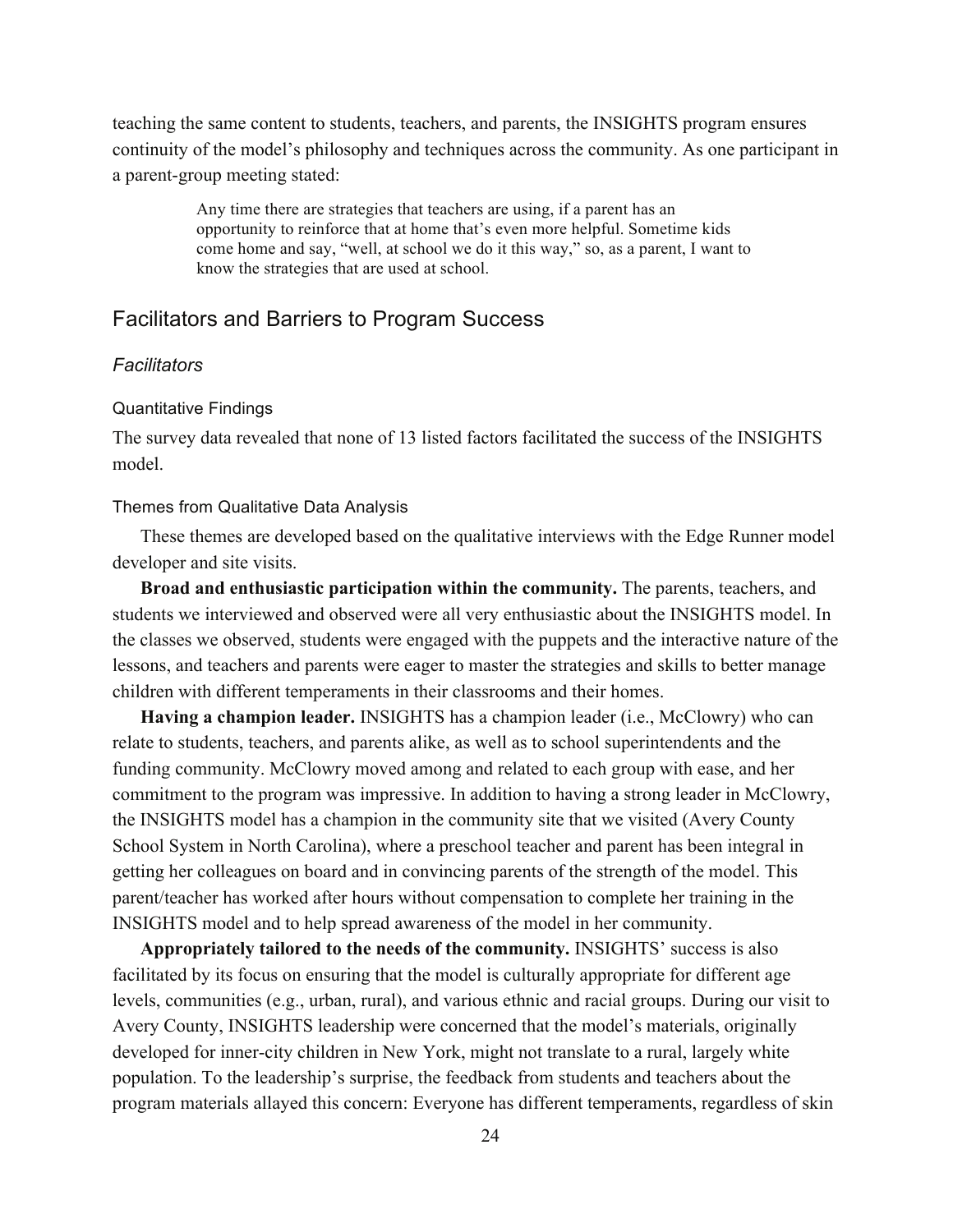color, so the materials were as appropriate for this population as they were for the inner city. Nonetheless, the fact that INSIGHTS leaders are considering these cultural issues is an important part of the program's continued success.

#### *Barriers*

#### Quantitative Findings

The survey data revealed that three factors out of the list of 14 (Box 3.1) were barriers to the success of the INSIGHTS model. All three—future funding, current funding, and the social economic environment (Table 5.2)—were significant barriers.

| <b>Condition</b>            | <b>Barrier</b> | Little Bit of a Somewhat of a<br><b>Barrier</b> | <b>Significant</b><br><b>Barrier</b> |
|-----------------------------|----------------|-------------------------------------------------|--------------------------------------|
| Future funding              |                |                                                 | x                                    |
| Current funding             |                |                                                 | x                                    |
| Social economic environment |                |                                                 | x                                    |

#### **Table 5.2. Barriers to the Success of the INSIGHTS Program**

#### Themes from Qualitative Data Analysis

These themes are developed based on the qualitative interviews with the Edge Runner model developer and site visits.

**Creation of a "business model" has been a consistent challenge.** The INSIGHTS model is still largely financed through research grants with no clear reimbursement mechanism or future funding to sustain the model. While the school district we visited was very interested in adopting INSIGHTS broadly across its community, adoption requires a school district with great interest and significant resources. In Avery County, the school superintendent was very supportive of the model but did not have the funds to implement and sustain the model. The challenge of implementing this model in a financially sustainable way is front and center in this expansion effort in rural Appalachia.

**Behavioral health often appears low on the list of priorities.** Health care and social norms around behavioral health are another barrier. Public schools, especially those in rural, lowerincome counties, face myriad challenges. For many schools, addressing students' behavioral health concerns may not be a top priority for financial or staff resources, since many face significant challenges just providing basic levels of safety and education. The Avery County superintendent pointed out that the county has a limited number of school nurses and counselors, most of whom are already overwhelmed. As a result, he noted, the "community could use the support" that the INSIGHTS model would provide to parents and teachers, but there simply may not be enough resources to dedicate to such initiatives.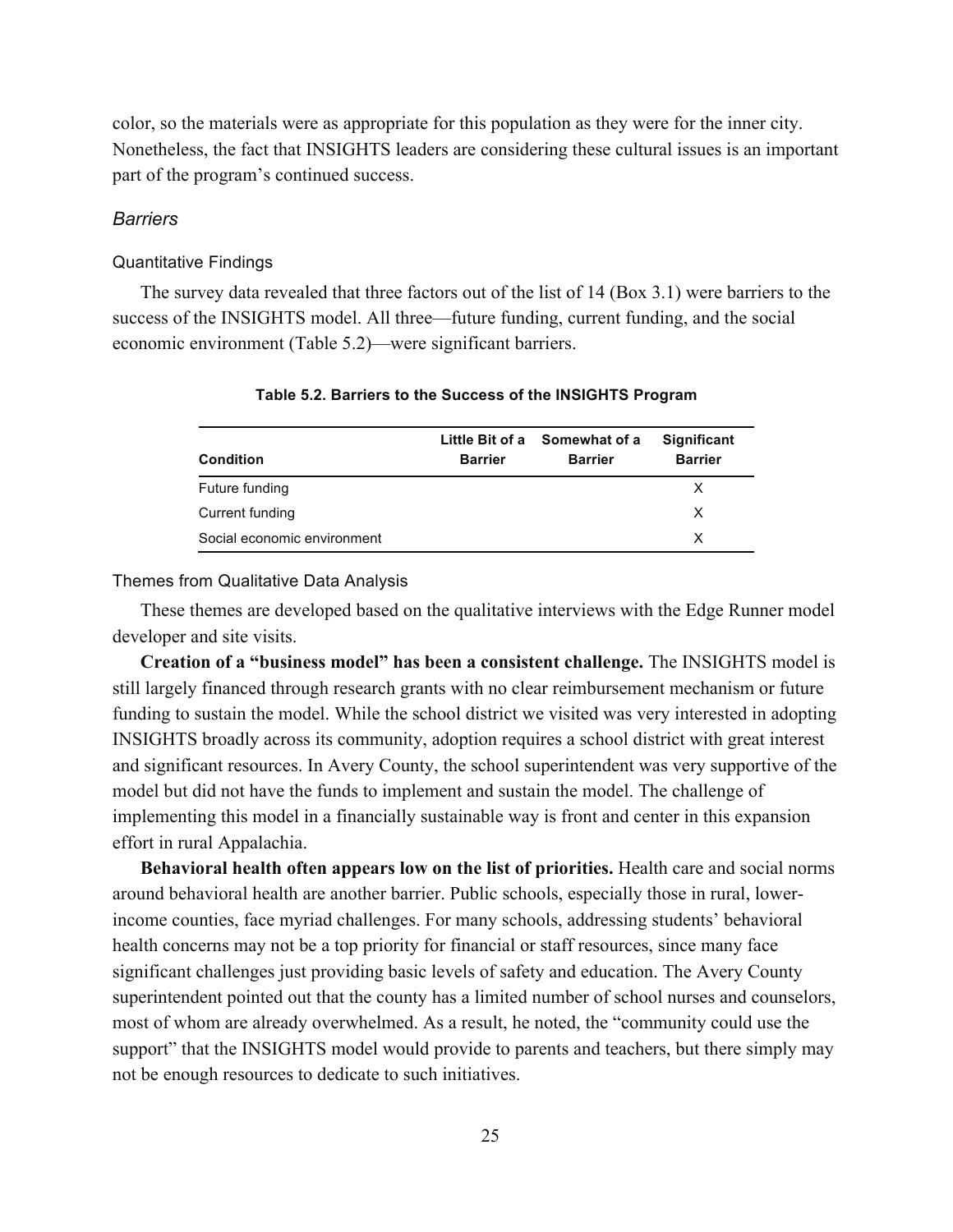**Programs require extra "visits" from parents, making it difficult to execute in a community with frayed social supports.** Logistically, the parent component of the INSIGHTS model is complicated to implement. Parents are often juggling work and child care needs, and finding a convenient time for most parents has proven to be very difficult. This was reflected in the survey as well, where the socioeconomic environment was listed as a "significant barrier." In addition, asking parents to come to a meeting at school and not providing child care seemed to place a huge burden on parents. The same was true for teachers: Asking them to meet after school for training, but without compensation for their time or child care, seemed to be a burden as well.

### Summary

The INSIGHTS model of care is a temperament-based, social-emotional learning intervention, aimed at improving academic achievement, reducing disruptive behaviors, and enhancing children's self-regulation. INSIGHTS contributes to a Culture of Health by working with various community stakeholders to broaden the traditional notion of health and health care and to respond to toxic stress that often results from fraying social support systems. The model implicitly recognizes that behavioral health and social functioning are fundamental aspects of health and well-being. While the model improves health, it is not viewed as a reimbursable benefit from the perspective of health insurance companies. Furthermore, other sectors (e.g., education) are not able to provide a sustainable method of payment. Therefore, the model has often had to be creative and rely on the efforts of champion leaders and community members to find alternative funding resources, such as grants and in-kind support through volunteer time.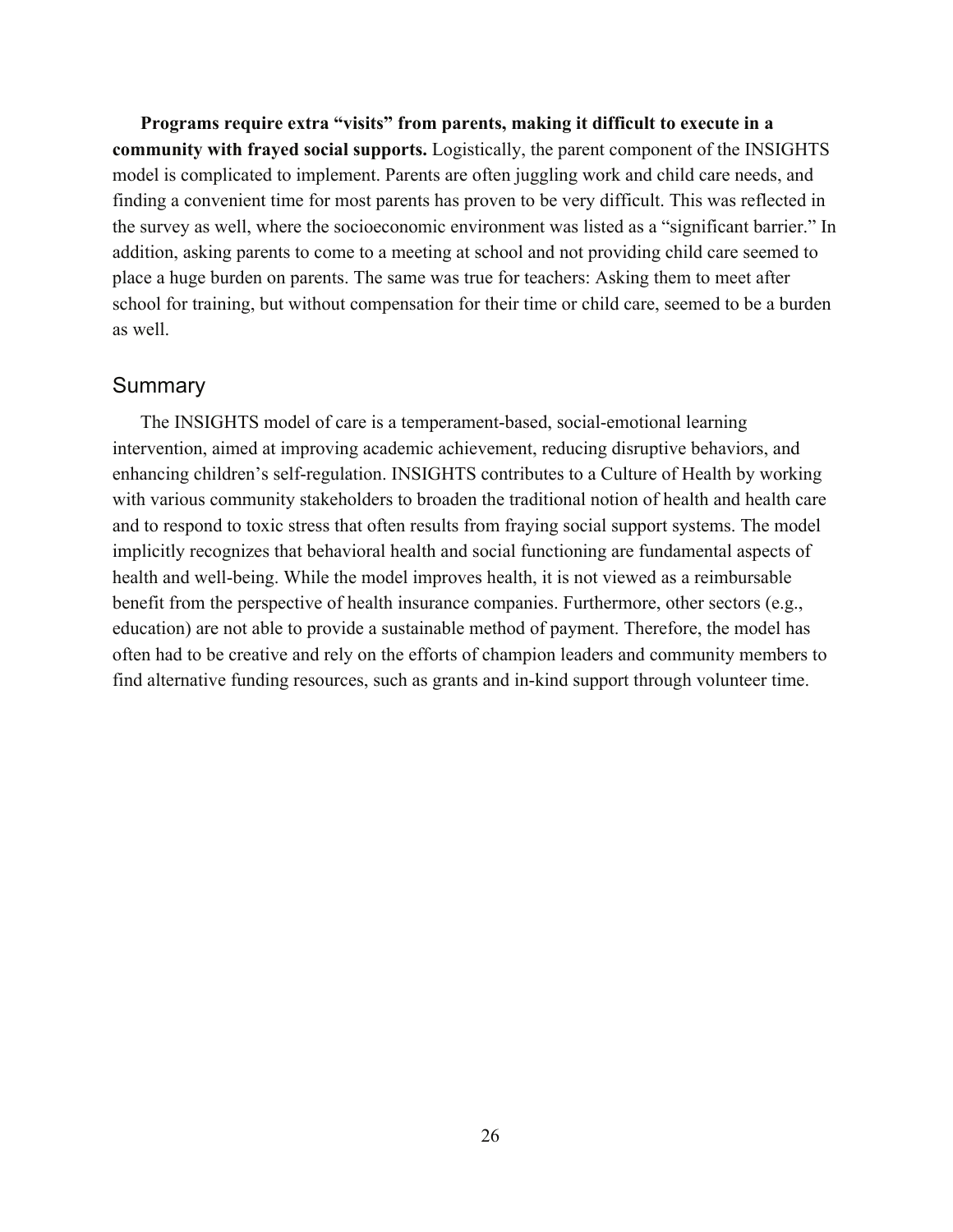# 6. Case Study 3: Donna Torrisi and the Family Practice and Counseling Network

FQHCs date back to the 1960s, so modern FQHCs in and of themselves are not particularly innovative (Goebel, 2013). However, Donna Torrisi, a nurse practitioner, demonstrated that nurses could bring a new model of care to FQHCs. In 1992, she launched what is now the Family Practice and Counseling Network ("the Network") of nurse-managed health centers (NMHCs) in or near low-income housing projects and medically underserved neighborhoods in Philadelphia and York, Pa.

Today, the Network consists of four comprehensive health centers: the Abbottsford/Falls Health Center in North Philadelphia, the Stephen and Sandra Sheller 11th Street Family Health Services in North Philadelphia, the Health Annex in Philadelphia, and the East York Health Center in York County, all under a single FQHC. One of the distinguishing features of the Network's centers is the focus on integrating behavioral health and primary care. In a one-stop shop approach, clients are able to see a variety of health professionals in one visit, depending upon need. The health care teams are led by nurse practitioners and may include physicians, social workers, behavioral health specialists, legal aides, nutritionists, dentists, and others. In addition, the Network takes a preventive approach to the health problems of a given neighborhood through programs and interventions that aim to prevent lead poisoning, obesity, diabetes, smoking, cancer, and other conditions.

The strategies and services that make the Network particularly innovative are illustrated by the Stephen and Sandra Sheller 11th Street Family Health Services, a clinic that serves a poor, largely African-American community with a high rate of diabetes, obesity, congestive heart failure, trauma-related depression, and other chronic illnesses. The health center is affiliated with Drexel University and partners with the Philadelphia Housing Authority Community Residents. Originally founded by Patricia Gerrity, a public health nurse and Edge Runner in four housing projects in North Philadelphia in 1996, the 11th Street Family Health Services provides a wide range of services, including team-based primary care, complementary and integrative health services (e.g., mindfulness practices, yoga), behavioral health services, legal services, home visits, group pregnancy visits, the Nurse-Family Partnership program for high-risk pregnant women and their children, a fitness center and exercise program, cooking/nutrition classes, a farmer's market and garden tended by community youth, chronic illness self-management programs, trauma support groups, smoking cessation programs, and other services developed in response to the needs and wants of the community. Specialty care is provided by Drexel University School of Medicine's physicians and medical students. This one-stop-shopping model, with its patient-, family- and community-centered approach, has resulted in an expansion of services, a state-of-the-art physical space, and recently a named endowment.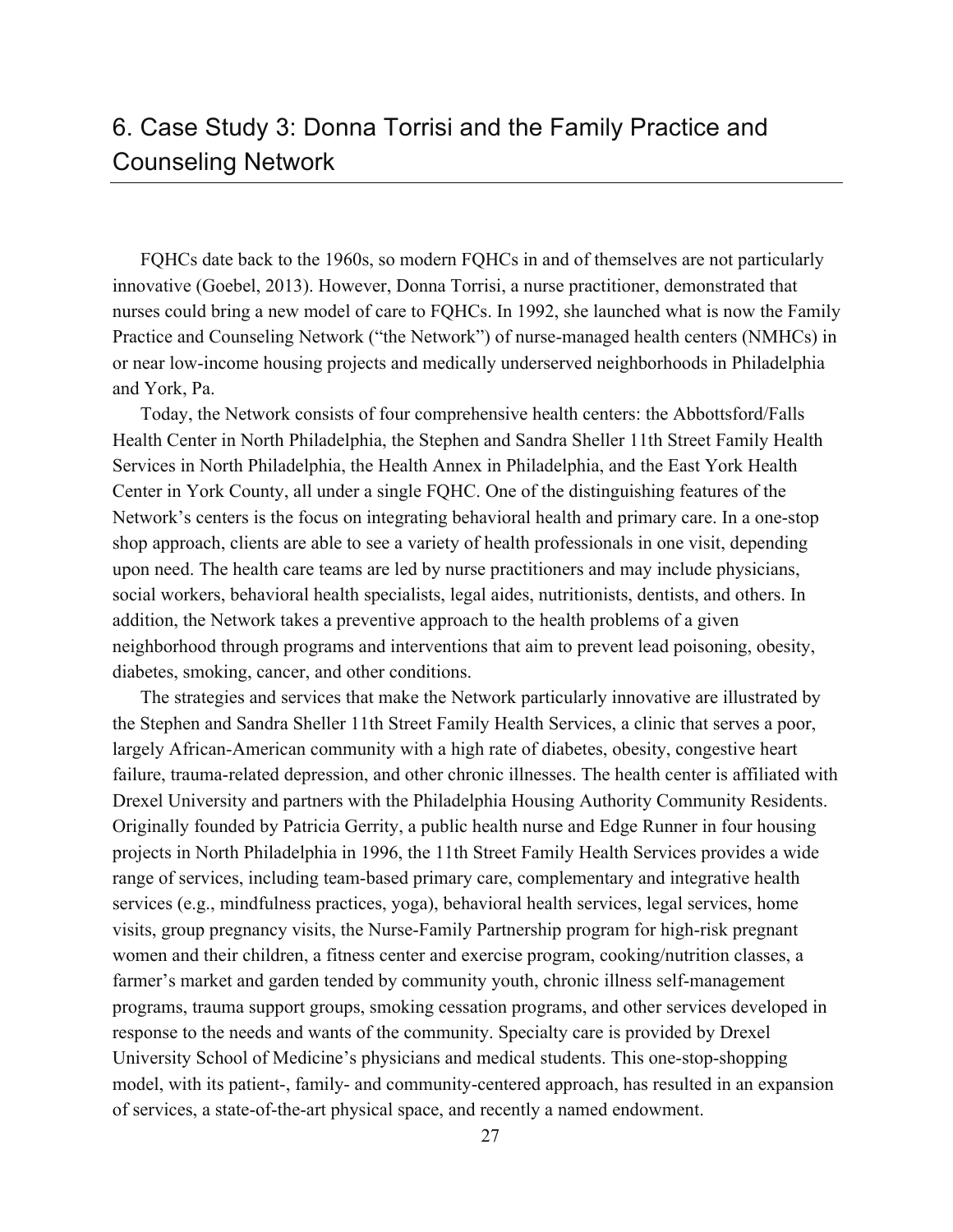Unlike some Edge Runner models that arise from programs of funded research, the Network is an example of a needs-driven innovation. There are relatively few peer-reviewed papers on the Network's outcomes. The Network conducts a needs assessment every three years as required for grant renewal by the Health Resources and Services Administration, and its most recent assessment revealed the following information: In 2015, the Network served more than 22,000 people and recorded almost 100,000 encounters for medical, behavioral, and dental services. Approximately 80 percent of the Network's patients are African-American and live at less than 200 percent of the federal poverty level. The areas served by the Network have one of the highest rates of new AIDS cases in the nation; dramatically higher rates of adverse childhood events—four times the prevalence of adverse childhood experiences (ACE) scores of 4 or higher (Felitti et al., 1998; Waite, Davy, and Lynch, 2013; Centers for Disease Control and Prevention, 2016); poor and untreated dental health; and a higher rate of untreated mental health problems than Pennsylvania in general.

# How the Network Addresses a Culture of Health

## *Quantitative Findings*

Based on the survey answers, the Network focuses on all the action areas in the Culture of Health framework, but most extensively on the activities in Action Area 4 (strengthening integration of health services and systems). The respondent identified 100 percent of the examples in Action Area 4 as issues they focus on "to a great extent." Torrisi noted that the Network focuses on 66 percent of Action Area 2 activities "to a great extent." The same is true for 54.5 percent of the Action Area 3 activities and 33.3 percent of the Action Area 1 activities (Table 6.1).

| <b>Action Area</b>                                                           | <b>Not at All</b><br>$(\%)^a$ | Some<br>Extent $(\%)^d$ | <b>Moderate</b><br>Extent $(\%)^d$ | Great<br>Extent $(\%)^d$ |
|------------------------------------------------------------------------------|-------------------------------|-------------------------|------------------------------------|--------------------------|
| 1: Making health a shared value (6 items)                                    | 16.7                          | 50.0                    | 0.0                                | 33.3                     |
| 2: Fostering cross-sector collaboration to improve well-being<br>$(3$ items) | 0.0                           | 33.3                    | 0.0                                | 66.6                     |
| 3: Creating healthier, more equitable communities<br>$(11$ items)            | 9.1                           | 18.2                    | 18.2                               | 54.5                     |
| 4: Strengthening integration of health services and systems<br>$(14$ items)  | 0.0                           | 0.0                     | 0.0                                | 100.00                   |

<sup>a</sup> Represents the percentage of activities with each action area that the model focuses on to varying extent.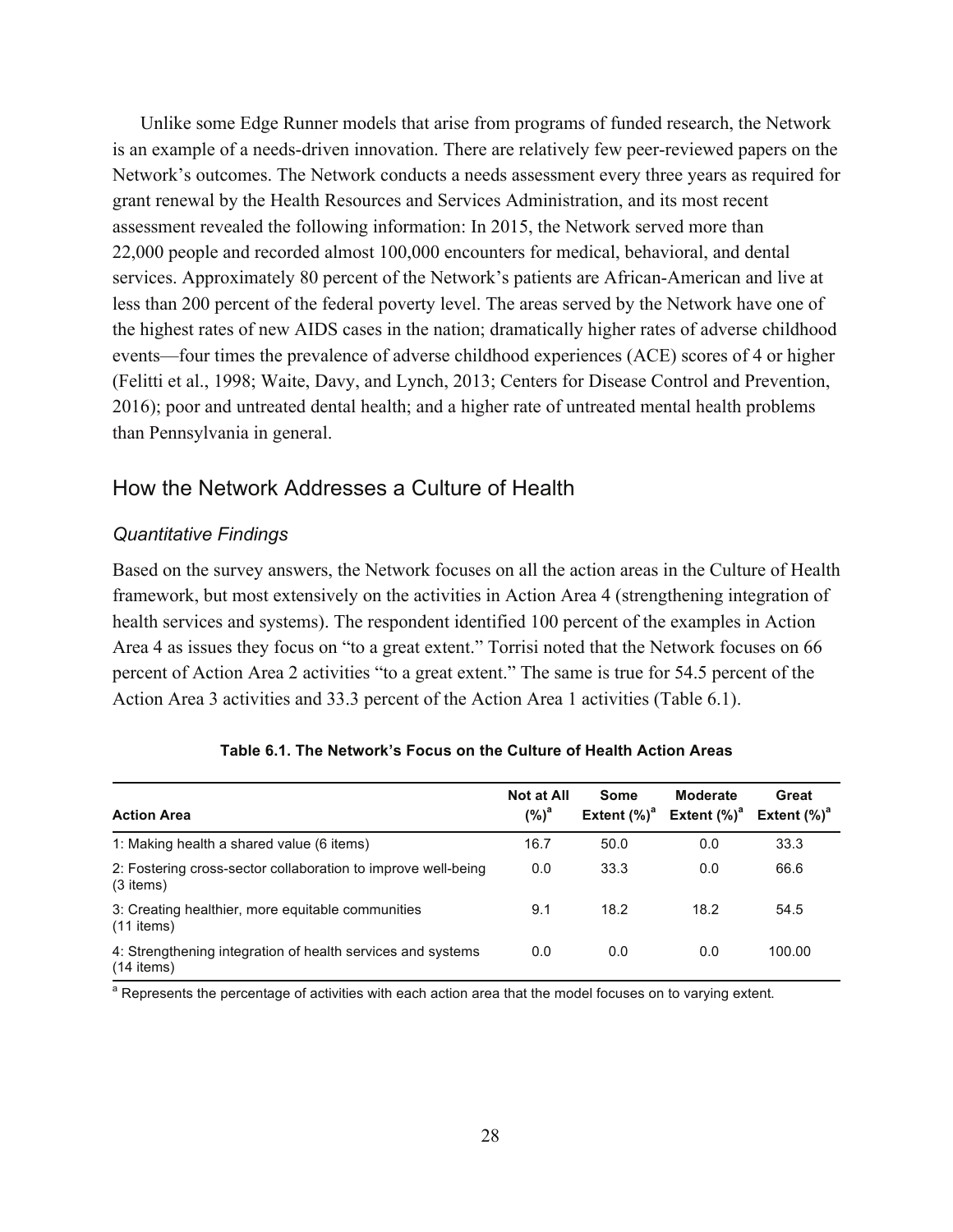### *Themes from the Qualitative Analysis*

These themes are developed based on the qualitative interviews with the Edge Runner model developer and site visits.

**Strong focus on "whole-person orientation."** The Network has deeply embedded the notion of caring for the "whole person" into all the programs and services they provide. Creating a health center that can provide primary care, behavioral health care, and dental care, as well as "healing" through yoga and meditation, contributes to this whole-person orientation. The Network also has a special focus on "trauma-informed" care models. This "whole-person orientation" closely reflects Action Area 4 (strengthening integration of health services and systems).

**Integrating health care services is the key.** The Network was founded on a belief in the importance of integrating behavioral health into primary care. This integrated care philosophy soon led to the integration of dental care and the inclusion of more-innovative healing programs, including yoga, aroma, art, and music therapy programs. The Network also deploys community health workers who can link the community with the clinics to ensure that health services are accessible to everyone in their community of interest. These activities reflect Action Area 4 (strengthening integration of health services and systems).

**Creating a more equitable community.** The Network has taken on a mission of creating a more equitable community in a variety of ways. One example is its sponsorship of the Peaceful Posse, a group mentorship program for middle school boys that teaches such important concepts as respect and self-worth to help these boys deal with toxic stress. Another example is the presence of a community liaison at each health center and a community advisory board. Individuals in both positions help ensure that the health centers are continuing to meet the changing needs of the community. This notion of creating a more equitable community is directly tied to Action Area 3 (creating healthier, more equitable communities).

**Collaborating with diverse partners.** One theme that emerged throughout our interviews with Network representatives and from our visit to the Network is the importance of collaboration, the highlight of Action Area 2 (fostering cross-sector collaboration to improve well-being). For example, Torrisi explained how the Health Annex in Southwest Philadelphia partnered with a local organization, Action AIDS, to open a primary care and behavioral health office in the same physical space as the Health Annex:

> We had a strong partnership with an HIV organization and we worked together on a variety of projects, and they said they would love to have primary care in one of their offices. And because we really believed that was a good idea and we had an excellent relationship with this organization, we did pursue that. We didn't get any extra funding for that. We are currently expanding beyond HIV in that site to care for their friends and families in the greater population. So that's how that site came to be.

The Network has also collaborated with community hospitals and external providers. In her interview, Torrisi stated: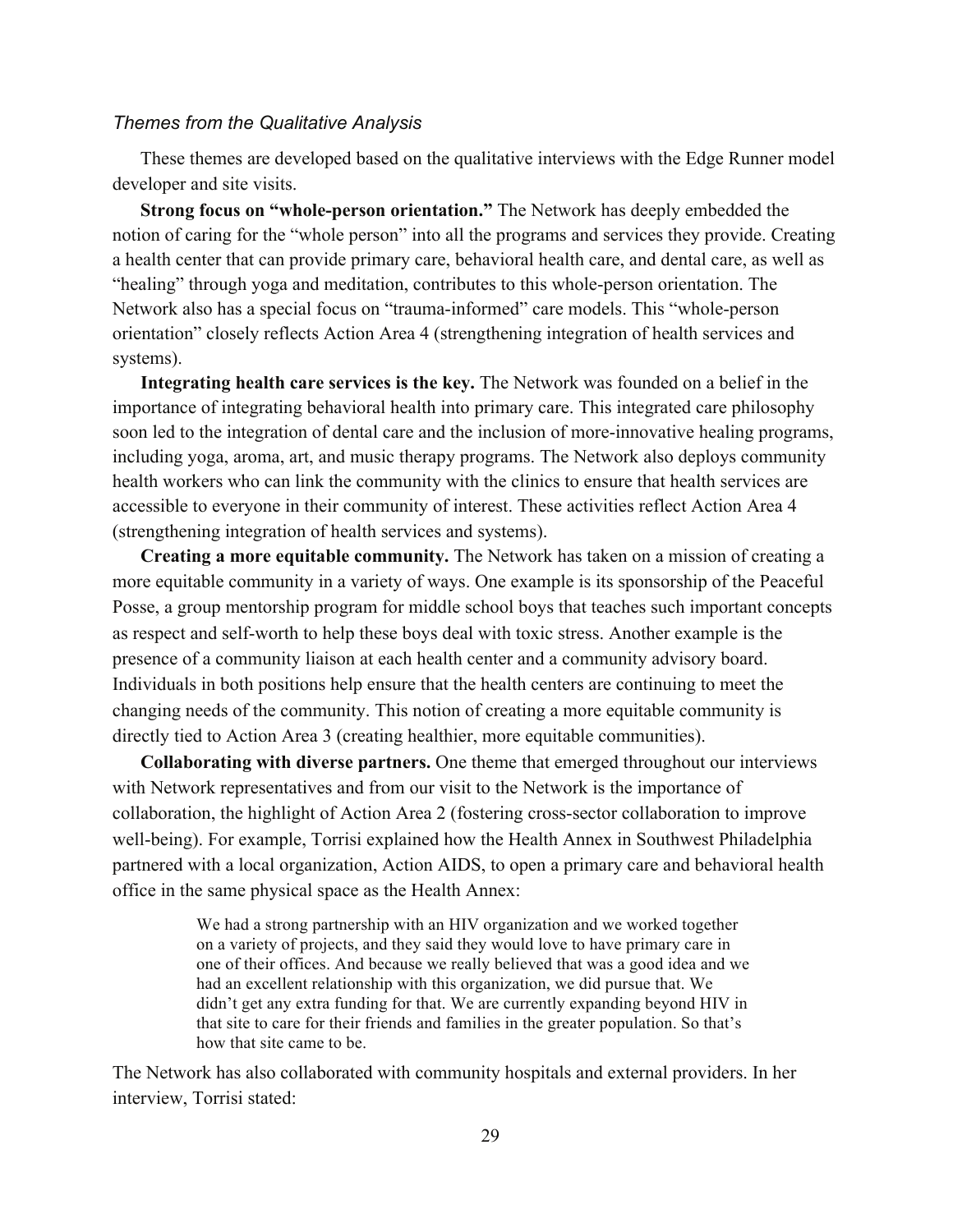We have relationships with hospitals that will use discounts for uninsured patients for things like radiology services. We have strong relationships with hospitals around prenatal care. And we actually have engaged physicians to come to our offices to provide prenatal care and then deliver in their institutions. We have a community cardiologist who is willing to see our uninsured patients for nothing.

**Building social support within the community***.* Although the Network focuses on providing high-quality care to individual patients, this model also helps foster social support among patients and communities. For example, a diabetes group at Abbotsford Falls provides a forum for patients to gather on a weekly basis to learn strategies to care for their diabetes and support each other through the disease. While education and self-management are the clear goals of the group, the path to that goal largely includes providing a social support system for each patient. Another example is the Network's community health worker program. These workers help community members navigate hospital systems, transportation, appointments, and keeping on track with self-management goals. They hired two community residents "who are well known and well trusted." The community health workers "work hand-in-hand with the community on helping them develop health goals. And they support very vulnerable people [in] sometimes the littlest things, like how to set up a pillbox or getting to their colonoscopy appointment, things that we take for granted."

# Facilitators and Barriers to Program Success

## *Facilitators*

## Quantitative Findings

The survey data revealed that 12 factors out of the list of 14 (Box 3.1) facilitated the Network's success. The only item not noted as a facilitator of success was "social norms," which was marked as "not a barrier or a facilitator" (Table 6.2).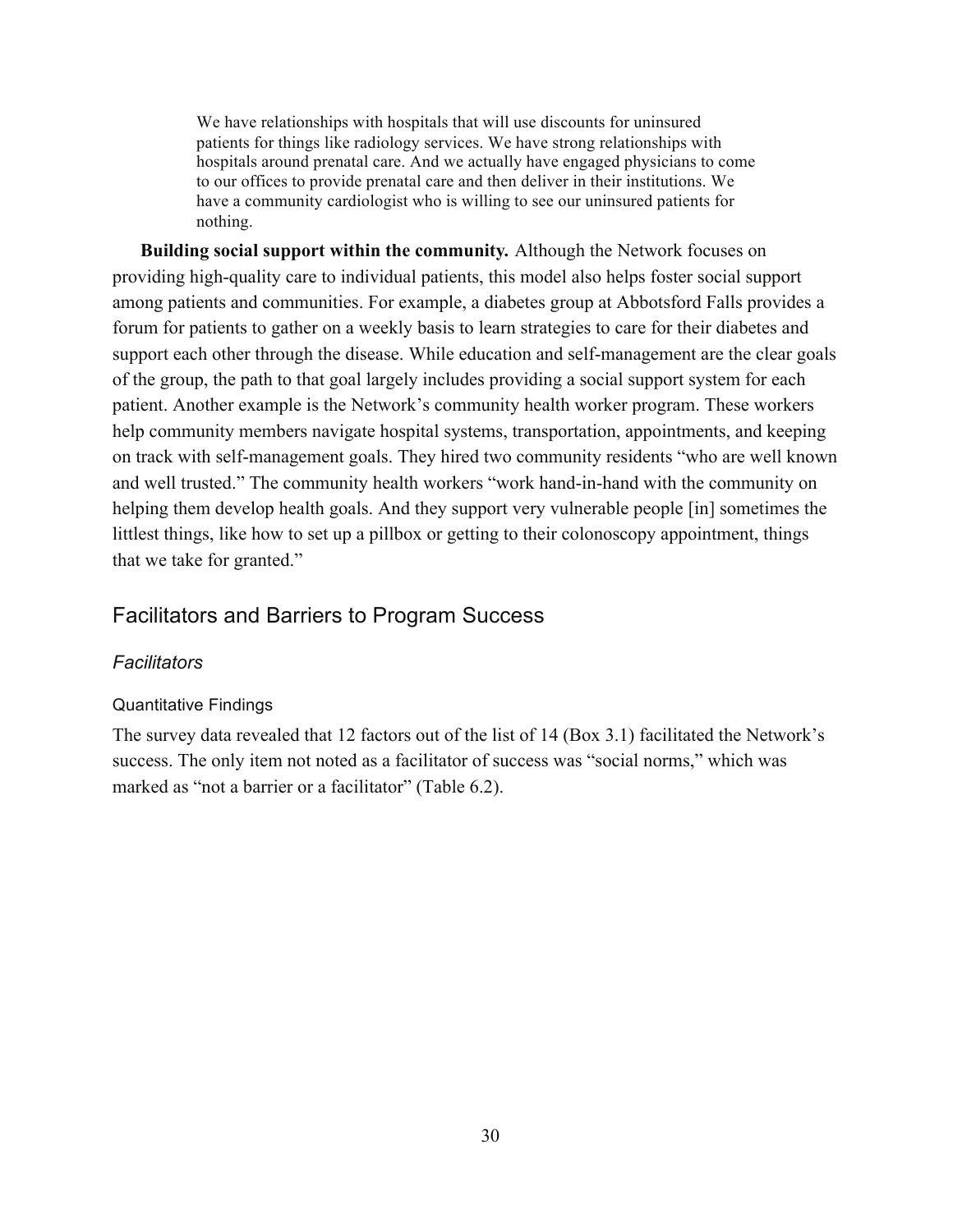| <b>Factor</b>                                    | Little Bit of a<br><b>Facilitator</b> | Somewhat of<br>a Facilitator | <b>Significant</b><br><b>Facilitator</b> |
|--------------------------------------------------|---------------------------------------|------------------------------|------------------------------------------|
| Current funding levels                           |                                       |                              | X                                        |
| Future funding sources                           |                                       |                              | X                                        |
| Availability of health providers                 |                                       |                              | X                                        |
| Physical space available                         |                                       |                              | X                                        |
| Community relations                              |                                       |                              | X                                        |
| Community investment/buy-in                      |                                       |                              | X                                        |
| Local regulations                                |                                       |                              | X                                        |
| Availability of administrative support           |                                       |                              | X                                        |
| Social economic environment                      |                                       |                              | X                                        |
| Neighborhood/built environment                   |                                       |                              | X                                        |
| Overall level of care burden of the population   |                                       |                              | X                                        |
| Support from traditional healthcare stakeholders |                                       |                              | X                                        |

#### **Table 6.2. Facilitators for Success of the Network Edge Runner**

#### Themes from Qualitative Data Analysis

These themes are developed based on the qualitative interviews with the Edge Runner model developer and site visits.

**Reimbursable model can subsidize other non-reimbursable services.** The Network provides a mix of services with varied levels of available reimbursement from private insurance, Medicare, and Medicaid. Some of these services have generous reimbursement from health insurance, while other services do not have any clear reimbursement strategy (e.g., cooking classes). The Network's reimbursable services can be used to subsidize these other services. As Torrisi notes,

> We finance [non-reimbursable services] with surpluses that are generated mostly through primary care. That is really the bread and butter of our organization. Behavioral health is a money loser, dental is about a break even, and primary care really supports a lot of the services.

The Network's ability to subsidize non-reimbursable services has been enhanced through expansions in Medicaid under the Affordable Care Act, which has reduced its uninsured rate substantially in recent years. This has allowed the Network to provide more funding for other services. It is important to note, however, that although reimbursement for primary care supports many other activities, the funds can only go so far. The Network is implicitly limited in what it can offer, given that only select services are covered.

**Strong leadership.** Another important facilitator is passionate and visionary nursing leadership. This includes the overall direction of the Network by Torrisi, as well as visionary leadership at specific sites, including Patricia Gerrity at the 11th Street Family Health Services. Both of these leaders have gained tremendous trust within the community and have grown their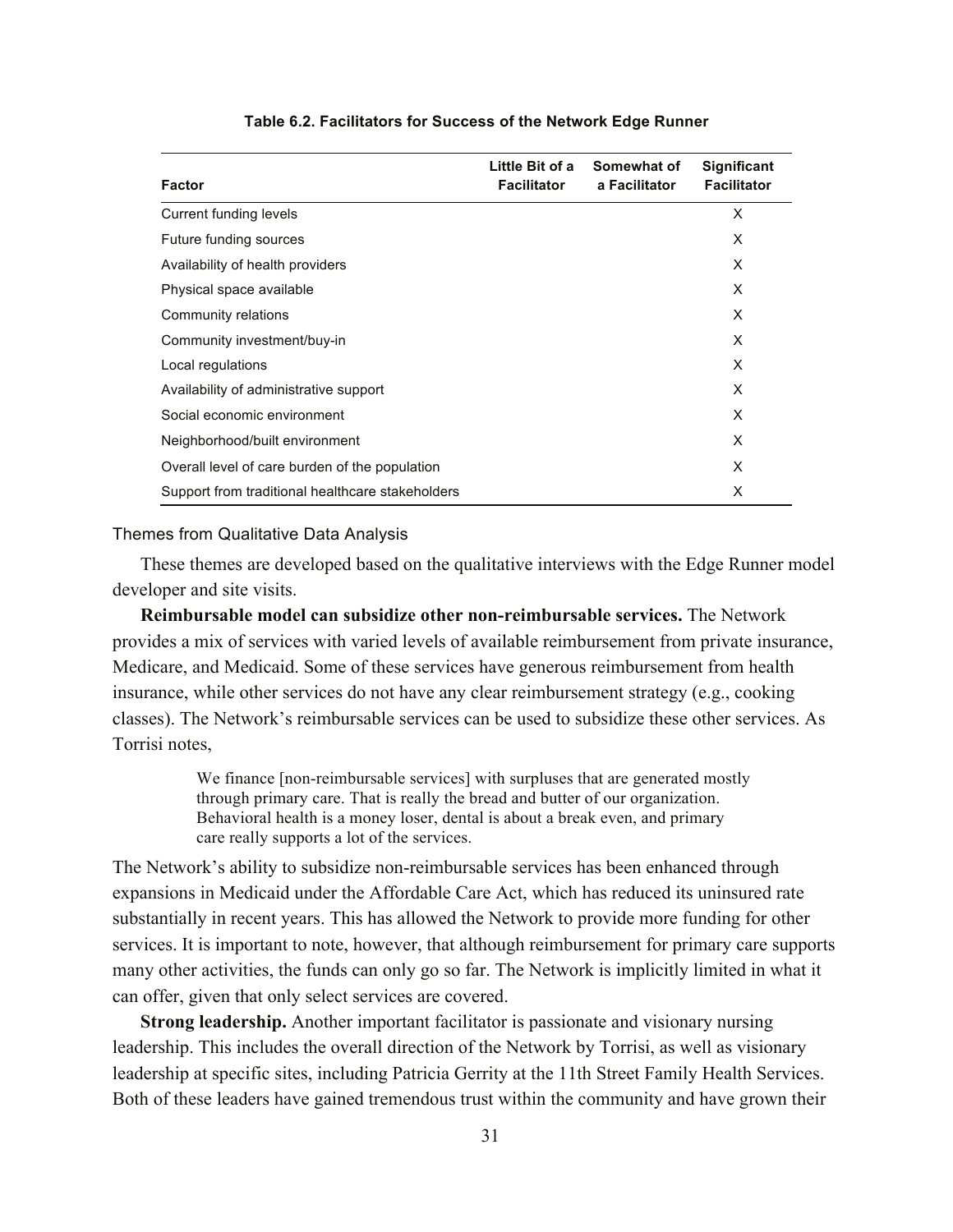organizations substantially over the last 25 years. They are also constantly seeking new ways to meet the needs of patients and their communities and to expand the reach of the Network.

**Deep community support.** The work of the Network is also assisted by tremendous community support. Torrisi summarizes the relationship with the community as follows:

> We have a very, very strong relationship with the community in our Philadelphia centers—not only people who serve on the community board, but we have patients who come to the health center every day, for one thing or another, whether it's the pain management group or a behavioral health visit or to see the podiatrist or working out in the gym. We have real strong supporters on the part of the community. And they refer their family and friends. That's our biggest referrer, it's really word of mouth . . . our best marketing.

One mechanism through which the Network tries to stay responsive and adaptive to the changing needs of the community is the community advisory board, which provides a voice and feedback from community members. Many of the leaders in this group were community activists who initiated the development of the clinics when they were first located in public housing in the 1990s. This board provides regular feedback on issues ranging from the waiting time on phone lines to shuttle service.

**Valuable link to university assets.** Another key facilitator of success for the Network is that one of the health centers (the 11th Street Family Health Services) is part of Drexel University. This gives the advantage of having access to faculty and students that can provide additional resources to patients. Many new programs that have spread throughout the Network—such as cooking classes, art and music therapy, trauma-informed care models, and mind-body integration—started out as initiatives of faculty, staff, or students at Drexel and were supported by other university resources.

### *Barriers*

#### Quantitative Findings

The survey data did not reveal any barriers to the Network's success.

### Themes from Qualitative Data Analysis

These themes are developed based on the qualitative interviews with the Edge Runner model developer and site visits.

**Taking the program outside of the walls.** One pervasive barrier to successfully addressing a Culture of Health is the fact that health care providers have historically been reactive, meaning they are largely addressing the needs of individuals who pass through the doors of their facilities. A significant growing focus of the Network is to move *outside* the walls of the clinic and proactively address the needs of the community. This has proved challenging. One recent effort, developing a community health worker program, has sustainability concerns as it is largely funded by grants. The 11th Street Family Health Services has also worked to develop an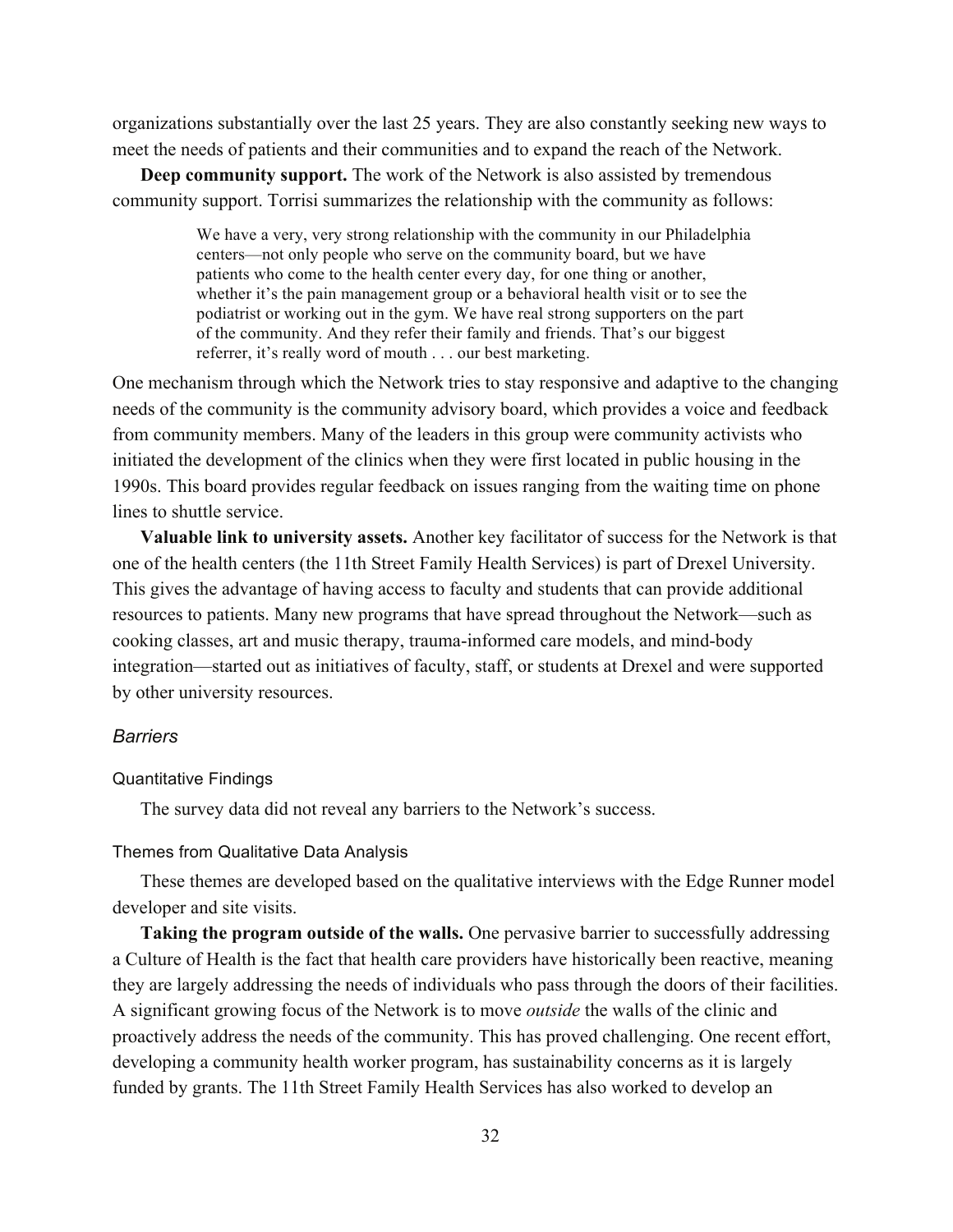extensive community liaison program that can proactively identify health and well-being needs within the community. However, efforts to extend care into the community more proactively remains a work in progress.

**Nurse practitioner workforce.** Another important barrier is the Network's ability, or inability, to hire NPs. Torrisi noted that there is a relative shortage of NPs in Philadelphia: "Our hardest attraction, actually, is nurse practitioners because they're in such demand—not because they don't want public health, but they are in such demand." Furthermore, restrictive scope-ofpractice laws in Pennsylvania do not allow autonomous practice for NPs. Having to find physicians to provide oversight to the NPs is an economic challenge for the Network. As Torrisi stated:

> State regulations around nurse practitioners who practice independently [are] an issue because it means we have to find physicians who are willing to be collaborating physicians and we have to pay them. And we pay them for not doing very, very much. And we could use those resources in other ways.

**Economic and social issues.** Economic and social issues in the community—high poverty rates, environmental contaminants (e.g., lead), and frayed social support systems—present an additional barrier to the Network's success. One of the most pressing concerns, raised regularly by Network respondents, is the role of violence and toxic stress in the communities in which they work. The Network has gone to great lengths to deliver care based on a "trauma-informed" approach. In her interview, Torrisi described this approach:

> We have a committee consisting of staff and patients working on the issue of becoming a trauma-informed organization. And we have an organizational statement on this issue that is part of our policies and procedures that we actually just fine-tuned. And we have some subcommittees looking at screening, looking at creating a trauma-informed physical environment, policies and procedures that are trauma-informed. So we are looking at this in all areas of the organization and what the health center feels like when someone walks into it, what does it look like, what does the culture feel like? The health center needs to be designed in a manner that patients can find their way around—for example, by having clear signage. Having a large health center that is easy to negotiate is part of providing a sensitive and responsive environment for patients and that is part of being culturally sensitive.

# Summary

The Family Practice and Counseling Network is a network of nurse-managed health centers focused on providing a broad range of "whole-person" services to patients in low-income communities in Philadelphia and York, Pa. The Network addresses a Culture of Health through the integration of health care services and a strong population-health perspective that continually examines the health status and needs of the communities it serves. From its inception, the Network was focused on integrating primary and behavioral health care. From there it has added a number of healing and social services, including yoga, aroma, art, and music therapy. Inclusion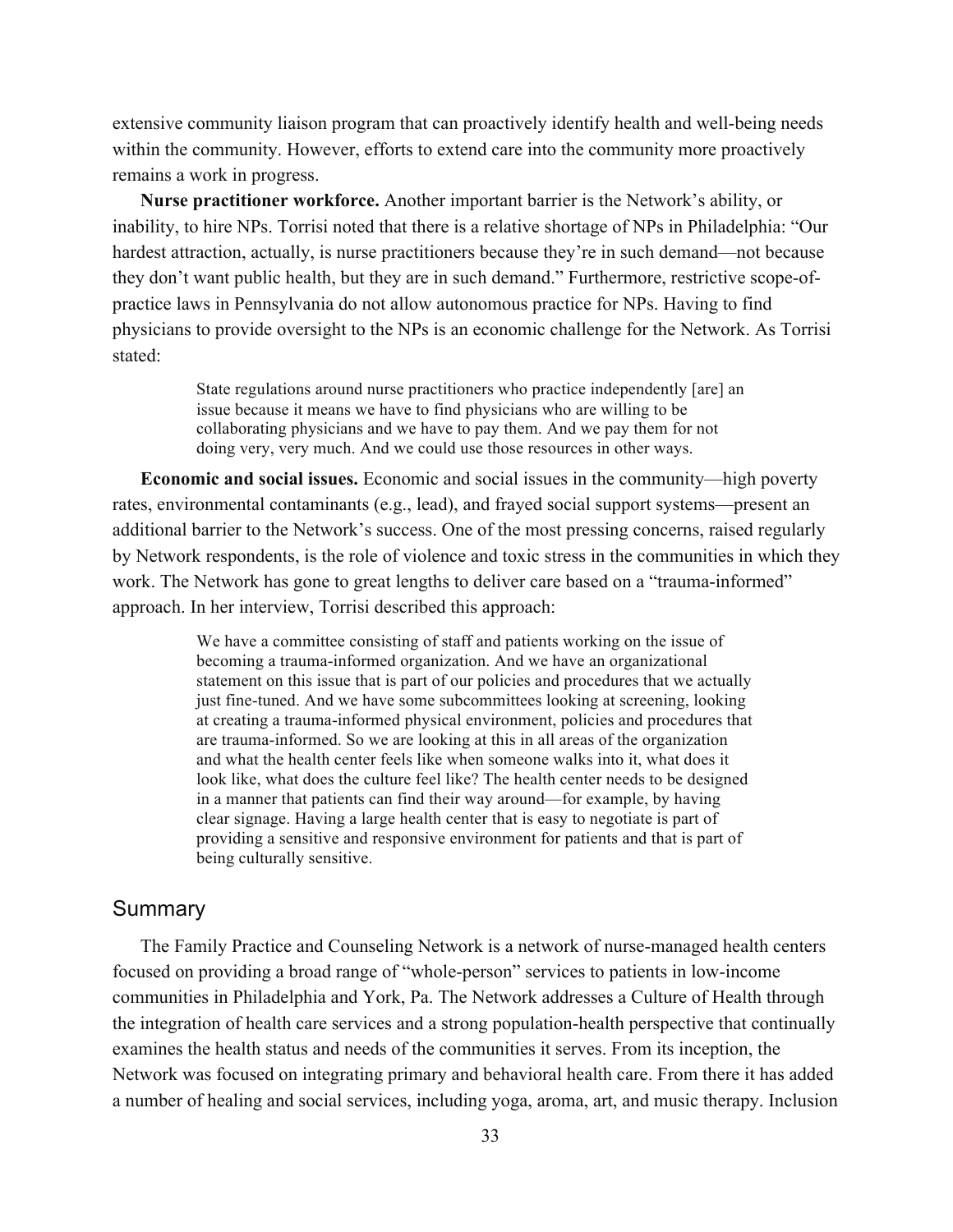of such services implicitly recognizes the "whole person," integrated nature of humans as mind, body, and soul. The Network is able to provide such whole-person care given the reimbursement available for primary care, which subsidizes many services that are not traditionally covered by health insurance. The continued growth and spread of this model, however, will rely on identifying financing approaches for services outside of traditional primary care.

Furthermore, the impact of such models as the Network are inherently limited by stressors within the communities where they operate, including high poverty rates, environmental contaminants (e.g., lead), and frayed social support systems. Although the Network strives to move outside its walls to address these issues, the task is significant and requires sustained participation of stakeholders from across the community.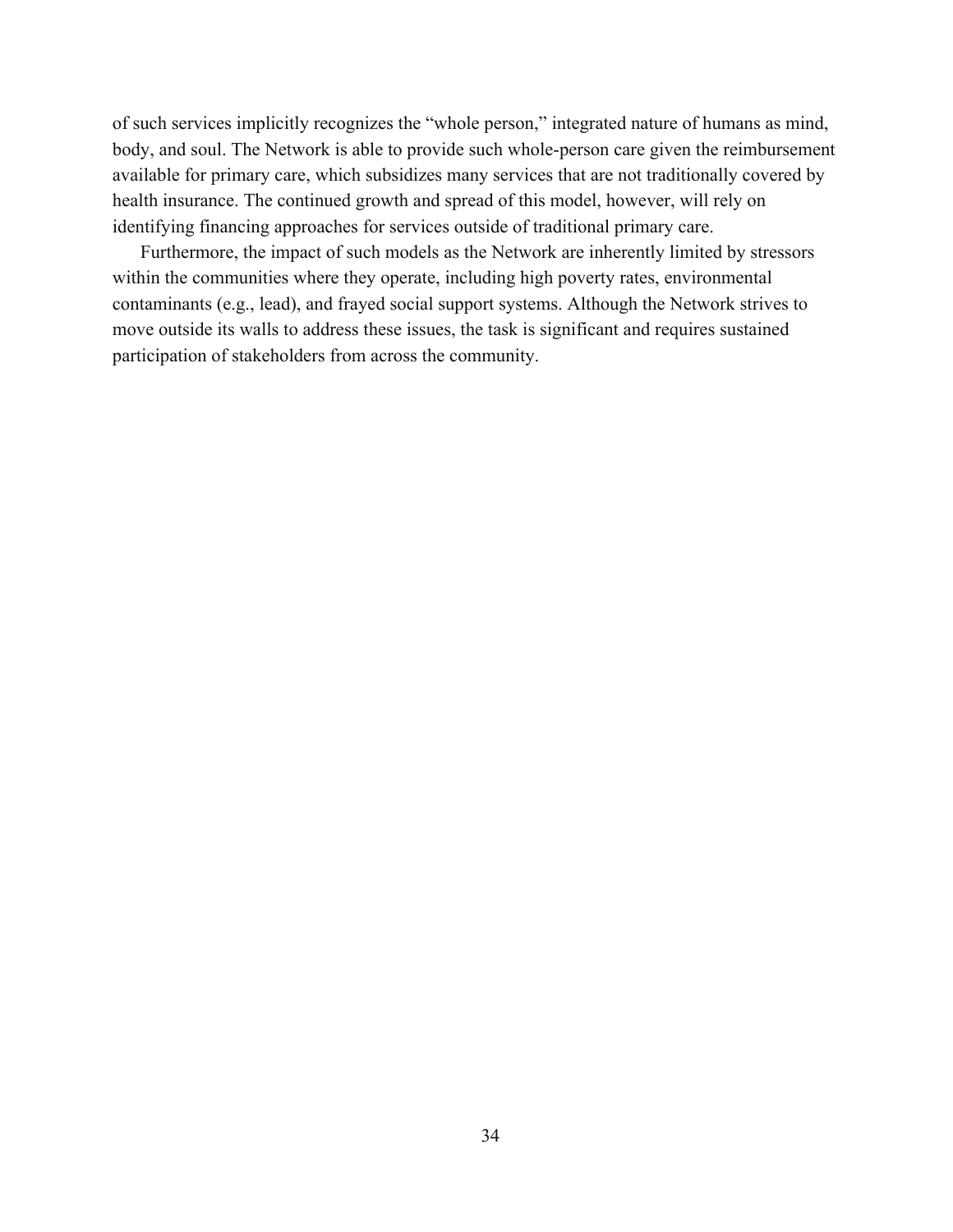Once individual themes were identified within the models, we identified themes that cut across the models based on the qualitative interviews with Edge Runner model developers and site visits. Given the diversity of the models included in the case studies, it is notable that a number of themes were common across the models. Such cross-cutting themes are important considerations that may be relevant to a wide range of providers attempting to address a Culture of Health.

**Responding to fractured social support networks.** One important theme that cuts across all of the case studies is the importance of community social supports. All of the Edge Runners, to one extent or another, articulated the importance of filling in for many social institutions (such as families, faith organizations, and other community organizations that provide similar support systems) that are losing significance and resulting in an unmet need for enhanced social support that transcends racial, economic, and geographic characteristics of any given community's population. For example, the CenteringPregnancy program often offered social support to pregnant women who, in previous generations, might have lived in close-knit, multigenerational families and communities that could have offered them emotional support and education. Interviewees from the CenteringPregnancy program report that many of the mothers no longer live near family who can provide such social support and mentorship. Likewise, the rural county in Appalachia where we observed the INSIGHTS model was typical of other rural counties that have experienced significant population losses as a result of years of decline in agricultural and industrial employment. One of INSIGHTS' objectives is to reduce the childhood stressors that result from growing poverty and increasing social decay of the community. Similarly, the Network responds to fractured social networks through such group programming as the Peaceful Posse Program and a diabetes support group—both of which create opportunities for community members to form social networks around shared experiences.

**Self-efficacy for health.** In addition to providing social support networks, all three programs focus on improving participants' health self-efficacy, or the belief in one's ability to succeed in a given situation. Creating a shared value of health is accomplished through engaging individuals, families, and communities in addressing health needs and empowering them to be self-advocates. CenteringPregnancy exemplifies this through teaching pregnant women to monitor their own health during prenatal visits, and empowers them to ask questions and learn from each other. At the 11th Street Family Health Services, the primary care focus is on what patients say they need—a "patient first" mentality. INSIGHTS teaches children to self-manage their behaviors, while giving parents and teachers the tools to develop their own self-efficacy and confidence in improving their responses to a child's behavior.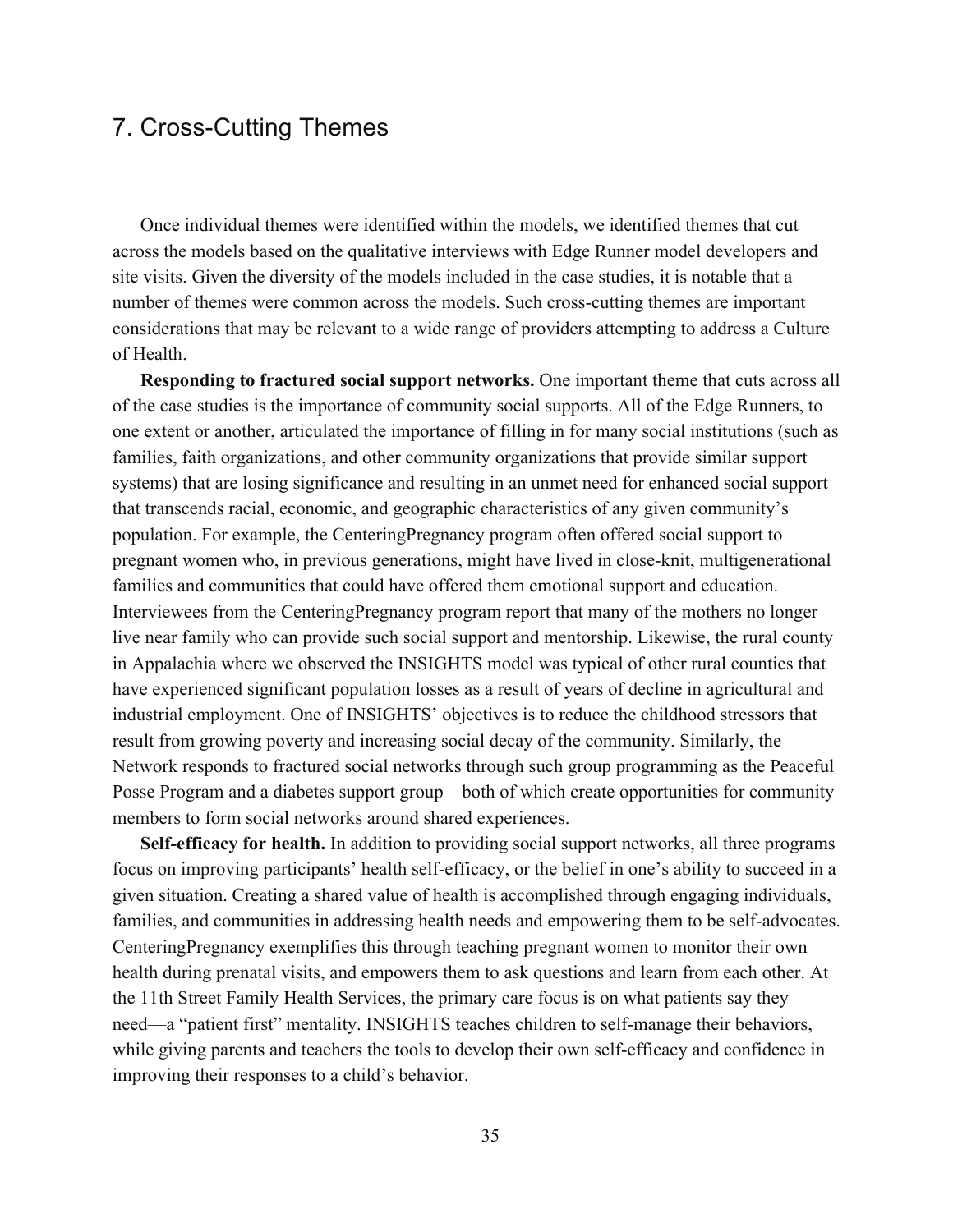**Being "bilingual."** Another common theme that cuts across these models is the need to deftly navigate extremely different populations. Specifically, these organizations were deeply invested in the communities in which they worked, and they collaborated extensively with local organizations. This shared commitment required each of the models to understand the needs of the individuals and organizations that make up specific communities. They had to speak the language of the community to gain trust, communicate clearly, and design services that were needed and wanted. Yet each of these Edge Runner models also depends on resources from outside of the target communities to sustain their work: Each model focused to some extent on low-income, minority, or otherwise vulnerable communities, where important financial and social resources are not generally readily available. To access resources outside their communities, Edge Runners were often required to enlist the collaboration of institutions—most notably businesses, health systems, and universities. For example, the 11th Street Family Health Services relied on the commitment of Drexel University and long-term donors invested in the community working cooperatively with community stakeholders to ensure that their community had access to nontraditional services. All the models we studied needed individuals who could act as a "bridge" between disparate stakeholders—put another way, those who could speak the different languages of disparate stakeholders.

**Establishing a plan for scale and sustainability.** Each of the Edge Runner models emerged from different starting blocks—either as a research or implementation grant-funded initiative, through being closely tied to a university, or, in the case of CenteringPregnancy, without any funding or university affiliation. As a result, each model needed to develop an approach to scale its programs and move beyond the development phase. This required the creation of business plans and approaches to sustainability. One important factor that affects the sustainability of these models is a clear reimbursement mechanism. While the Network has been able to secure significant reimbursement for primary care to subsidize programs that have no clear funding stream, it sees the value of global payments to allow it to address what its patients and the community need and want. The INSIGHTS model has no clear reimbursement mechanism and will require a more creative business case to ensure scale, spread, and sustainability.

**Champion leaders.** Each Edge Runner model has impassioned and dedicated champions who are able to lead and sustain the models. The nurses who started and run each model bring incredible passion and dedication to their effort. Success in promoting a Culture of Health seems to require champions who can deftly move in and out of local communities as well as powerful institutions, and who can promote visions of cooperation that transcend both types of organizations.

**Defining health holistically.** Each of the Edge Runner models has sought to redefine health and the role of the health care provider. The definition of health implicitly held by all three models is a holistic one. The shared goal is to demedicalize wellness through the integration of physical, mental, emotional, and mind/body care. The CenteringPregnancy model of delivering prenatal education and care in a nonclinical group setting recognizes the importance of the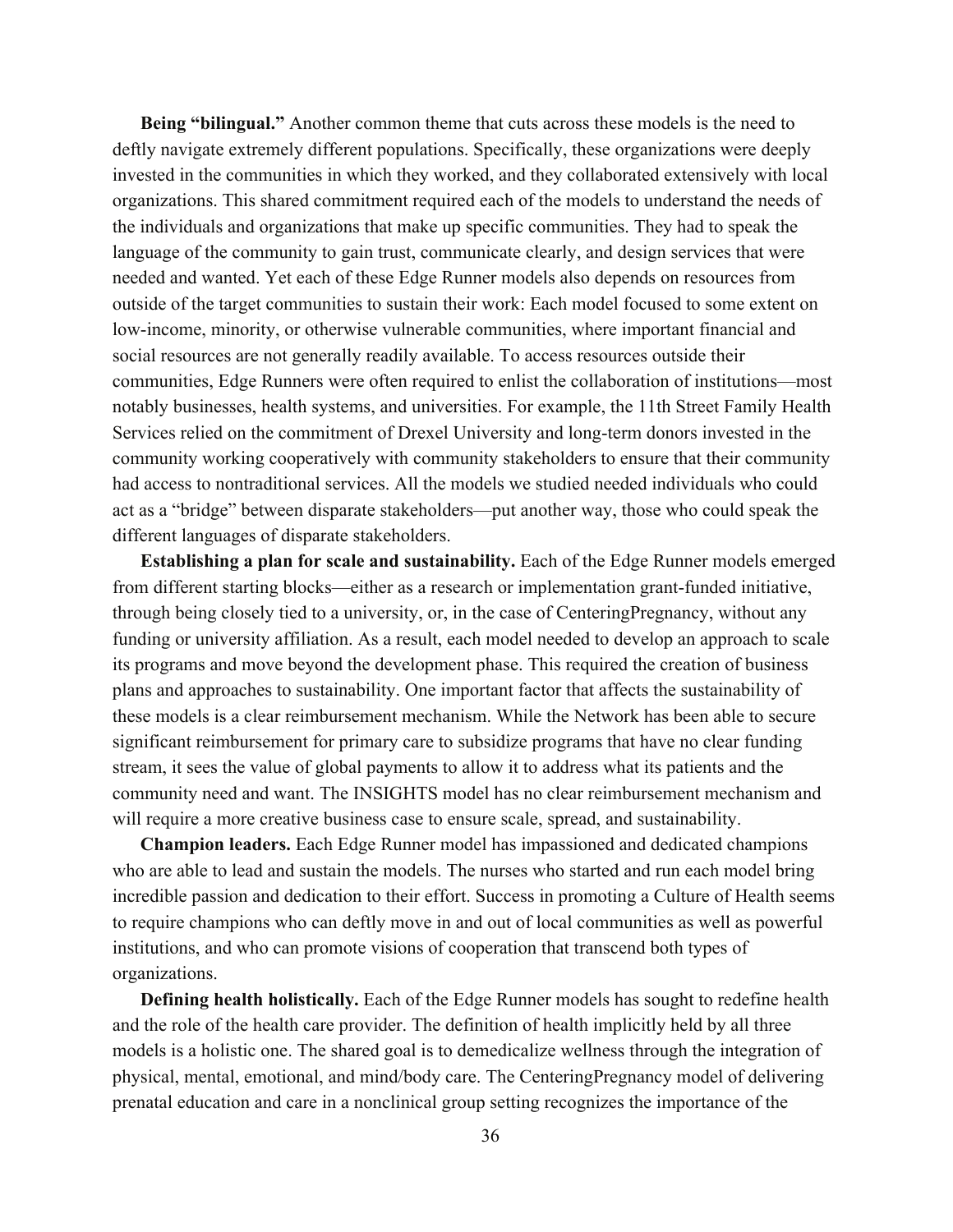mental and emotional well-being of the mother, not just the physical health of the mother and her baby. The INSIGHTS model recognizes the intricate connection between academic success and the physical and emotional well-being of children. The Network's one-stop-shopping model recognizes that a broad range of factors—physical, mental, socioeconomic, environmental, legal, etc.—are crucial to the health of individuals, families, and communities.

**Promoting and enhancing equity.** All three case studies also demonstrate the role that health care providers can play in promoting and enhancing equity in their communities. Each of these programs is addressing health disparities, both through the services they provide and through their approach: involving community members such that power and decisionmaking is shared, promoting both engagement and equity. The Network serves low-income, inner-city patients and has a community advisory board to guide its decisionmaking. The INSIGHTS program has focused on inner-city and rural school districts that have limited resources for unrequited programing, and seeks input from teachers and parents alike in their program planning efforts. And the CenteringProgram, while it does not inherently target an underserved population, gives insured patients from all backgrounds an equal opportunity to access prenatal group education and empowers them to be engaged in their own health and to dictate the flow of each session based on their individual questions and circumstances.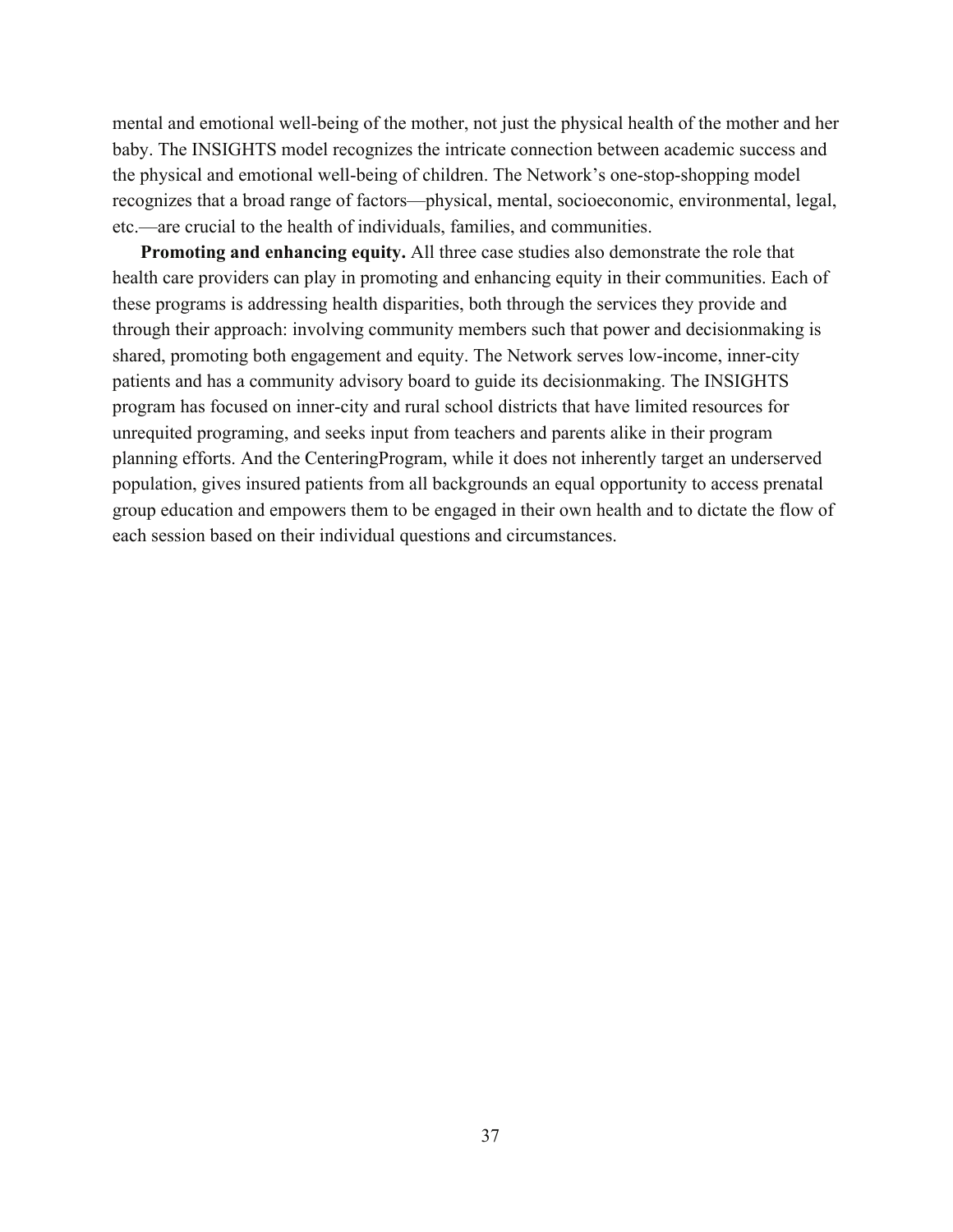# 8. Discussion

This report provides evidence that lessons about creating a Culture of Health can be learned from nurse-designed models of care, which have goals and experiences consistent with the Culture of Health framework. Using three nurse innovators recognized by the American Academy of Nursing as "Edge Runners," we conducted three case studies using an environmental scan of the literature, online survey responses, key informant interviews, and site visits. The three models were selected for their diversity of populations served, how each contributes to a Culture of Health, and barriers and facilitators to doing so. The three selected and presented in this report are CenteringPregnancy, a facilitated group approach to prenatal care; INSIGHTS, a program that helps teachers, parents, and children better respond to and manage child temperaments; and the Family Practice and Counseling Network, a cluster of nurse-managed health centers that integrate behavioral health and primary care for vulnerable communities.

Although all three models focus to varying degrees on all four action areas in the Culture of Health framework, the findings from these case studies have important implications especially within Action Areas 1 (making health a shared value) and 4 (strengthening integration of health services and systems). Two of the models (e.g., the Network and CenteringPregnancy) had a particularly strong focus on Action Area 4. Previous work has demonstrated that nurse-designed care models have a particularly strong focus on this action area, which is not surprising given that nurses are traditionally within the health care system and work across various health care sectors (Martsolf et al., 2016). The sort of health service integration that the Edge Runners were able to achieve was largely driven by a committed focus to broadening the notion of health and focusing on a *whole-person orientation*. This orientation demonstrates a particularly significant shift in the way that health care providers have traditionally viewed the relationship between the body and mind—conceptualizing the body, mind, and spirit as largely disconnected entities. Such dualistic views have often contributed to a compartmentalizing of physical and mental health care and leaving the health of the spirit largely ignored. Many recent efforts to reconnect physical and mental health are under way, notably in the area of behavioral health integration programs (SAMSA-HRSA Center for Integrated Health Solutions, undated) and others illustrated in our case studies. However, such a reconnection of the body, mind, and spirit is a kind of philosophical switch that has yet to be made by many health care providers.

Each of our case study participants is focusing to varying degrees on making health a shared value (Action Area 1). However, in the survey, none of the case study participants listed making health a shared value as their strongest focus area and two of the three case study participants (CenteringPregnancy and the Network) reported that they focused on this action area least. These findings are consistent with previous work that suggests that nurse-designed care models do not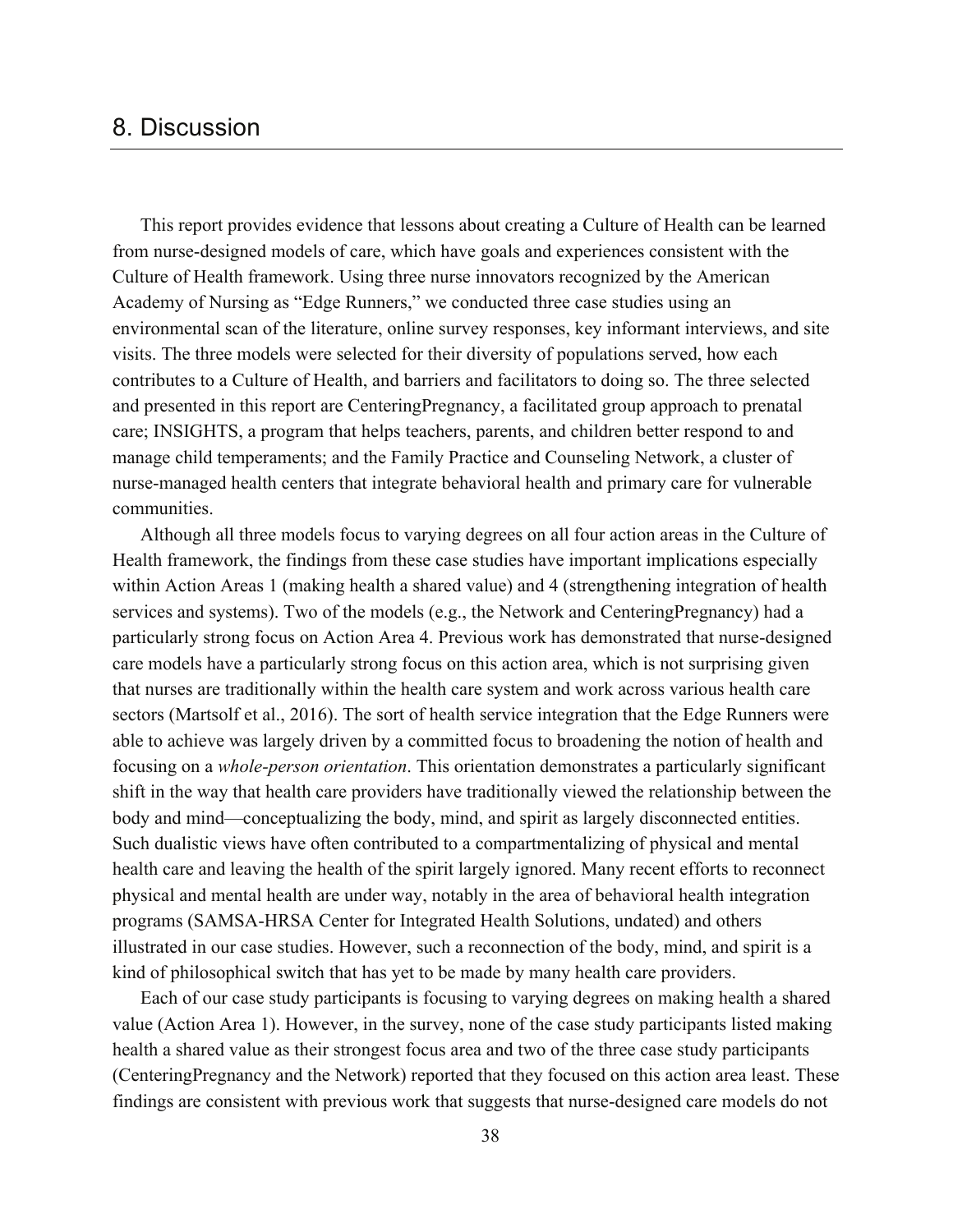traditionally focus on making health a shared value (Martsolf et al., 2016). During the interviews and site visits, however, we found that in fact the nurse-designed care models are undertaking a number of activities consistent with making health a shared value. This suggests that these nurses either had trouble understanding how their work integrates into this action area or had difficulty articulating the connection of their work to making health a shared value. This finding is consistent with previous work showing that health care stakeholders often had difficulty conceptualizing and operationalizing how to make advances in this action area (Acosta et al., 2016). These findings suggest that RWJF and other interested stakeholders should continue to help health care providers and communities better understand and translate how their work is consistent with making health a shared value, continue to seek ways to advance in this specific action area, and continue to highlight the importance of working with communities to better foster a shared value of health.

Despite the call for health care providers to help communities advance toward making health a shared value, we should not ignore the fact that efforts focused on "making health a shared value" face significant philosophical barriers that are deeply embedded within the social imagination of modern people. Namely, modern western culture places tremendous emphasis on the primacy of the individual, wherein communities become a collection of autonomous and selfactualizing individuals. Such a "dis-embedding" of individuals from communities creates serious difficulties in fostering the sorts of communal commitments necessary to promote the notion of the interdependence of health (Taylor, 2007). Furthermore, the centrality of the individual is likely integral to the fraying of social support networks that Edge Runners are responding to and addressing.

Given the complexity of developing a shared value of health, the conditions necessary to address this action area may not be easily packaged into an intervention that can be delivered by health care providers. This means that providers will not be able to address the breadth of a Culture of Health on their own. The most important resources for addressing these deep-seated cultural commitments likely reside within communities themselves—for example, in community members such as clergy, teachers, and shop owners. Therefore, health care providers will need to function less like technical experts and more like community partners. Providers' role in making health a shared value may be to identify unique resources within each community, promote communal self-efficacy, and enable communities to uniquely devise their own community-level responses. Enabling community members to identify and address their own needs is likely to take time and hard work.

Furthermore, a number of the cross-cutting themes that we identified have a number of useful implications for public policy and the future of health professional training. Particularly, despite the success of the models, each site struggled with a consistent source of funding to sustain the scope of the program. Many of the aspects of the models that we examined still relied on grant funding and substantial academic support without reliable long-term and independent funding sources. The models that were most successful were able to use ambulatory care reimbursement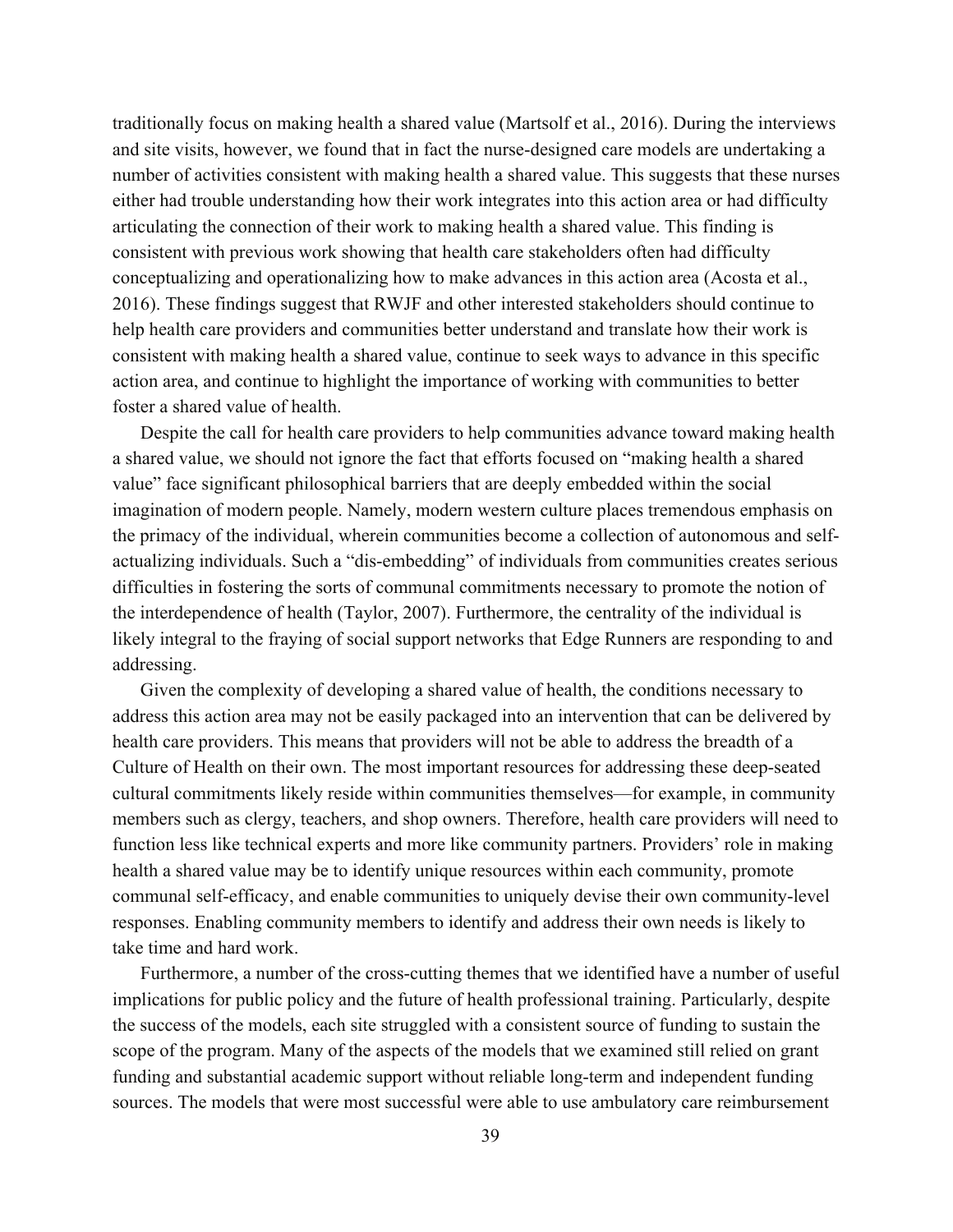to subsidize other non-reimbursable interventions, which often focused on promoting community health and patient wellness. In general, reimbursement policies and practices are not yet aligned with supporting a Culture of Health. However, current trends in domestic health care policy represent potentially promising approaches to making community-level interventions more sustainable.

For example, accountable care organizations (ACOs) are an important payment policy wherein payers reimburse health systems using partially capitated, global payments to provide care to populations of patients (CMS, 2015). Medicare and many private payers are providing financial incentives to providers (e.g., hospitals, physicians, nurses) to organize themselves into ACOs (Muhlestein and McClellan, 2016). To the extent that payers continue moving toward capitated payments that benefit ACOs if the populations they serve are healthier, health providers may turn more of their focus on community-level interventions that aim to improve overall patient health and well-being without relying on the acute care delivery system. In addition, behavioral preventive services are seldom reimbursable in our current healthcare system.

The Accountable Health Communities (AHC) model is another payment model being tested by CMS to evaluate the impact of health care services partnering with social service organizations in the community to identify health-related social needs of individuals and families, help community members to navigate these services, raise awareness of available community services, and ensure that clinical and community services are meeting the needs of the community (e.g., housing, transportation, food insecurity) (Alley et al., 2016). Under this five-year initiative, CMS is investing \$157 million to test a payment model for supporting AHC and will be evaluating the model for its impact on health care costs, quality, and the health of Medicare and Medicaid beneficiaries. The Edge Runner models detailed in this report have already demonstrated the ability to partner with community-based organizations and services, but the Family Health and Counseling Network and other nurse-managed health centers that serve a defined geographic community are particularly well suited for being clinical partners in AHC.

Promoting the development of community-level Culture of Health–related activities through the ACO or AHC structures would require improvements in funding for rigorous evaluations of the impact of specific community health-promoting interventions on reducing health care costs and improving the health of the population. Health-related research funding, however, continues to be most heavily skewed toward basic science and biomedical interventions more broadly (Federation of American Societies for Experimental Biology, undated). To the extent that researchers and clinicians aim to develop health care interventions aimed at promoting a Culture of Health, more resources must be dedicated to better understanding the types of interventions that are most successful. Furthermore, although more funding is needed in this space, it is important to note that many of these Culture of Health–related interventions have been tested and scaled but the findings have not been collated and summarized with the specific Culture of Health–related action areas in mind. More work should be done to aggregate and synthesize the work on evidence-based interventions that focus on each of these action areas.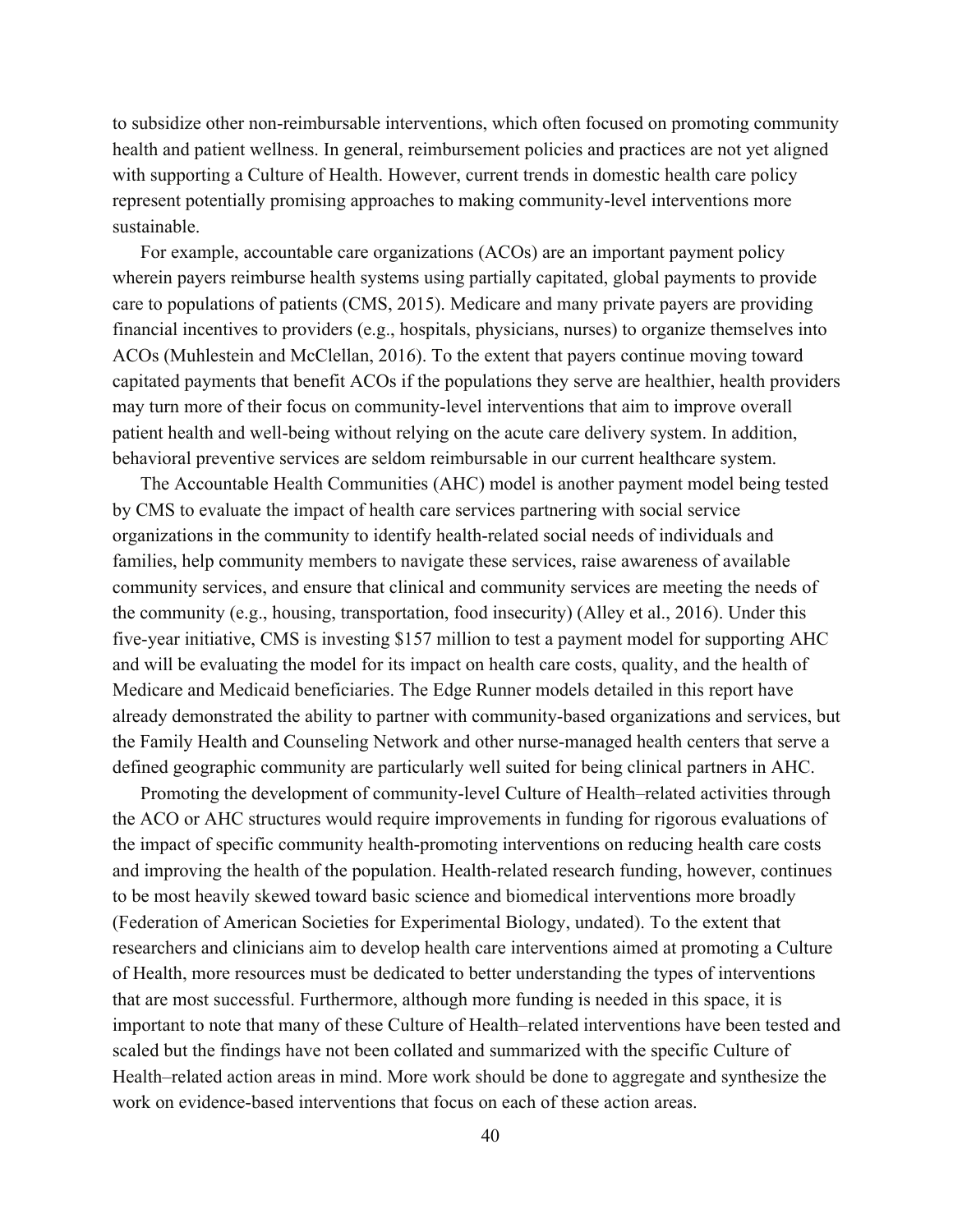Attention must also be paid to the development of the health care workforce to ensure that they are prepared to be skilled partners and leaders in building a Culture of Health among individuals, families, and communities. Emphasizing interdisciplinary learning and collaboration in health professions' education would help prepare the workforce to work together across silos and within communities to create a Culture of Health. Specifically, nurses should be included whenever possible in Culture of Health–related initiatives, as they are well positioned to contribute given their leadership skills, holistic framework and philosophy centered on the patient (individual, family, community), relationship-building skills, and public trust. Working within the community underscores the importance of identifying, developing, and nurturing leaders in promoting a Culture of Health. Although nurses have the skills, philosophy, and education to be clear leaders in the Culture of Health movement, all members of the interprofessional health care team need to be prepared to lead work on building a Culture of Health. This is especially important because health system integration and whole-person care require the contribution of the entire health care team. The Edge Runners are nurses who *designed* innovative models of care that promote health, but any of these models could be led by other health professionals, including social workers, physicians, pharmacists, physician assistants, and mental health workers. This is also reflected in RWJF's redesign of its leadership programs to emphasize interprofessional development and collaboration.

To make the Culture of Health initiative successful, nursing education (and that of all health professions) must continue to adapt to the needs inherent in a Culture of Health framework. Specifically, nurses and other health care professionals need to be equipped with skills related to understanding and addressing patients' need for social supports and recognizing that community health is significantly determined by patients' social circumstances. In the field of nursing, nursing education must emphasize even more the role of public health and community health nursing. Many of the newest investments in nursing education relate to simulation laboratories and clinical experiences that are acute and intensive in nature (Josiah Macy Jr. Foundation, 2016). These foci underscore potentially implicit assumptions within nursing education about the relative primacy of inpatient and intensive care vis-à-vis community and public health nursing. To change this, nursing schools must invest in education and training to support population health management, public health, primary care, and community nursing, offering such instruction as big-data analytics, public health theory, and skills related to care management and coordination. But all health professional students must be exposed to this change in focus if we are to build interprofessional teams that can actively and knowingly contribute to building a Culture of Health among individuals, families, and communities. This includes integrating biomedical and social models of health (Rowe et al., 2016). In addition, *how* health professionals interact with individual patients and community leaders is a critical aspect of Culture of Health work that requires strong communication skills and a reorientation of the traditional role of health professionals to one in which they are facilitators, partners, relationship-builders, good listeners, and connectors. Building healthier, more equitable communities demands a level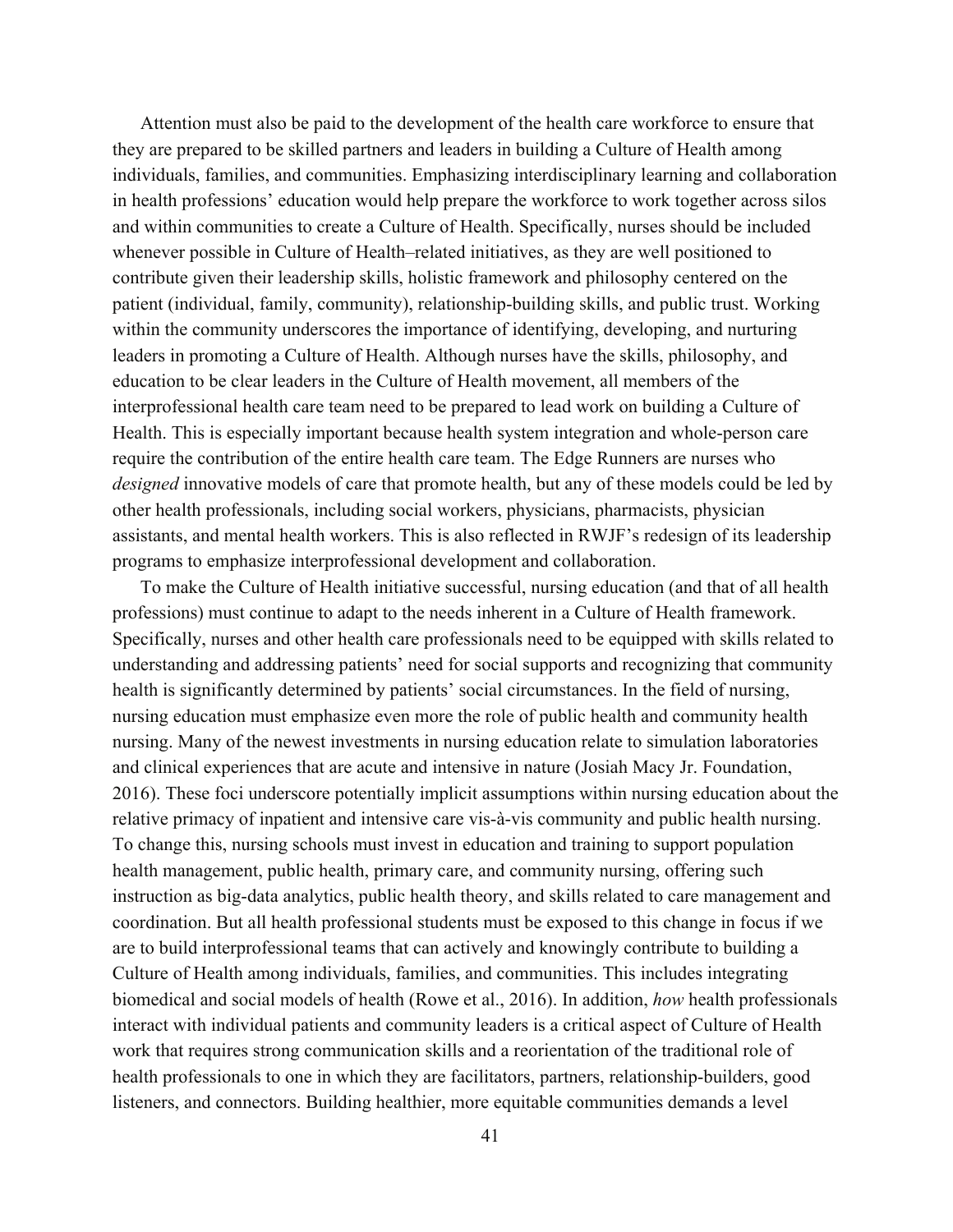playing field between the health care provider and the community member, whether patient or leader, and a health professional who is skilled in engaging people in Culture of Health work. Changing the curriculums of schools of health professions will require development of deans and faculty aligned with the vision and a culture change within the schools.

RWJF's recent efforts to promote a Culture of Health in communities across the United States mark a significant change in focus for one of the largest private funders of health services research. The Culture of Health initiative is wide-ranging, and meeting RWJF's expansive goals will require the cooperation of an array of health care and non–health care stakeholders, including community leaders. To participate in Culture of Health–related activities, health care providers must better understand their unique role in a Culture of Health and how it intersects and interacts with the current state of communities and their capabilities. In this report, we describe the efforts of three innovative nurse-designed care programs that have focused on advancing a Culture of Health in the communities in which care is delivered. These case studies provide very useful examples of how health care providers can be important partners for advancing a Culture of Health among individuals, families, and communities. They are but three examples of nurse-designed models of care that can be examined for their contributions to Culture of Health work. Supporting innovative models of care such as these can advance the health of the population, improve the nature and quality of health care services, reduce the costs of health care, and continue to push forward the Culture of Health vision.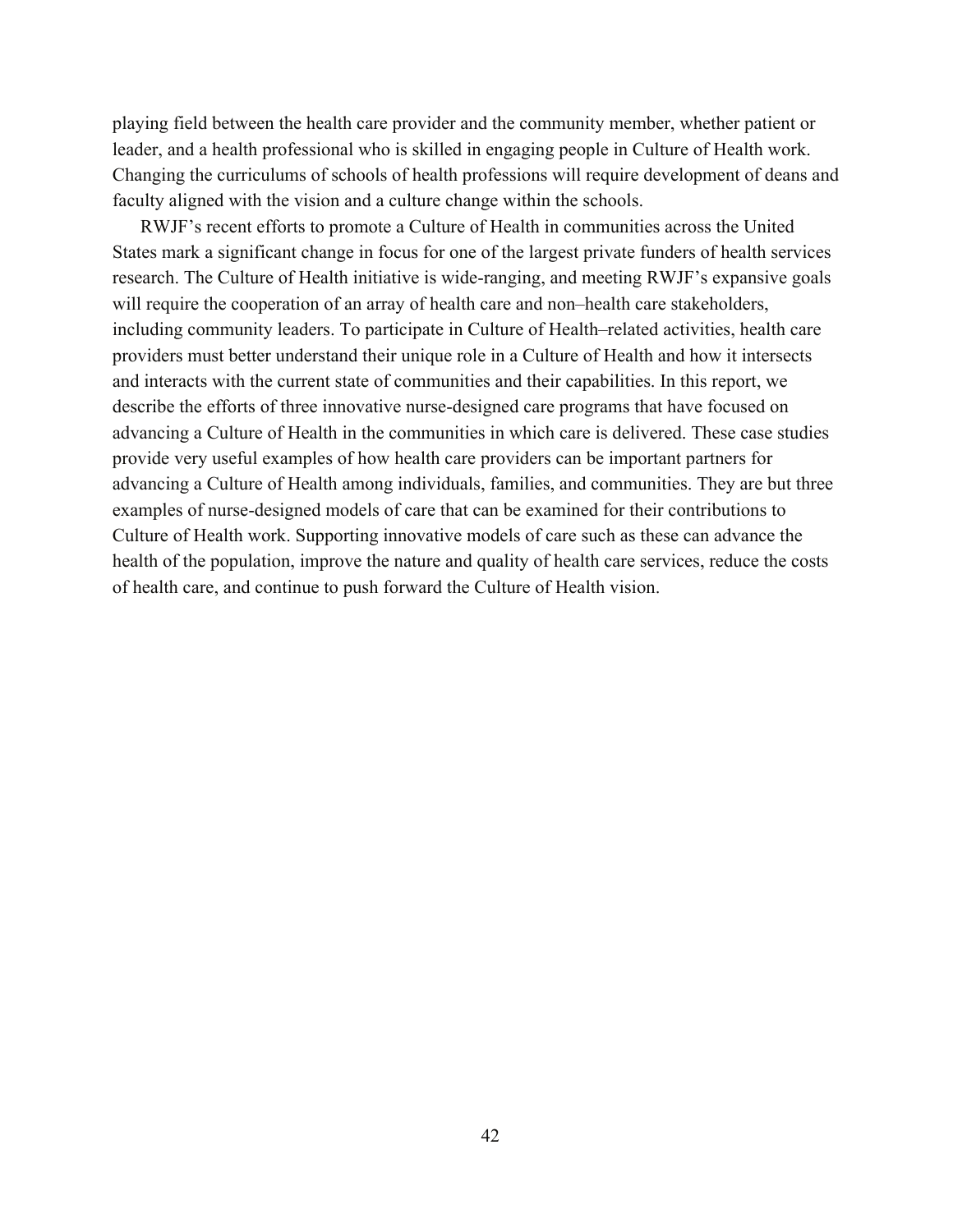# Purpose

The purpose of this survey is to better understand the extent to which various Edge Runner models contribute to a Culture of Health as part of the work that they do. The Culture of Health is a strategic framework of the Robert Wood Johnson Foundation (RWJF) for improving the health and well-being of Americans by creating a society in which all individuals, regardless of their ethnic, geographic, or socioeconomic circumstances, have the opportunity to live the healthiest lives possible. This approach recognizes the importance of social, economic, physical, and environmental factors outside of the health care system that affect the health and well-being of individuals and communities. Such an approach requires health care providers to participate in collaborative activities to address these important social determinants of health.

As part of this survey, we will ask you a series of questions about your specific Edge Runner model of care to understand how the model might be contributing to a Culture of Health. We expect the survey to take 15–20 minutes and greatly appreciate your participation in this important work.

## Informed Consent

Your participation in completely voluntary and you can stop at any time. No one outside of the research team will see your answers. Within the research team, we will use the name of your organization to link us to other public documents from your organization and may be contacting you in the future to conduct a case study of your organization.

Please hit the start button to begin.

# **Demographics**

This first series of questions gathers some basic demographic characteristics of your Edge Runner model of care.

- 1. Is the Edge Runner model (check one)
	- a. Under the direction/control of the primary developer
	- b. Disseminated outside the initial target area—in collaboration
	- c. Disseminated outside the initial target area—with minimal involvement by primary developer
	- d. Other, please explain: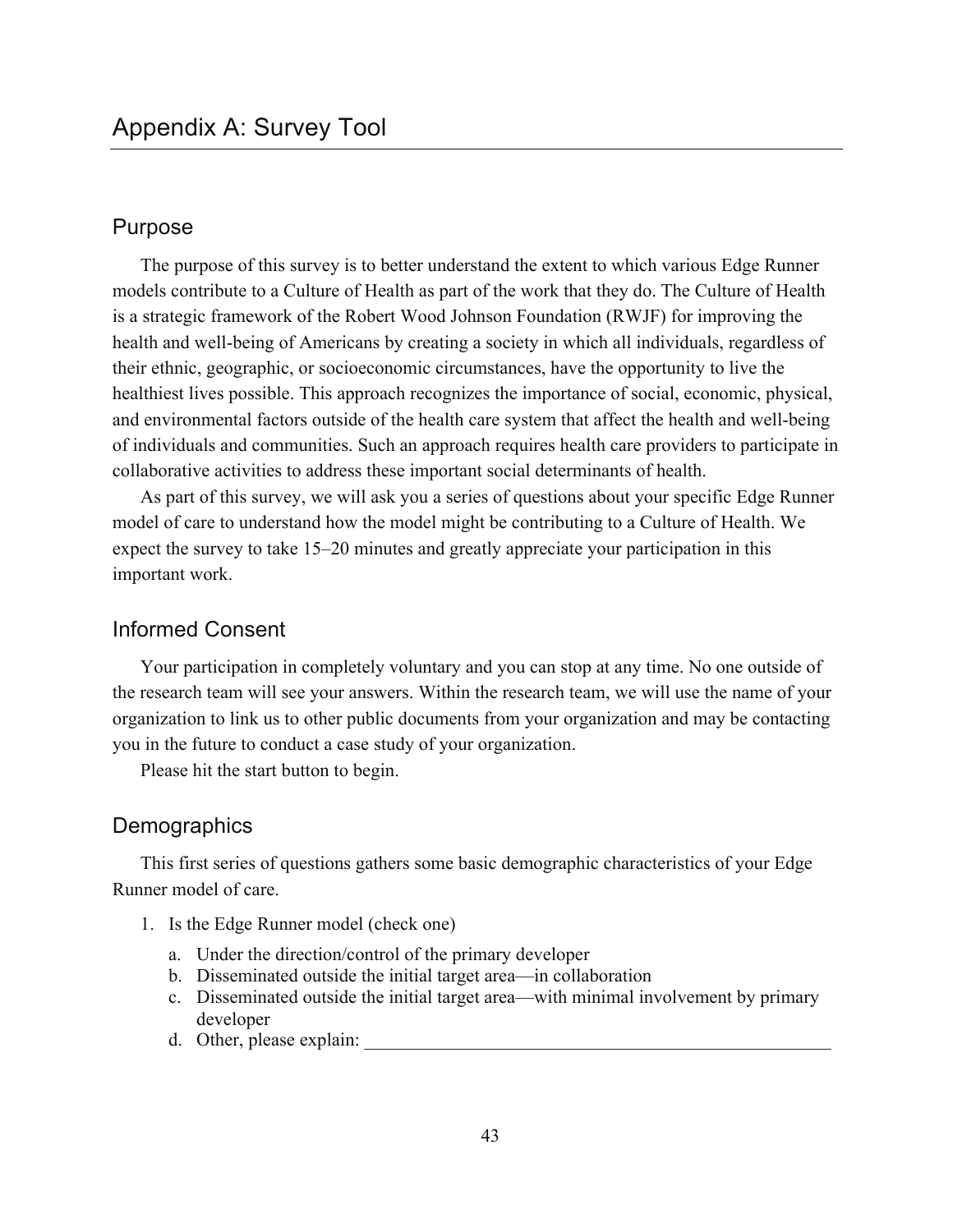# *Edge Runner Model Setting*

2. Please select the answer that best describes the extent to which your Edge Runner model (referred to as "model" in the table) operates within the following settings:

# (Select one answer for each setting)

|                                                                                                                                      | 1<br><b>Primary Setting</b><br>of the Model | $\mathbf{2}$<br><b>Secondary Setting</b><br>of the Model | O<br><b>Not Part of</b><br>the Model |
|--------------------------------------------------------------------------------------------------------------------------------------|---------------------------------------------|----------------------------------------------------------|--------------------------------------|
| Inpatient or hospital                                                                                                                |                                             |                                                          |                                      |
| Primary care practice                                                                                                                |                                             |                                                          |                                      |
| Outpatient office, not primary care                                                                                                  |                                             |                                                          |                                      |
| Long-term care (such as nursing home or continuing care<br>community)                                                                |                                             |                                                          |                                      |
| School                                                                                                                               |                                             |                                                          |                                      |
| Child day care                                                                                                                       |                                             |                                                          |                                      |
| Adult day care                                                                                                                       |                                             |                                                          |                                      |
| Home                                                                                                                                 |                                             |                                                          |                                      |
| Community setting-by itself                                                                                                          |                                             |                                                          |                                      |
| Community setting—co-located within another organization<br>(maternal child health clinic, WIC clinic, housing<br>development, etc.) |                                             |                                                          |                                      |
| Other, please explain:                                                                                                               |                                             |                                                          |                                      |
|                                                                                                                                      |                                             |                                                          |                                      |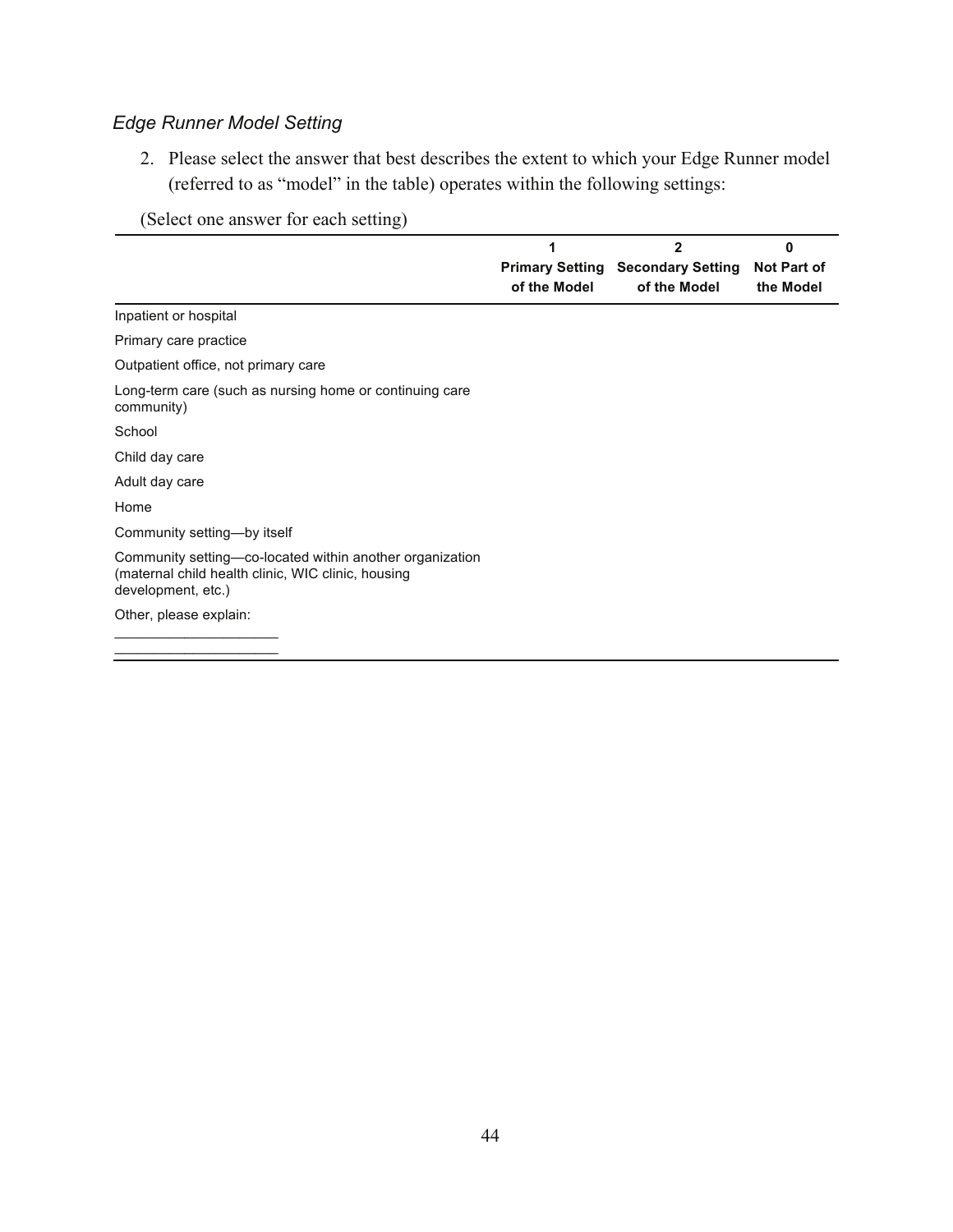# *Population*

3. Please select the answer that best describes the extent to which your Edge Runner model is used to serve the following populations: (Select one answer for each population)

|                                                                                                                | $\bf{0}$          | 1                  | $\overline{2}$         | 3                   |
|----------------------------------------------------------------------------------------------------------------|-------------------|--------------------|------------------------|---------------------|
|                                                                                                                | <b>Not at All</b> | <b>Some Extent</b> | <b>Moderate Extent</b> | <b>Great Extent</b> |
| Women                                                                                                          |                   |                    |                        |                     |
| Infants/early childhood                                                                                        |                   |                    |                        |                     |
| Middle childhood/adolescence                                                                                   |                   |                    |                        |                     |
| Elderly                                                                                                        |                   |                    |                        |                     |
| Low-income                                                                                                     |                   |                    |                        |                     |
| Homeless                                                                                                       |                   |                    |                        |                     |
| All members of a specific<br>geographic region                                                                 |                   |                    |                        |                     |
| All members of a health plan                                                                                   |                   |                    |                        |                     |
| General population of a health<br>system                                                                       |                   |                    |                        |                     |
| A population with a specific<br>disease or condition such as<br>diabetes, heart disease, or<br><b>HIV/AIDS</b> |                   |                    |                        |                     |
| Racial/ethnic minorities                                                                                       |                   |                    |                        |                     |
| Rural populations                                                                                              |                   |                    |                        |                     |
| Other, please explain:                                                                                         |                   |                    |                        |                     |
|                                                                                                                |                   |                    |                        |                     |

## *Initiation*

- 4. How did you identify the need for the Edge Runner model? (Check all that apply)
	- ❏ 1 Community identified the need
	- ❏ 2 A formal needs assessment was conducted
	- ❏ 3 Practitioner or researcher identified need (outside of formal needs assessment).
	- $\Box$  4 Other:
- 5. How was your Edge Runner model started? (Select one answer)
	- ❏ 1 A practice-based model that added a research/evaluation element
	- ❏ 2 A research-based model that has been scaled up and disseminated
	- $\Box$  3 Other, please specify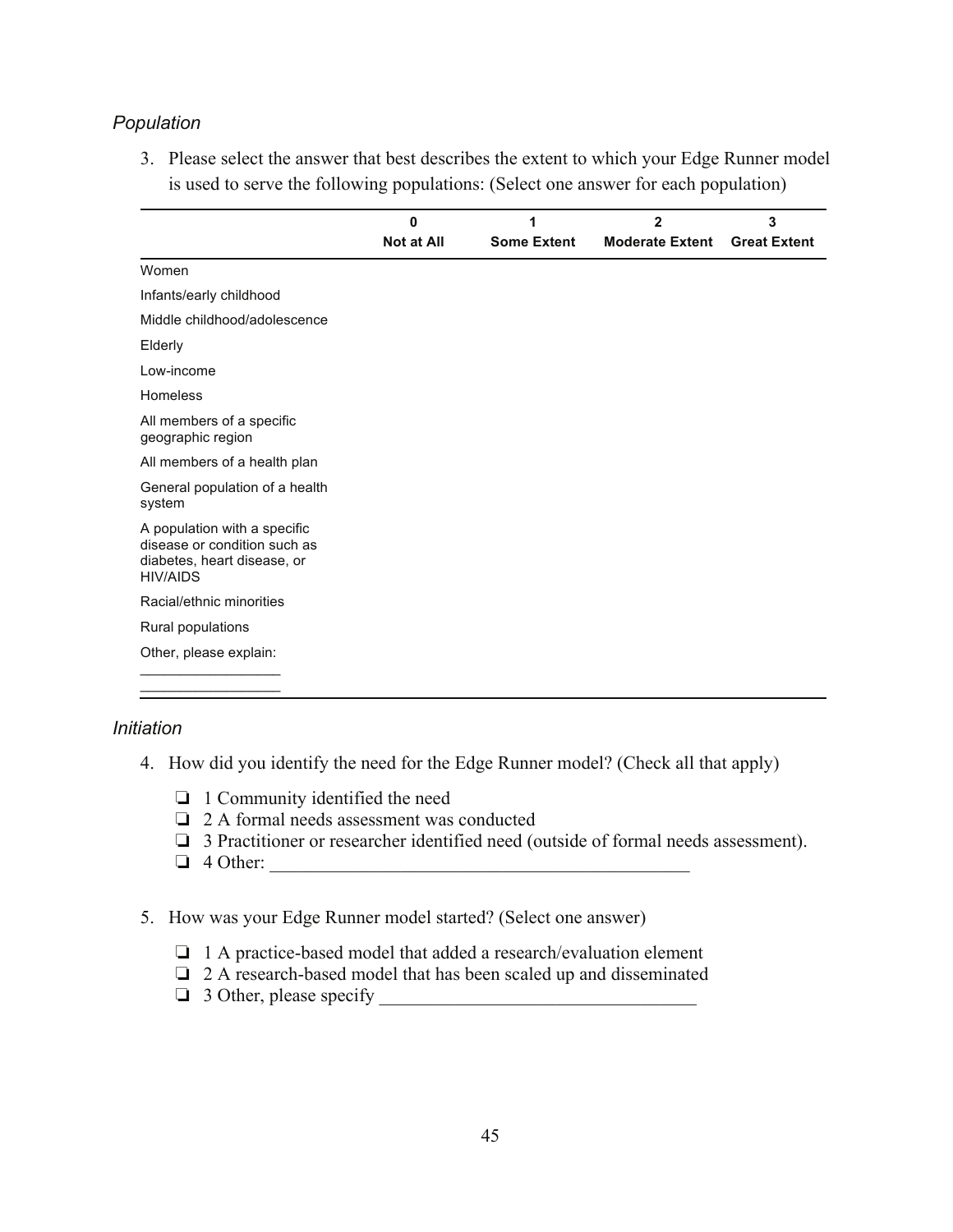# Edge Runner Activities

The Robert Wood Johnson Foundation has identified four "Action Areas" or potential opportunities for community members to work together to promote a **Culture of Health**. These areas, and the drivers for those areas are listed below:

- Action Area 1: Making health a shared value
- Action Area 2: Fostering cross-sector collaboration to improve well-being
- Action Area 3: Creating healthier, more equitable communities
- Action Area 4: Strengthening integration of health services and systems

For more information about the Culture of Health framework, see [www.cultureofhealth.org/en/about](http://www.cultureofhealth.org/en/about)

The following set of questions is used to help us understand how your Edge Runner model may advance the Culture of Health through each of these Action Areas.

**In Action Area 1:** Activities that relate to making health a shared value are activities to create a greater sense of community, increase demand for healthy places and practices in a community, and create a stronger belief in interdependence of health between individuals.

6. To what extent does your Edge Runner model focus on each of the following activities that support this action area? (Select one answer for each activity)

| <b>Activity</b>                                                                                                                                                              | 0<br><b>Not at All</b> | Some<br><b>Extent</b> | $\mathbf{2}$<br><b>Moderate</b><br><b>Extent</b> | 3<br>Great<br><b>Extent</b> |
|------------------------------------------------------------------------------------------------------------------------------------------------------------------------------|------------------------|-----------------------|--------------------------------------------------|-----------------------------|
| Volunteer efforts related to socioeconomic issues; physical or<br>environmental health; or general well-being, such as civic<br>engagement, advocacy, and other volunteering |                        |                       |                                                  |                             |
| Community-wide well-being and public health discussions                                                                                                                      |                        |                       |                                                  |                             |
| Community-wide health promotion activities                                                                                                                                   |                        |                       |                                                  |                             |
| Participation in activities related to development of youth<br>leadership in health                                                                                          |                        |                       |                                                  |                             |
| Assessing or fostering community social support                                                                                                                              |                        |                       |                                                  |                             |
| Increasing community members' perceptions that their health<br>is interdependent                                                                                             |                        |                       |                                                  |                             |
| Does your model focus on any other activities that could contribute to Action Area 1                                                                                         |                        |                       |                                                  |                             |

(making health a shared value)? Please explain.

 $\_$  , and the set of the set of the set of the set of the set of the set of the set of the set of the set of the set of the set of the set of the set of the set of the set of the set of the set of the set of the set of th  $\_$  , and the set of the set of the set of the set of the set of the set of the set of the set of the set of the set of the set of the set of the set of the set of the set of the set of the set of the set of the set of th  $\_$  , and the set of the set of the set of the set of the set of the set of the set of the set of the set of the set of the set of the set of the set of the set of the set of the set of the set of the set of the set of th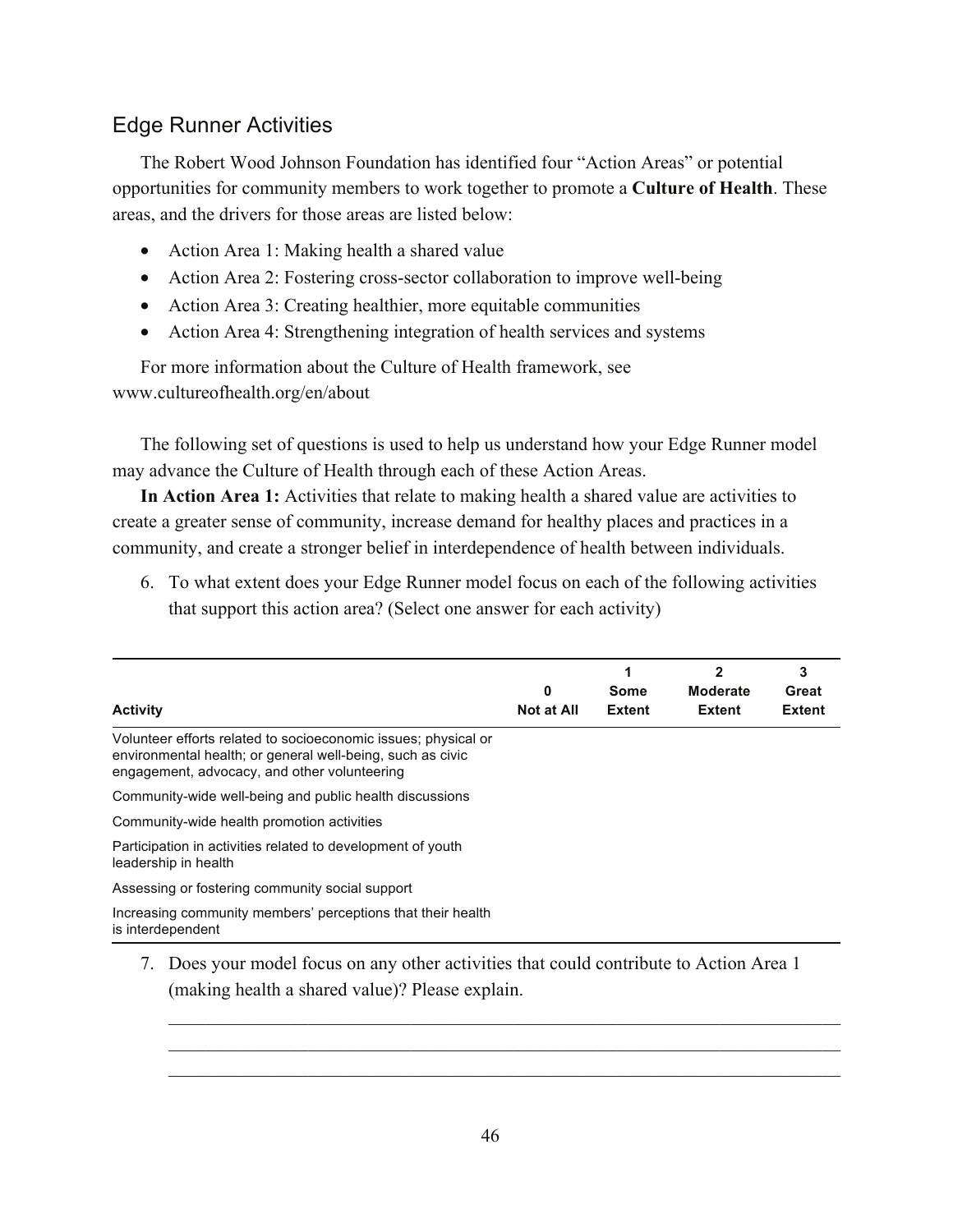**In Action Area 2:** Activities that relate to fostering cross-sector collaboration to improve well-being are activities that promote diverse partnerships, as well as both vertical and horizontal collaborations within and outside of the healthcare system to improve health.

8. To what extent does your Edge Runner model focus on each of the following activities that support this action area? (Select one answer for each)

| <b>Activity</b>                                                                                                                                  | 0<br>Not at<br>All | Some<br><b>Extent</b> | 2<br><b>Moderate</b><br>Extent | 3<br>Great<br><b>Extent</b> |
|--------------------------------------------------------------------------------------------------------------------------------------------------|--------------------|-----------------------|--------------------------------|-----------------------------|
| A network of collaborating health care organizations or providers (not just<br>traditional health care providers) to offer services              |                    |                       |                                |                             |
| (Programmer instruction: If any box other than "not at all" is checked,<br>please answer Q10 below).                                             |                    |                       |                                |                             |
| Diverse backgrounds and perspectives of leadership within your model                                                                             |                    |                       |                                |                             |
| Collaborative relationships with community members (e.g., schools, senior<br>centers, public health departments, barber shops) to promote health |                    |                       |                                |                             |
| (Programmer instruction: If any box other then "not at all" is checked,<br>please answer Q11 below).                                             |                    |                       |                                |                             |

9. Does your model focus on any other activities that could contribute to Action Area 2 (fostering cross-sector collaboration to improve well-being)? Please explain.

 $\_$  , and the set of the set of the set of the set of the set of the set of the set of the set of the set of the set of the set of the set of the set of the set of the set of the set of the set of the set of the set of th  $\_$  , and the set of the set of the set of the set of the set of the set of the set of the set of the set of the set of the set of the set of the set of the set of the set of the set of the set of the set of the set of th  $\_$  , and the set of the set of the set of the set of the set of the set of the set of the set of the set of the set of the set of the set of the set of the set of the set of the set of the set of the set of the set of th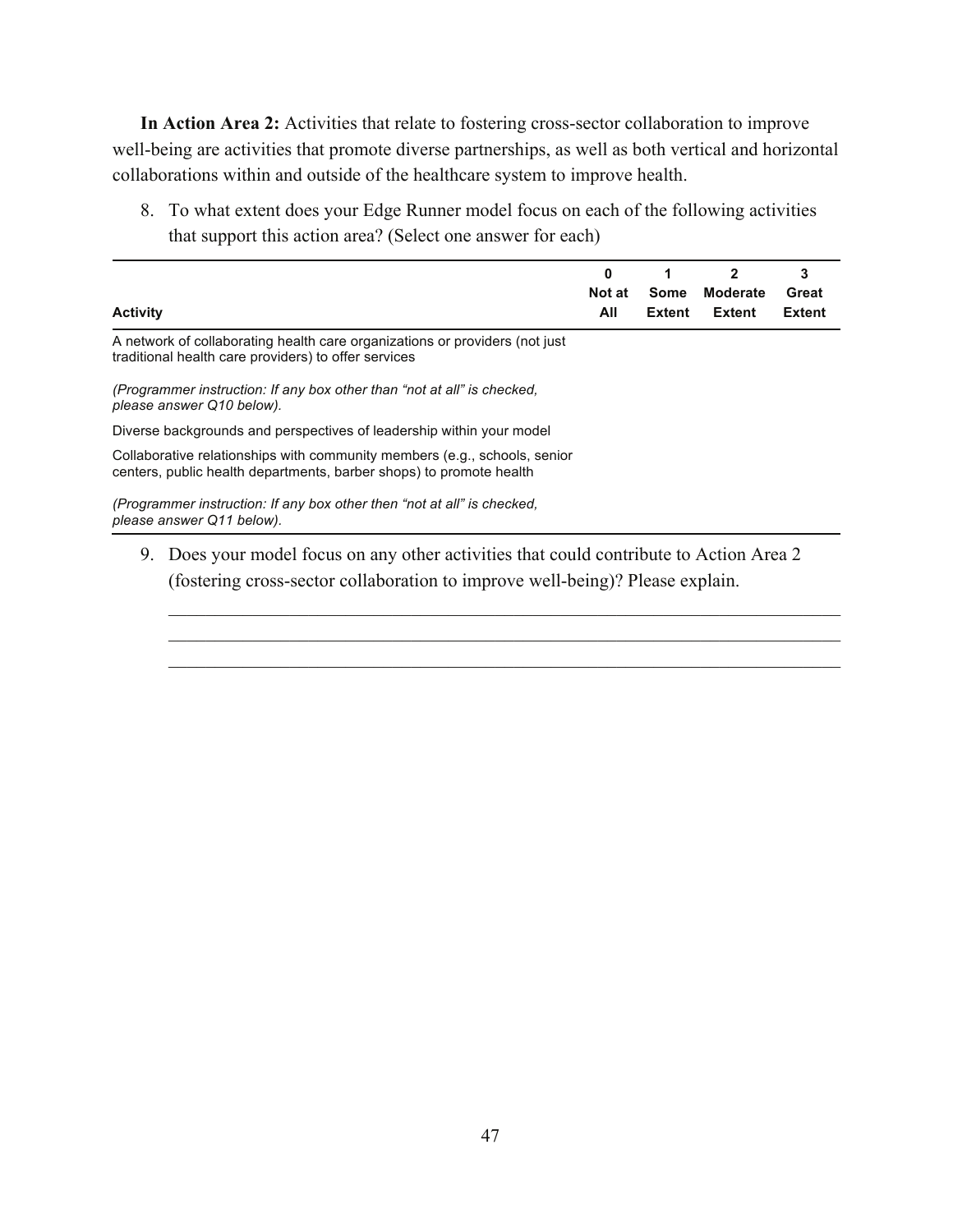*(Programmer instruction: ONLY ANSWER if you indicated that you are "a network of collaborating health care organizations or providers (not just traditional health care providers to offer services" above).* 

10. Consider the **health-related** organizations that your Edge Runner model has engaged or partnered with. What sectors do they come from? For each sector, indicate the strength of your partnership with this sector (Select one answer for each organization; check all that apply).

|                                                                                  | 3<br><b>Extremely</b> | $\mathbf{2}$ | 1<br>Somewhat Present, But | 0<br><b>Not</b> |
|----------------------------------------------------------------------------------|-----------------------|--------------|----------------------------|-----------------|
| <b>Health-Related Organization</b>                                               | <b>Strong</b>         | Strong       | <b>Not Strong</b>          | <b>Present</b>  |
| State or local health department                                                 |                       |              |                            |                 |
| Hospitals                                                                        |                       |              |                            |                 |
| Primary care providers                                                           |                       |              |                            |                 |
| Specialty care providers                                                         |                       |              |                            |                 |
| Dental organizations                                                             |                       |              |                            |                 |
| Mental health organizations                                                      |                       |              |                            |                 |
| Dialysis centers                                                                 |                       |              |                            |                 |
| Home health organizations                                                        |                       |              |                            |                 |
| Long-term care facilities                                                        |                       |              |                            |                 |
| Emergency response services                                                      |                       |              |                            |                 |
| Health care advocacy groups<br>(e.g., diabetes or heart disease advocacy groups) |                       |              |                            |                 |
| Medical-Legal Partnerships                                                       |                       |              |                            |                 |
| Other, specify:                                                                  |                       |              |                            |                 |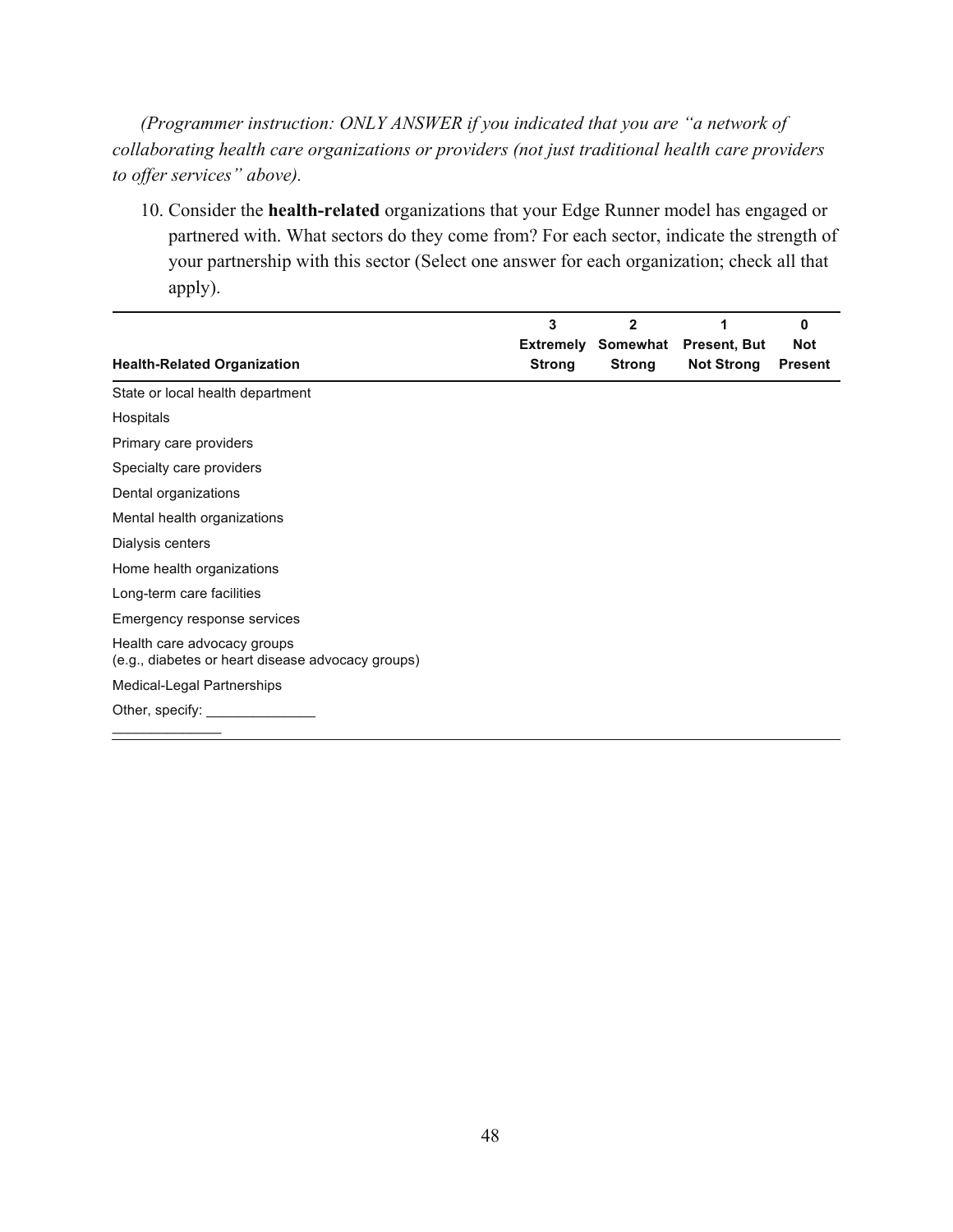*(Programmer instruction: ONLY ANSWER if you indicated that you have "collaborative relationships with community members (e.g., schools, senior centers, public health departments, barber shops) to promote health" above).* 

11. Consider the organizations **outside of the traditional health arena** that your Edge Runner model has engaged or partnered with. What sectors do they come from? For each sector, indicate the strength of your partnership with this sector (Select one answer for each organization)

|                                                                                                                   | 3                                 | $\overline{2}$            | 1                                        | 0                            |
|-------------------------------------------------------------------------------------------------------------------|-----------------------------------|---------------------------|------------------------------------------|------------------------------|
| <b>Nontraditional Organizations</b>                                                                               | <b>Extremely</b><br><b>Strong</b> | Somewhat<br><b>Strong</b> | <b>Present, But Not</b><br><b>Strong</b> | <b>Not</b><br><b>Present</b> |
| Education (K-12)                                                                                                  |                                   |                           |                                          |                              |
| Income support entities                                                                                           |                                   |                           |                                          |                              |
| Legal services                                                                                                    |                                   |                           |                                          |                              |
| Local government                                                                                                  |                                   |                           |                                          |                              |
| Community leaders                                                                                                 |                                   |                           |                                          |                              |
| Local businesses                                                                                                  |                                   |                           |                                          |                              |
| Faith-based organizations                                                                                         |                                   |                           |                                          |                              |
| Housing organizations                                                                                             |                                   |                           |                                          |                              |
| <b>Employment organizations</b><br>(e.g., job-training programs)                                                  |                                   |                           |                                          |                              |
| Political/advocacy organizations<br>(women's reproductive rights, general poverty,<br>race-focused organizations) |                                   |                           |                                          |                              |
| Child welfare                                                                                                     |                                   |                           |                                          |                              |
| Environmental organizations                                                                                       |                                   |                           |                                          |                              |
| Transportation agencies                                                                                           |                                   |                           |                                          |                              |
| Research institutions                                                                                             |                                   |                           |                                          |                              |
| Other, specify: __                                                                                                |                                   |                           |                                          |                              |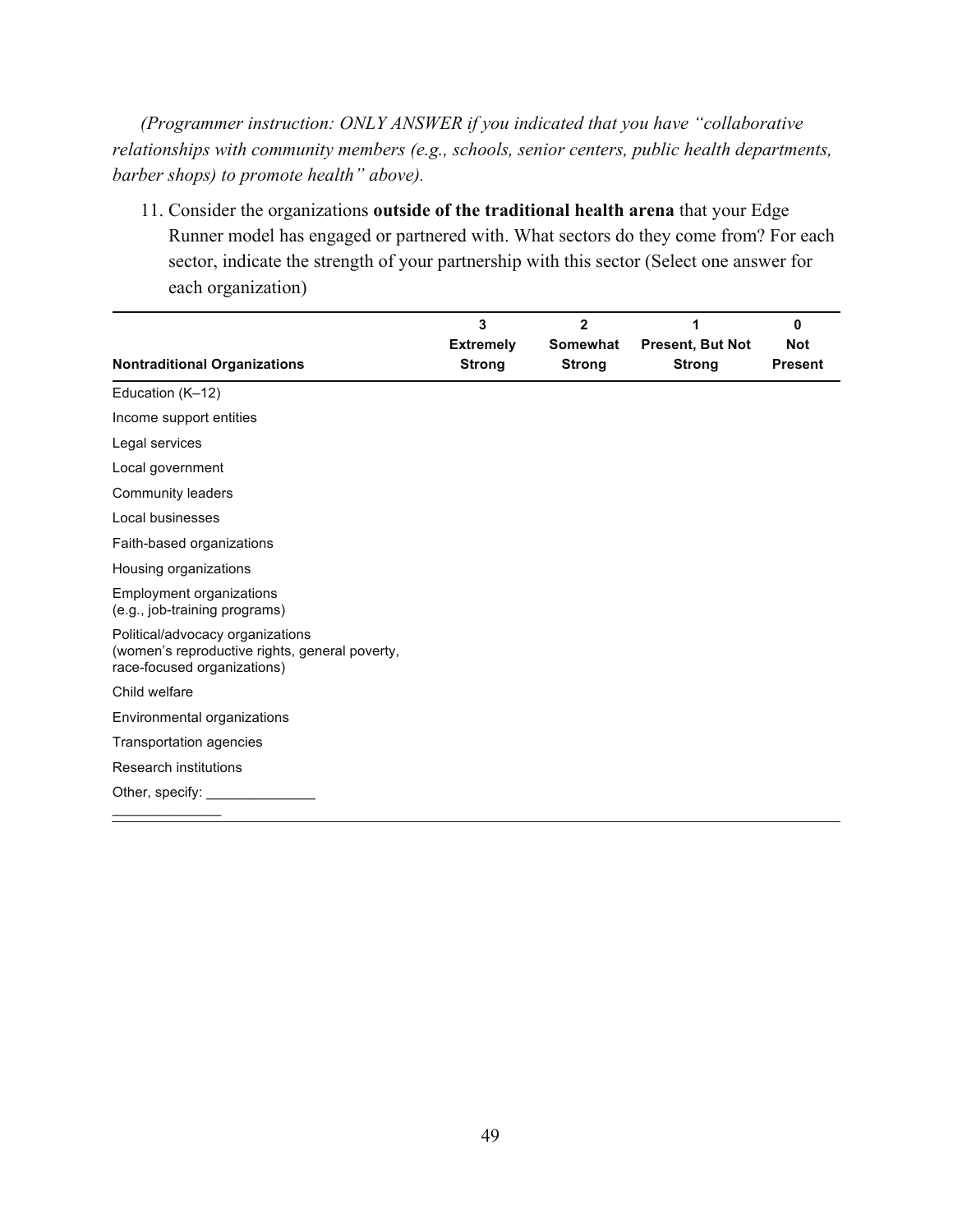**In Action Area 3:** Creating healthier, more equitable communities are activities that eliminate disparities in health; make health care and health environments available to all and improve well-being.

12. To what extent does your Edge Runner model focus on promoting, or programming for . . . (select one answer for each)

|                                                                                                                          | 0<br>Not at | 1<br>Some     | $\mathbf{2}$<br><b>Moderate</b> | 3<br>Great    |
|--------------------------------------------------------------------------------------------------------------------------|-------------|---------------|---------------------------------|---------------|
| <b>Activity</b>                                                                                                          | All         | <b>Extent</b> | <b>Extent</b>                   | <b>Extent</b> |
| Healthy food availability within historical food deserts, such as<br>promotion of community gardens and grocery stores   |             |               |                                 |               |
| Hiring and development of health care workforce within the community                                                     |             |               |                                 |               |
| Environmental health including air, water, and environmental<br>contaminants (e.g., lead)                                |             |               |                                 |               |
| Economic security including availability of affordable housing, economic<br>stimulation, and community asset development |             |               |                                 |               |
| Social and basic needs, such as early childhood education, life/job skill<br>training, and literacy                      |             |               |                                 |               |
| Changing the built environment to encourage/enable physical activity                                                     |             |               |                                 |               |
| Infrastructure related to health promotion, including walking trails,<br>access to healthy foods, etc.                   |             |               |                                 |               |
| Creating safer communities for youth                                                                                     |             |               |                                 |               |
| Reducing adverse childhood experiences                                                                                   |             |               |                                 |               |
| Basic health and well-being education                                                                                    |             |               |                                 |               |
| Recovery from and/or management of trauma or other toxic stress                                                          |             |               |                                 |               |

13. Does your model focus on any other activities that could contribute to Action Area 3 (creating healthier, more equitable communities)? Please explain.

 $\_$  , and the set of the set of the set of the set of the set of the set of the set of the set of the set of the set of the set of the set of the set of the set of the set of the set of the set of the set of the set of th  $\_$  , and the set of the set of the set of the set of the set of the set of the set of the set of the set of the set of the set of the set of the set of the set of the set of the set of the set of the set of the set of th  $\_$  , and the set of the set of the set of the set of the set of the set of the set of the set of the set of the set of the set of the set of the set of the set of the set of the set of the set of the set of the set of th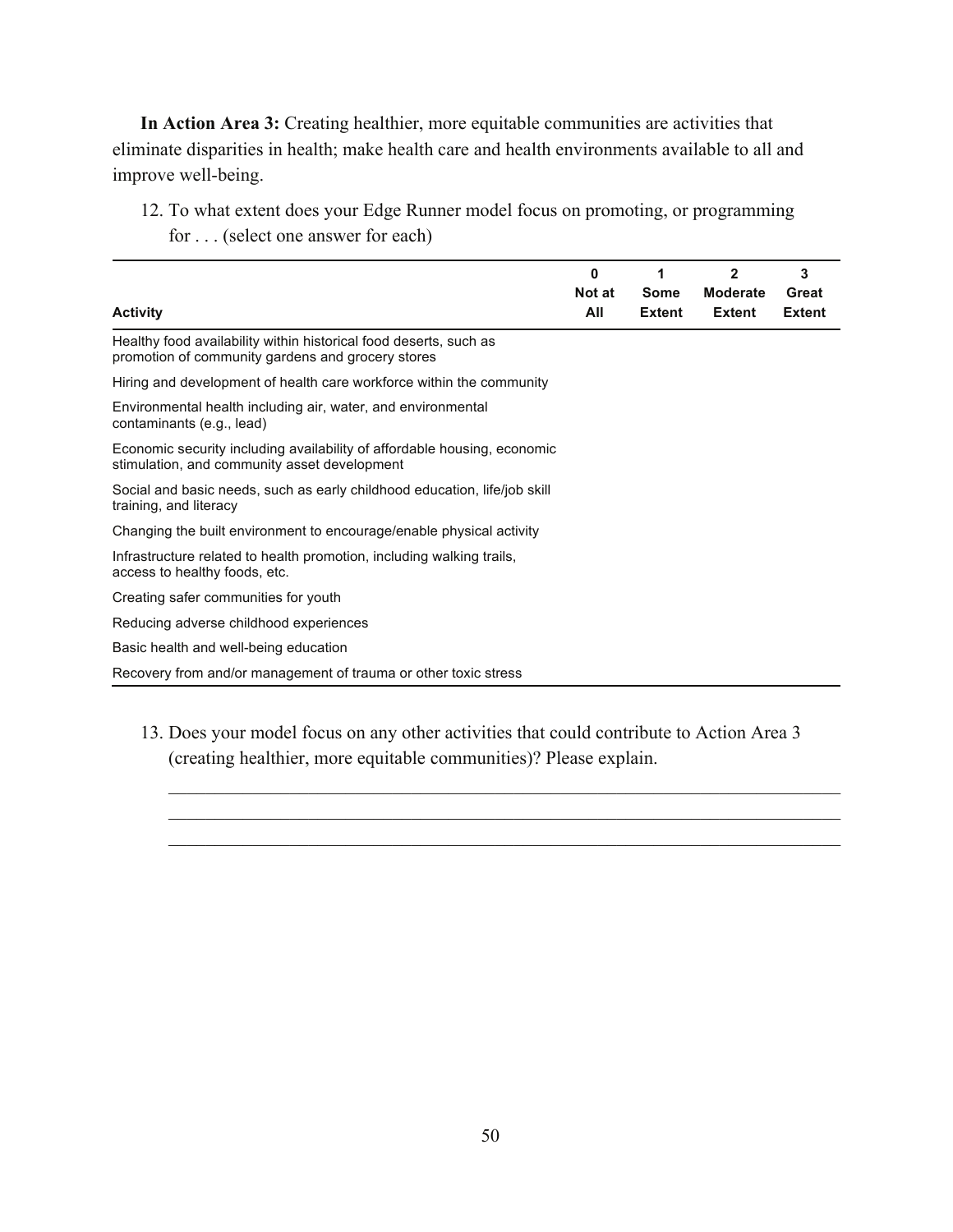**In Action Area 4:** Strengthening integration of health services and systems activities are improving equitable access to high-quality care, creating efficient and affordable health care and reducing avoidable barriers to equitable health care.

14. To what extent does your Edge Runner model focus on . . (Select one answer for each)

| <b>Activity</b>                                                                                                                                                                                                                                                                                             | 0<br>All | 1<br>Not at Some<br><b>Extent</b> | 2<br><b>Moderate</b><br><b>Extent</b> | 3<br>Great<br><b>Extent</b> |
|-------------------------------------------------------------------------------------------------------------------------------------------------------------------------------------------------------------------------------------------------------------------------------------------------------------|----------|-----------------------------------|---------------------------------------|-----------------------------|
| Access to services by expanding the reach of current health care services<br>(e.g., telehealth, mobile care, in-home care, special-needs care, medical<br>homes for specific populations), establishing FQHCs or community clinics,<br>expanding behavioral and social services, and patient transportation |          |                                   |                                       |                             |
| Access to health insurance                                                                                                                                                                                                                                                                                  |          |                                   |                                       |                             |
| Focusing health care resources on prevention rather than treatment                                                                                                                                                                                                                                          |          |                                   |                                       |                             |
| Free and low-cost services, such as prescriptions, health and ancillary<br>services, health equipment, and nonmedical supplies and services                                                                                                                                                                 |          |                                   |                                       |                             |
| Health care services to vulnerable populations (e.g., elderly, low-income,<br>homeless)                                                                                                                                                                                                                     |          |                                   |                                       |                             |
| General wellness and health related community outreach, such as<br>screenings, prevention, primary care, wellness education, support groups,<br>hotlines, websites, educational resources                                                                                                                   |          |                                   |                                       |                             |
| Patient needs, including insurance enrollment, connections to health and<br>social resources, financial assistance, community health workers                                                                                                                                                                |          |                                   |                                       |                             |
| Chronic disease management                                                                                                                                                                                                                                                                                  |          |                                   |                                       |                             |
| Cultural competence and sensitivity among health care providers                                                                                                                                                                                                                                             |          |                                   |                                       |                             |
| Dental health                                                                                                                                                                                                                                                                                               |          |                                   |                                       |                             |
| Systems for integrating health care delivery across health care sectors,<br>including physical health, behavioral health, public health, social services,<br>and emergency medicine                                                                                                                         |          |                                   |                                       |                             |
| Consumer experience and patient satisfaction                                                                                                                                                                                                                                                                |          |                                   |                                       |                             |
| Efficient and effective coordination of care (e.g., management care teams,<br>nurse care navigators)                                                                                                                                                                                                        |          |                                   |                                       |                             |
| Efficient data and patient information sharing (e.g., through an electronic<br>medical record)                                                                                                                                                                                                              |          |                                   |                                       |                             |

(strengthening integration of health services and systems)? Please explain.

 $\_$  , and the set of the set of the set of the set of the set of the set of the set of the set of the set of the set of the set of the set of the set of the set of the set of the set of the set of the set of the set of th  $\_$  , and the set of the set of the set of the set of the set of the set of the set of the set of the set of the set of the set of the set of the set of the set of the set of the set of the set of the set of the set of th  $\_$  , and the set of the set of the set of the set of the set of the set of the set of the set of the set of the set of the set of the set of the set of the set of the set of the set of the set of the set of the set of th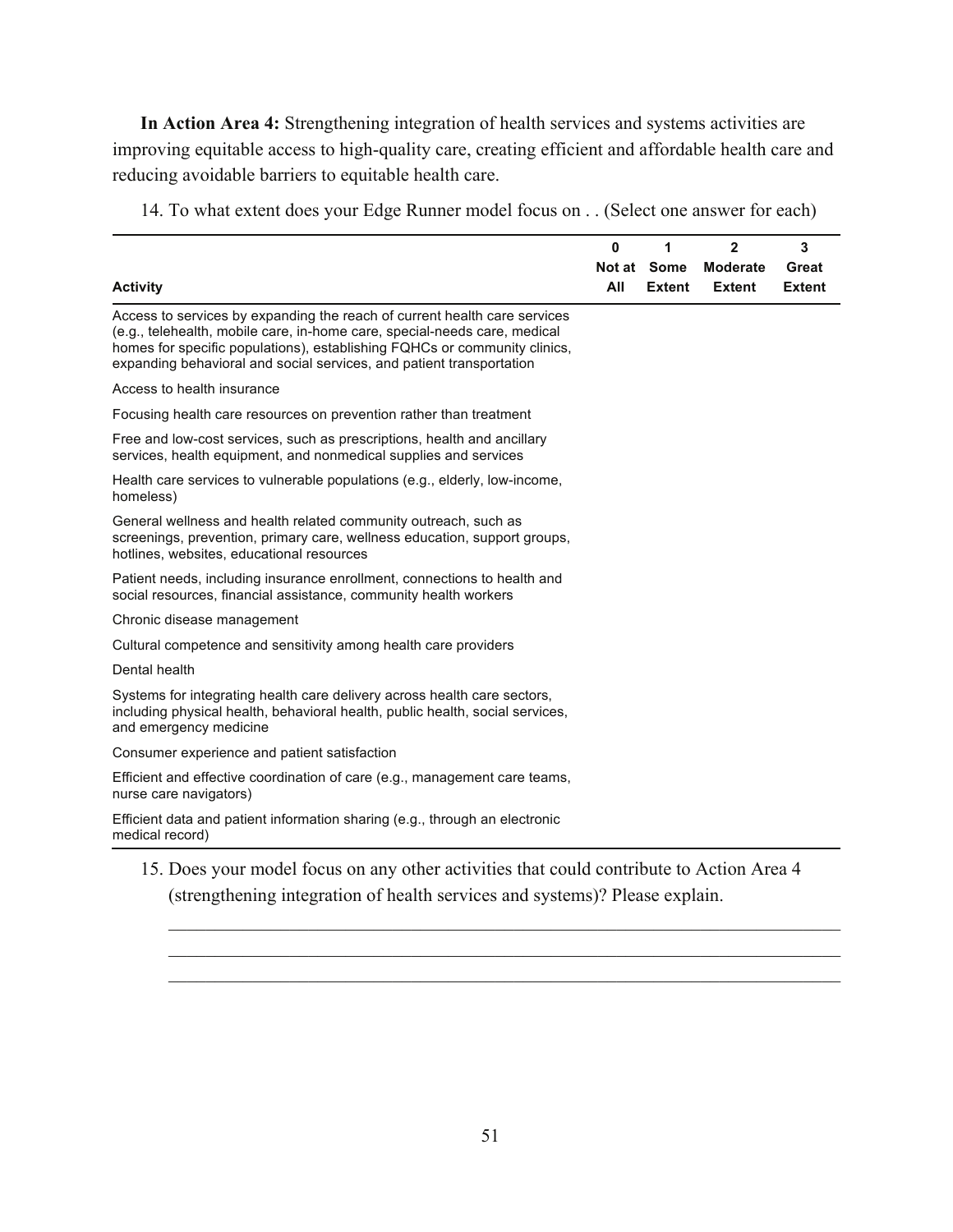# Measures of Success

16. RWJF has identified a number of measurement areas in order to track progress toward a Culture of Health within and across communities. Please indicate the extent to which your model attempts to affect each of these measurement categories.

|                                                                   |                                                                                                                                                                                                                                    | 0             | 1              | $\mathbf 2$               | $\mathbf 3$            |
|-------------------------------------------------------------------|------------------------------------------------------------------------------------------------------------------------------------------------------------------------------------------------------------------------------------|---------------|----------------|---------------------------|------------------------|
| Category                                                          | To What Extent Is Your Model Designed to<br>Address                                                                                                                                                                                | Not at<br>All | Some<br>Extent | <b>Moderate</b><br>Extent | Great<br><b>Extent</b> |
| Social cohesion<br>health                                         | A: Community members' mindset and expectations<br>and shared value of regarding health (e.g., value placed by individuals on<br>health and well-being, public discussion on forums and<br>social networks regarding health, etc.)? |               |                |                           |                        |
|                                                                   | B: Individuals' sense of community and social<br>connectedness (e.g., individuals' reports of social<br>support and sense of community)?                                                                                           |               |                |                           |                        |
|                                                                   | C: Individuals' civic engagement<br>(e.g., voter turnout or volunteering)?                                                                                                                                                         |               |                |                           |                        |
| Multisectoral<br>collaboration to<br>build health<br>partnerships | A: Enumeration and quality of community partnerships<br>(e.g., proportion of businesses with wellness<br>programs, number of collaborative partnerships with<br>health departments)?                                               |               |                |                           |                        |
|                                                                   | B: Investment in cross-sector collaboration<br>(e.g., corporate giving, allocations in giving)?                                                                                                                                    |               |                |                           |                        |
|                                                                   | C: Policies that support collaboration<br>(e.g., community policing, climate resilience)?                                                                                                                                          |               |                |                           |                        |
| Improved and<br>equitable<br>opportunity for                      | A: The built and physical environment<br>(e.g., housing affordability, access to healthy foods,<br>presence of sidewalks or parks)?                                                                                                |               |                |                           |                        |
| healthy choices and<br>environments                               | B: The social and economic environment<br>(e.g., segregation, early childhood education,<br>public libraries)?                                                                                                                     |               |                |                           |                        |
|                                                                   | C: Policies and governance (e.g., air quality,<br>presence of health-promoting policies)?                                                                                                                                          |               |                |                           |                        |
| Improved quality,<br>efficiency, and                              | A: Access to care (e.g., access to public health,<br>stable insurance, dental visits)?                                                                                                                                             |               |                |                           |                        |
| equity of health and<br>health care<br>systems                    | B: Health care consumer experience<br>(e.g., patient experience surveys)?                                                                                                                                                          |               |                |                           |                        |
|                                                                   | C: Balance (between prevention and treatment) and<br>integration across health and health care systems<br>(e.g., electronic health record connectedness, hospital<br>partnerships)?                                                |               |                |                           |                        |
| Improved<br>population health,                                    | A: Individual and community well-being<br>(e.g., personal health ratings, caregiving burden)?                                                                                                                                      |               |                |                           |                        |
| well-being, and<br>equity                                         | B: Chronic conditions and toxic stress<br>(e.g., adverse childhood experiences, disability<br>associated with chronic condition)?                                                                                                  |               |                |                           |                        |
|                                                                   | C: Health care costs?                                                                                                                                                                                                              |               |                |                           |                        |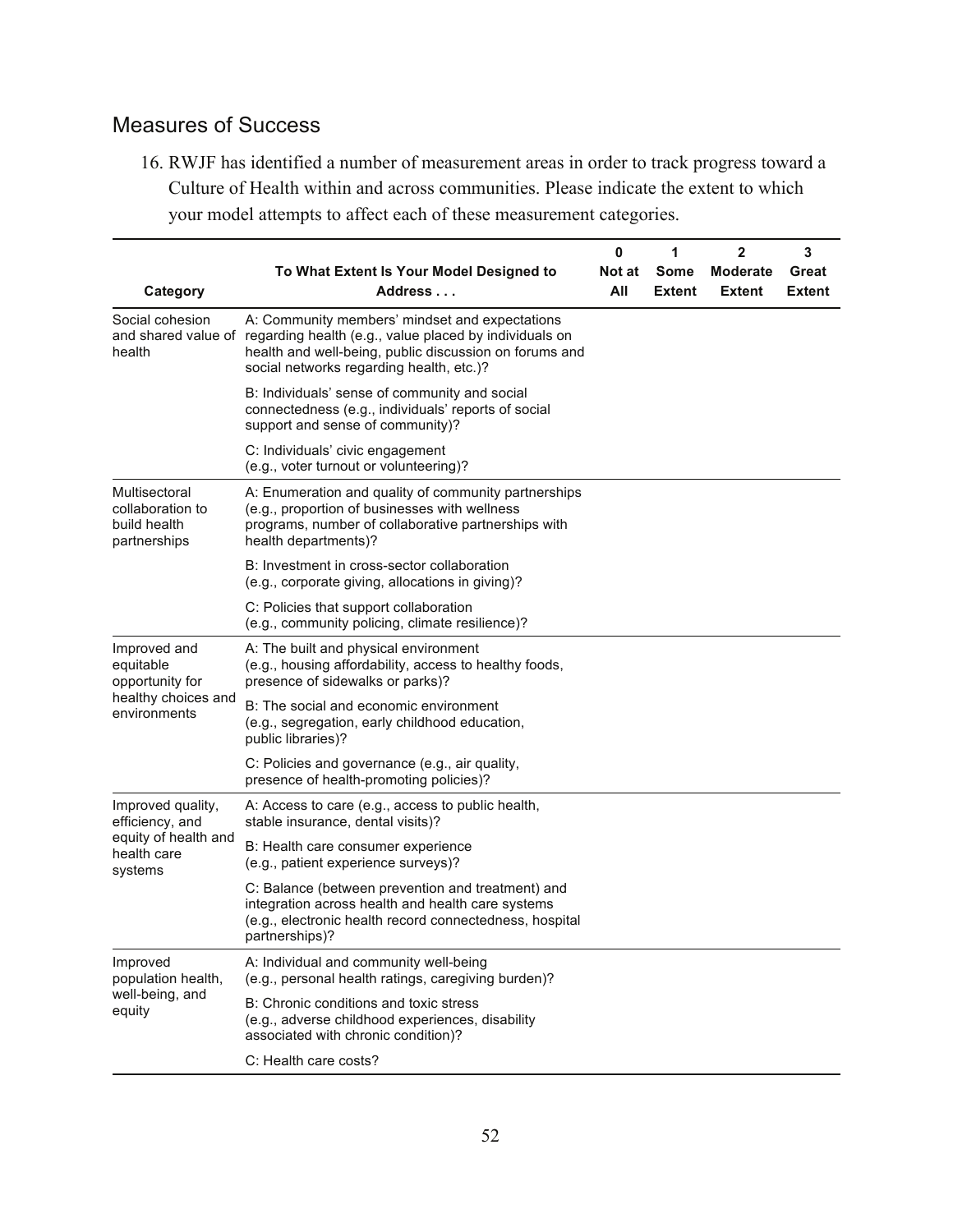*[IF Q16A WAS 1, 2 OR 3, ASK 17A\_1; OTHERWISE GO TO 17B\_1]* 

- 17. A\_1. You indicated that your model addresses [INSERT Q17A RESPONSE CHOICE THAT ACCOMPANIES 17A: community members' mindset and expectations regarding health (e.g., value placed by individuals on health and well-being, public discussion on forums and social networks regarding health, etc)]. Are you collecting any data in this area?
	- ❏ 1 Yes
	- ❏ 0 No
	- $\Box$  2 We collected data in this area in the past but are not currently
- 17. A\_2. *[IF 1 Yes or 2 collected in past]* Please list the specific measure(s) you currently are using or used in the past. (2,000 characters maximum)

*\_\_\_\_\_\_\_\_\_\_\_\_\_\_\_\_\_\_\_\_\_\_\_\_\_\_\_\_\_\_\_\_\_\_\_\_\_\_\_\_\_\_\_\_\_\_\_\_\_\_\_\_\_\_\_\_ \_\_\_\_\_\_\_\_\_\_\_\_\_\_\_\_\_\_\_\_\_\_\_\_\_\_\_\_\_\_\_\_\_\_\_\_\_\_\_\_\_\_\_\_\_\_\_\_\_\_\_\_\_\_\_\_ \_\_\_\_\_\_\_\_\_\_\_\_\_\_\_\_\_\_\_\_\_\_\_\_\_\_\_\_\_\_\_\_\_\_\_\_\_\_\_\_\_\_\_\_\_\_\_\_\_\_\_\_\_\_\_\_*

*[IF Q16B WAS 1, 2 OR 3, ASK 17B\_1; OTHERWISE GO TO 17C\_1]* 

- 17. B 1. You indicated that your model addresses [INSERT ANY Q17B individuals' sense of community and social connectedness (e.g., individuals' reports of social support and sense of community)]. Are you collecting any data in this area?
	- ❏ 1 Yes
	- ❏ 0 No
	- $\Box$  2 We collected data in this area in the past but are not currently
- 17. B\_2. *[IF 1 Yes or 2 collected in past]* Please list the specific measure(s) you are currently using or used in the past. (2,000 characters maximum)

*[REPEAT FOR IF 1, 2, OR 3 ANSWERED FOR Q16C–Q16O]* 

*[IF Q16O WAS 1, 2 OR 3] ASK 170\_1; OTHERWISE GO TO 18]* 

- 17. O\_1. You indicated that your model addresses [INSERT ANY Q17O health care costs]. Are you collecting any data in this area?
	- ❏ 1 Yes
	- ❏ 0 No
	- ❏ 2 We collected data in this area in the past but are not currently
- 17. O\_2. *[IF 1 Yes or 2 collected in past]* Please list the specific measure(s) you are currently using or used in the past. (2,000 characters maximum)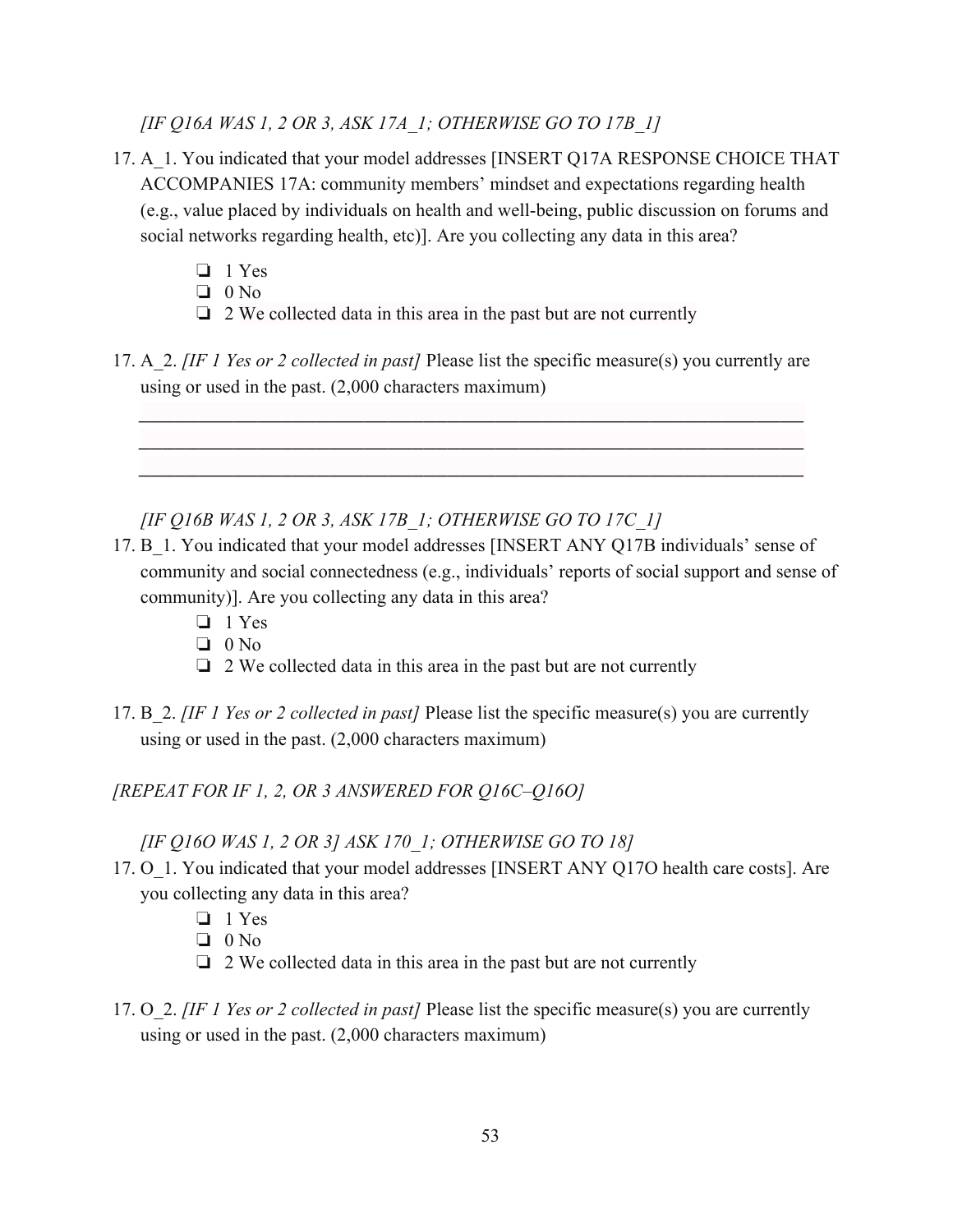# Edge Runner Model Barriers and Facilitators

5 4

18. Please select the answer that best describes each factor as a barrier or facilitator of Edge Runner model success (or neither or both). (Select one for each factor)

|                                                                                                         |                |                                      | 3                      | 4                  | 5                 | 6                                                  |                    | 8                                             |
|---------------------------------------------------------------------------------------------------------|----------------|--------------------------------------|------------------------|--------------------|-------------------|----------------------------------------------------|--------------------|-----------------------------------------------|
|                                                                                                         |                | 2                                    | <b>Little Bit</b>      | <b>Both</b>        | <b>Little Bit</b> | Somewhat                                           | 7                  | <b>Neither</b>                                |
| <b>Factor</b>                                                                                           | <b>Barrier</b> | Significant Somewhat<br>of a Barrier | of a<br><b>Barrier</b> | <b>Barrier and</b> | of a              | of a<br><b>Facilitator Facilitator Facilitator</b> | <b>Facilitator</b> | Significant Barrier nor<br><b>Facilitator</b> |
| Current funding levels                                                                                  |                |                                      |                        |                    |                   |                                                    |                    |                                               |
| Future/sustaining funding sources                                                                       |                |                                      |                        |                    |                   |                                                    |                    |                                               |
| Availability of health providers<br>(e.g., physicians, NPs, medical assistants, RNs)                    |                |                                      |                        |                    |                   |                                                    |                    |                                               |
| Physical space available                                                                                |                |                                      |                        |                    |                   |                                                    |                    |                                               |
| Community relations                                                                                     |                |                                      |                        |                    |                   |                                                    |                    |                                               |
| Community investment/buy-in                                                                             |                |                                      |                        |                    |                   |                                                    |                    |                                               |
| Local regulations<br>(i.e., scope of practice or zoning restrictions)                                   |                |                                      |                        |                    |                   |                                                    |                    |                                               |
| Availability of administrative support                                                                  |                |                                      |                        |                    |                   |                                                    |                    |                                               |
| Community social norms (e.g., local food culture)                                                       |                |                                      |                        |                    |                   |                                                    |                    |                                               |
| Social economic environment (e.g., neighborhood<br>crime, or socioeconomic status of community members) |                |                                      |                        |                    |                   |                                                    |                    |                                               |
| Neighborhood/built environment<br>(e.g., access to parks and sidewalks)                                 |                |                                      |                        |                    |                   |                                                    |                    |                                               |
| Overall level of care burden of the patient population                                                  |                |                                      |                        |                    |                   |                                                    |                    |                                               |
| Support (or lack thereof) from traditional health care<br>stakeholders (i.e., physician organizations)  |                |                                      |                        |                    |                   |                                                    |                    |                                               |
| Other, specify:                                                                                         |                |                                      |                        |                    |                   |                                                    |                    |                                               |
| Programmer instructions: Leave areas for up to 5<br>multiple "others"                                   |                |                                      |                        |                    |                   |                                                    |                    |                                               |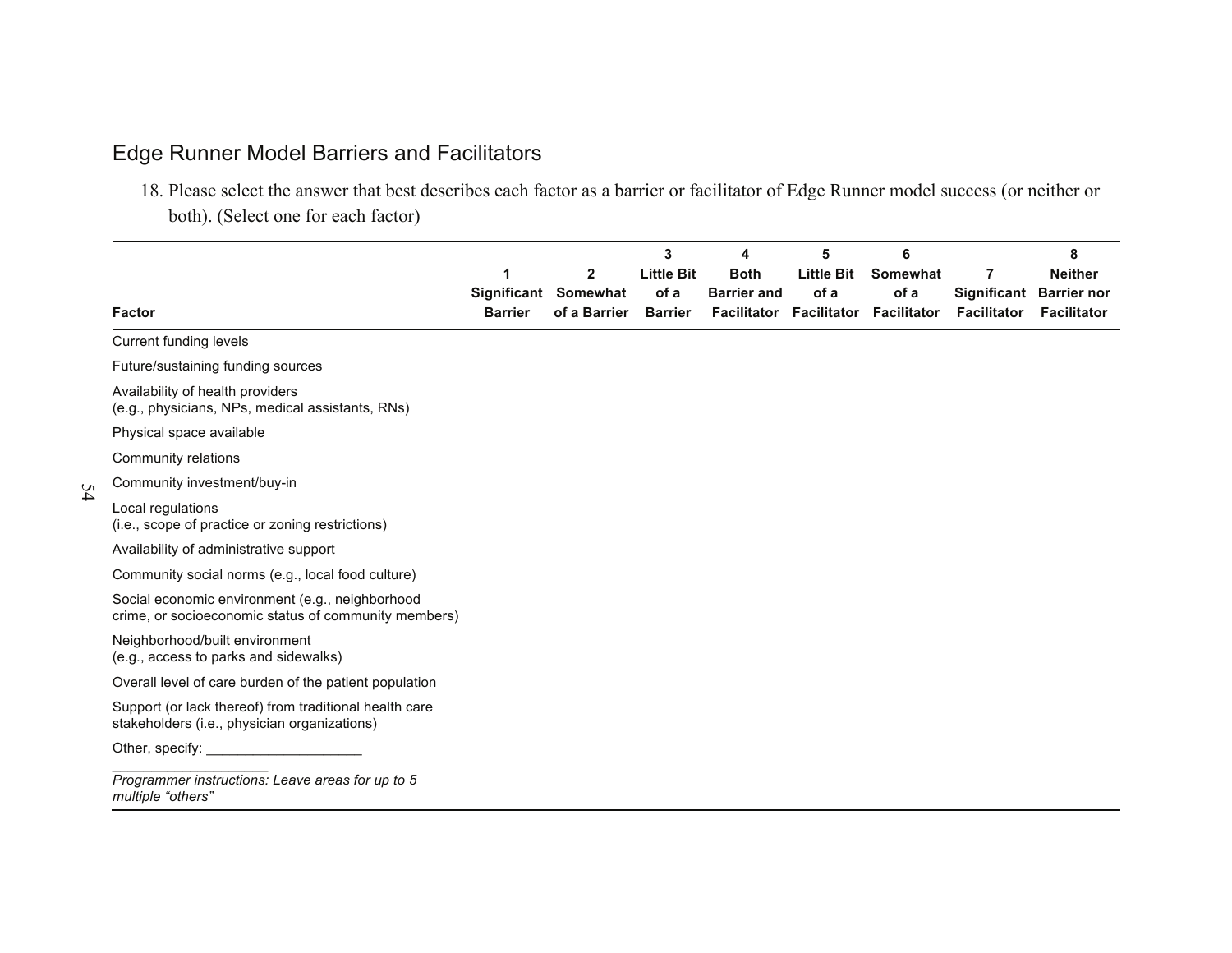19. Please summarize how you think your model adds to a Culture of Health.

These are all the questions we have for you. Thank you for completing the survey.

<u> 1989 - Johann Stoff, amerikansk politiker (d. 1989)</u>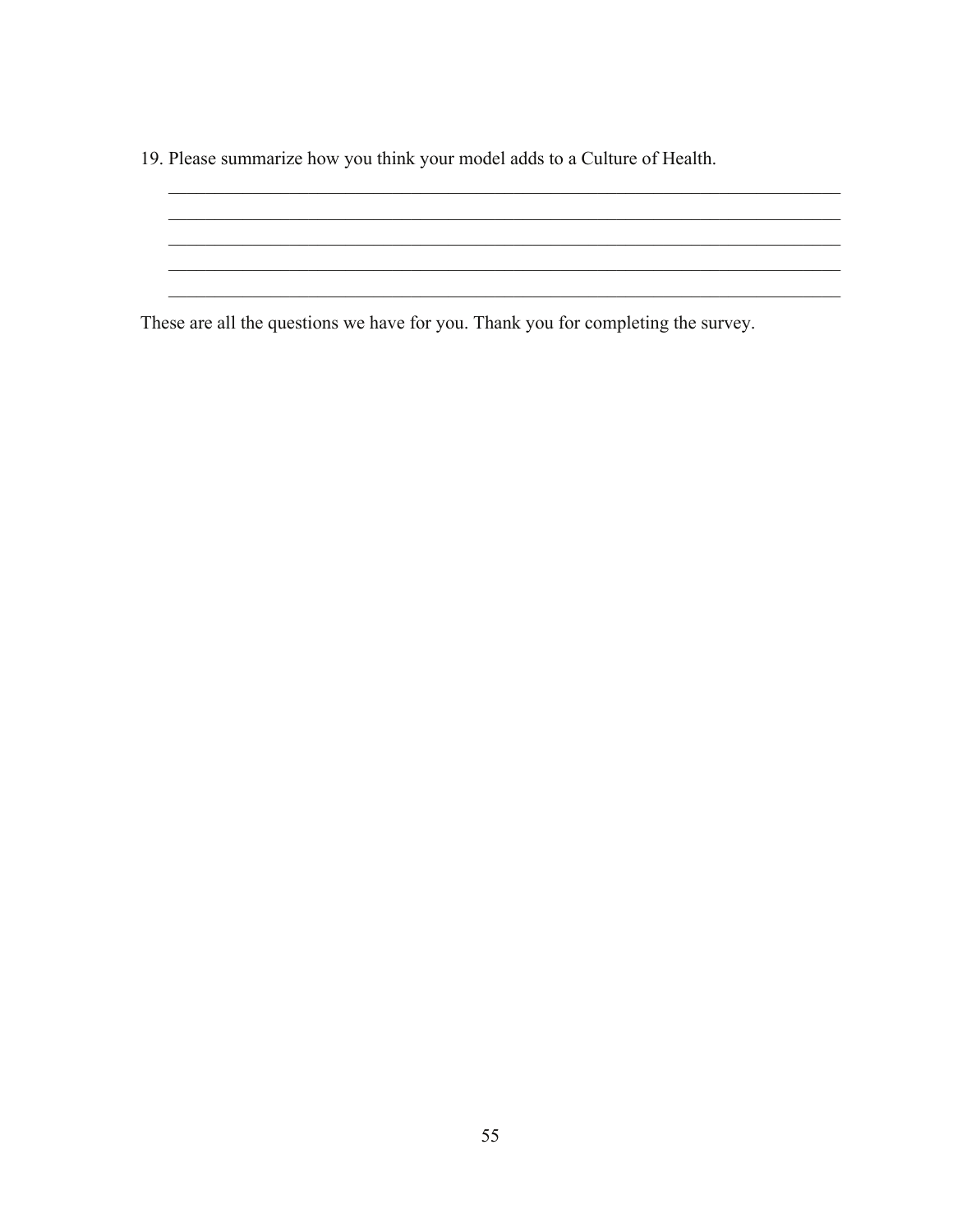# Edge Runner Interview Protocol

### *Introduction*

Thank you for taking the time to talk with us today about your Edge Runner model. As part of this interview, we will ask you a series of questions about your specific Edge Runner model of care to understand how the model might be contributing to a Culture of Health. We expect the survey to take 60 minutes and we greatly appreciate your participation in this important work.

The purpose of this interview is to better understand the how various Edge Runner models contribute to a Culture of Health as part of the work that they do. The Culture of Health is a strategic framework of the Robert Wood Johnson Foundation (RWJF) for improving the health and well-being of Americans by creating a society in which all individuals, regardless of their ethnic, geographic, or socioeconomic circumstances, have the opportunity to live the healthiest lives possible. This approach recognizes the importance of social, economic, physical, and environmental factors outside of the health care system that affect the health and well-being of individuals and communities. Such an approach requires health care providers to participate in collaborative activities to address these important social determinants of health. In preparation, we sent you a document with more details about the RWJF Culture of Health initiative.

#### *Informed Consent*

Your participation is completely voluntary and you can discontinue the conversation at any time.

Before we begin, I want to assure you that your responses to our questions are held in confidence. No one outside of the research team (composed of researchers from RAND, Hunter College, and the University of Pennsylvania) will see your specific answers. We may use a quote from our interview in a journal article or report but will not attribute it specifically to you without your permission. If we do want to attribute quotes specifically to you, we will ask your permission in advance. Within the research team, we will use the name of your organization to link us to other public documents from your organization. Do we have your permission to contact you in the future to conduct a case study of your organization? [Yes/No]

We would like to take notes during our conversation just so that we can capture all of your important feedback. We will destroy the notes at the end of the project (December 2017). Is this okay with you? We would also like to audio-record the interview to make sure that our notes are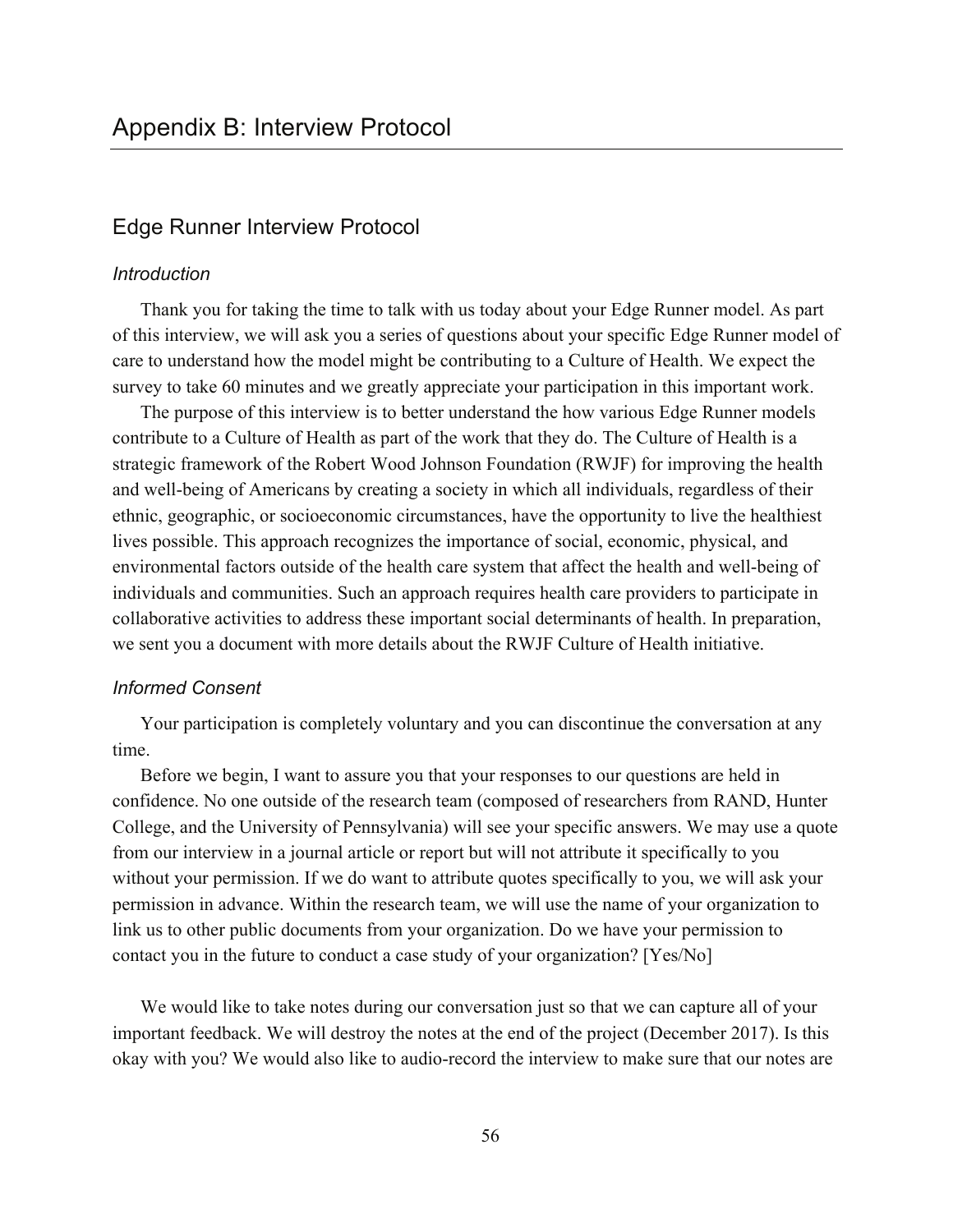accurate. Are you OK if we audio-record the call? We will also destroy the recording once we ensure the accuracy of our notes.

Let me remind you that your participation is voluntary and if you are uncomfortable with any questions that are asked, please feel free to not respond to the questions. Again, we estimate that the interview will take 60 minutes to cover all the different aspects of your work.

What questions do you have for us? *[Answer any questions and then proceed to interview.]*

## *Intro/Edge Runner Demographics*

- 1. On the survey you indicated that [INSERT SURVEY RESPONSES for how it started, how the need was identified, the population served and the setting]. Is that still accurate?
- 2. Is there anything else that you feel is important that we know about your Edge Runner?

## *Culture of Health Framework*

As you know, we are interested in the Culture of Health framework because we feel it aligns closely with what nursing is and what nurses do in general, and specifically with your Edge Runner program.

- 3. Did you get a chance to review the Culture of Health framework document that we sent before the interview? [IF NOT, provide an overview of the framework, and move to question 4]
- 4. How do you see the model fitting or not fitting in the work that you do? With your (name Edge Runner program)
- 5. What are other ways in which you and/or your program affect a Culture of Health in the communities/systems in which you work?
- 6. As you think about the Culture of Health model—and your Edge Runner program—what is missing? What do you do that is NOT reflected in the Culture of Health but is important to how your program works—and to its success?

### Action Area 1

- 7. On the survey, you indicated that your Edge Runner focuses on [INSERT POSITIVE SURVEY RESPONSES for AA1]. Can you tell me about these activities?
- 8. On the survey, you indicated that your Edge Runner does not focus [Insert Negative Survey Responses for AA1]. Can you provide any insight into why you don't focus on activities in this area?

## Action Area 2

9. On the survey, you indicated that your Edge Runner focuses on [Insert Positive Survey Responses for AA2]. Can you tell me about these activities?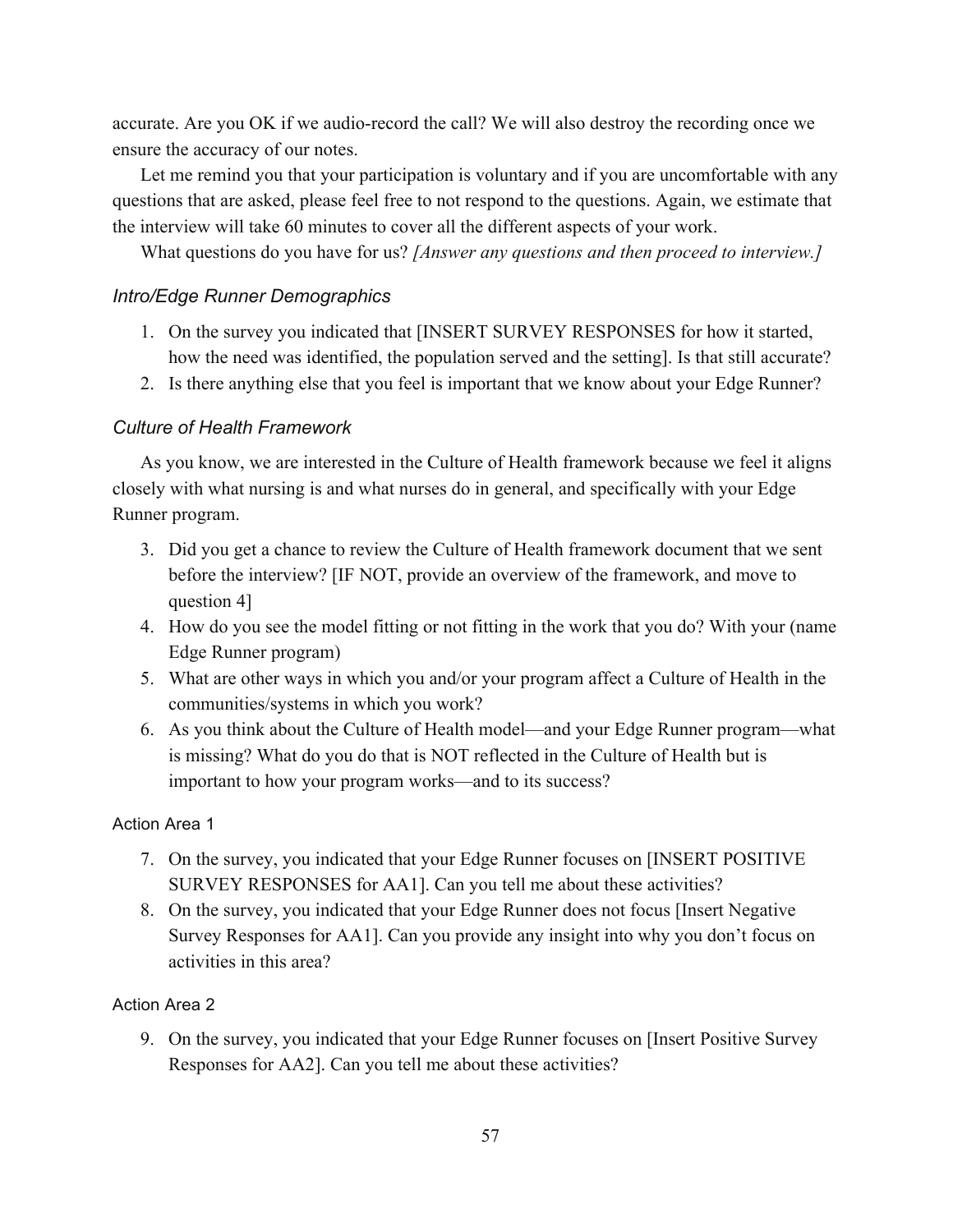10. On the survey, you indicated that your Edge Runner does not focus [INSERT NEGATIVE SURVEY RESPONSES for AA2]. Can you provide any insight into why you don't focus on activities in this area?

# Action Area 3

- 11. On the survey, you indicated that your Edge Runner focuses on [Insert Positive Survey Responses for AA3]. Can you tell me about these activities?
- 12. On the survey, you indicated that your Edge Runner does not focus [INSERT NEGATIVE SURVEY RESPONSES for AA3]. Can you provide any insight into why you don't focus on activities in this area?

# Action Area 4

- 13. On the survey, you indicated that your Edge Runner focuses on [Insert Positive Survey Responses for AA4]. Can you tell me about these activities?
- 14. On the survey, you indicated that your Edge Runner does not focus [INSERT NEGATIVE SURVEY RESPONSES for AA4]. Can you provide any insight into why you don't focus on activities in this area?

# *Measurement*

- 15. As an Edge Runner, what are you trying to achieve and how do you measure that?
- 16. Are there secondary outcomes that you've measured or you've seen changes in as a result of implementing your Edge Runner Model?
- 17. If you had the resources in place, what else would you measure? How?

# *Attributes of Edge Runner Model Success*

- 1. On the survey, you indicated that [INSERT SURVEY RESPONSES for core facilitators for success] were elements that made your Edge Runner successful. Can you explain how the facilitators you selected contribute to the success?
- 2. What are the barriers and facilitators to your Edge Runner model being sustainable, scalable, etc., and transferred to other settings?
- 3. If you had the resources, what would be your short-term and long-term strategies that you have not yet been able to do to build a Culture of Health in the community or population you serve?
	- a. What would help you to do these things?
- 4. What lessons have you learned with regard to affecting a Culture of Health through your Edge Runner model? What advice would you tell other innovative health care professionals who are looking to affect a Culture of Health through their organization?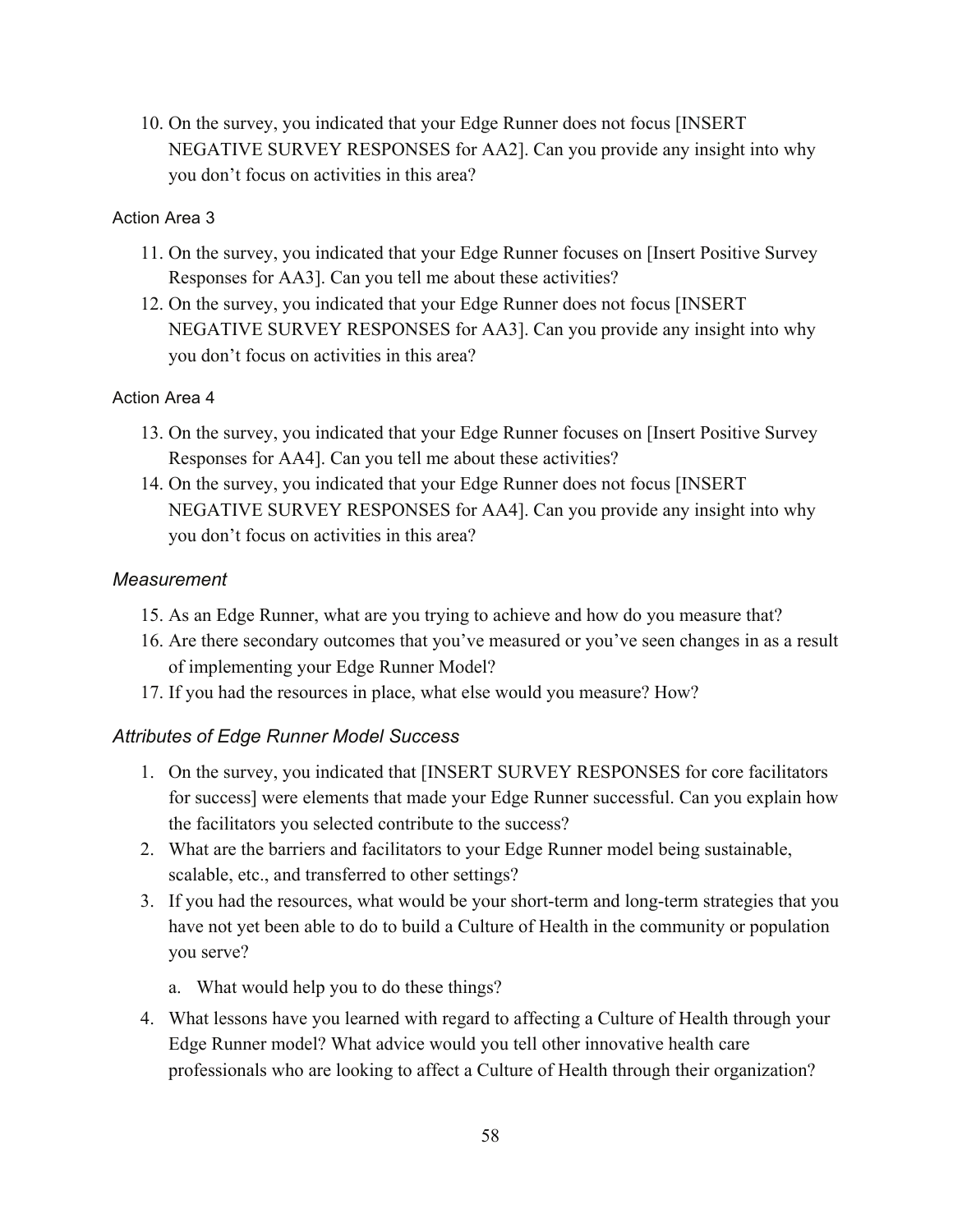# References

- Acosta, Joie D., Margaret D. Whitley, Lienna Warren May, Tamara Dubowitz, Malcolm Williams, and Anita Chandra, *Stakeholder Perspectives on a Culture of Health: Key Findings*, Santa Monica, Calif: RAND Corporation, RR-1274-RWJ, 2016. As of January 20, 2017: [http://www.rand.org/pubs/research\\_reports/RR1274.html](http://www.rand.org/pubs/research_reports/RR1274.html)
- Agency for Healthcare Research and Quality, "Group Visits Focused on Prenatal Care and Parenting Improve Birth Outcomes and Provider Efficiency," web page, September 14, 2015. As of December 5, 2016: [https://innovations.ahrq.gov/profiles/group-visits-focused-prenatal-care-and-parenting](https://innovations.ahrq.gov/profiles/group-visits-focused-prenatal-care-and-parenting-improve-birth-outcomes-and-provider)improve-birth-outcomes-and-provider
- Alley, Dawn E., Chisara N. Asomugha, Patrick H. Conway, and Darshak M. Sanghavi, "Accountable Health Communities—Addressing Social Needs Through Medicare and Medicaid," *New England Journal of Medicine*, Vol. 374, No. 1, January 7, 2016, pp. 8–11.
- American Academy of Nursing, "Family Health and Birth Center in the Developing Families Center," web page, 2015. As of February 2, 2017: [http://www.aannet.org/initiatives/edge-runners/profiles/edge-runners--family-health-and](http://www.aannet.org/initiatives/edge-runners/profiles/edge-runners--family-health-and-birth-center-in-the-developing-families-center)birth-center-in-the-developing-families-center
- Barr, Wendy B., Sana Aslam, and Marc Levin, "Evaluation of a Group Prenatal Care-Based Curriculum in a Family Medicine Residency," *Family Medicine*, Vol. 43, No. 10, November–December 2011, pp. 712–717.
- Centering Healthcare Institute, "Who We Are," web page, undated. As of December 5, 2016: <https://www.centeringhealthcare.org/about>
- Centers for Disease Control and Prevention, "Injury Prevention and Control: Division of Violence Prevention," web page, April 1, 2016. As of December 2, 2016: <https://www.cdc.gov/violenceprevention/acestudy/>
- Centers for Medicare & Medicaid Services, "Accountable Care Organizations (ACO)," web page, January 6, 2015. As of December 5, 2016: https://www.cms.gov/Medicare/ [Medicare-Fee-for-Service-Payment/ACO/index.html](https://www.cms.gov/Medicare/Medicare-Fee-for-Service-Payment/ACO/index.html)
- CMS—*See* Centers for Medicare & Medicaid Services.
- Crockett, Amy, Emily Heberlein, Lisa Glasscock, Sarah Covington-Kolb, Karen Shea, and Imtiaz A. Khan, "Investing in CenteringPregnancy Group Prenatal Care Reduces Newborn Hospitalization Costs," *Women's Health Issues*, Vol. 27, No. 1, 2017, pp. 60–66.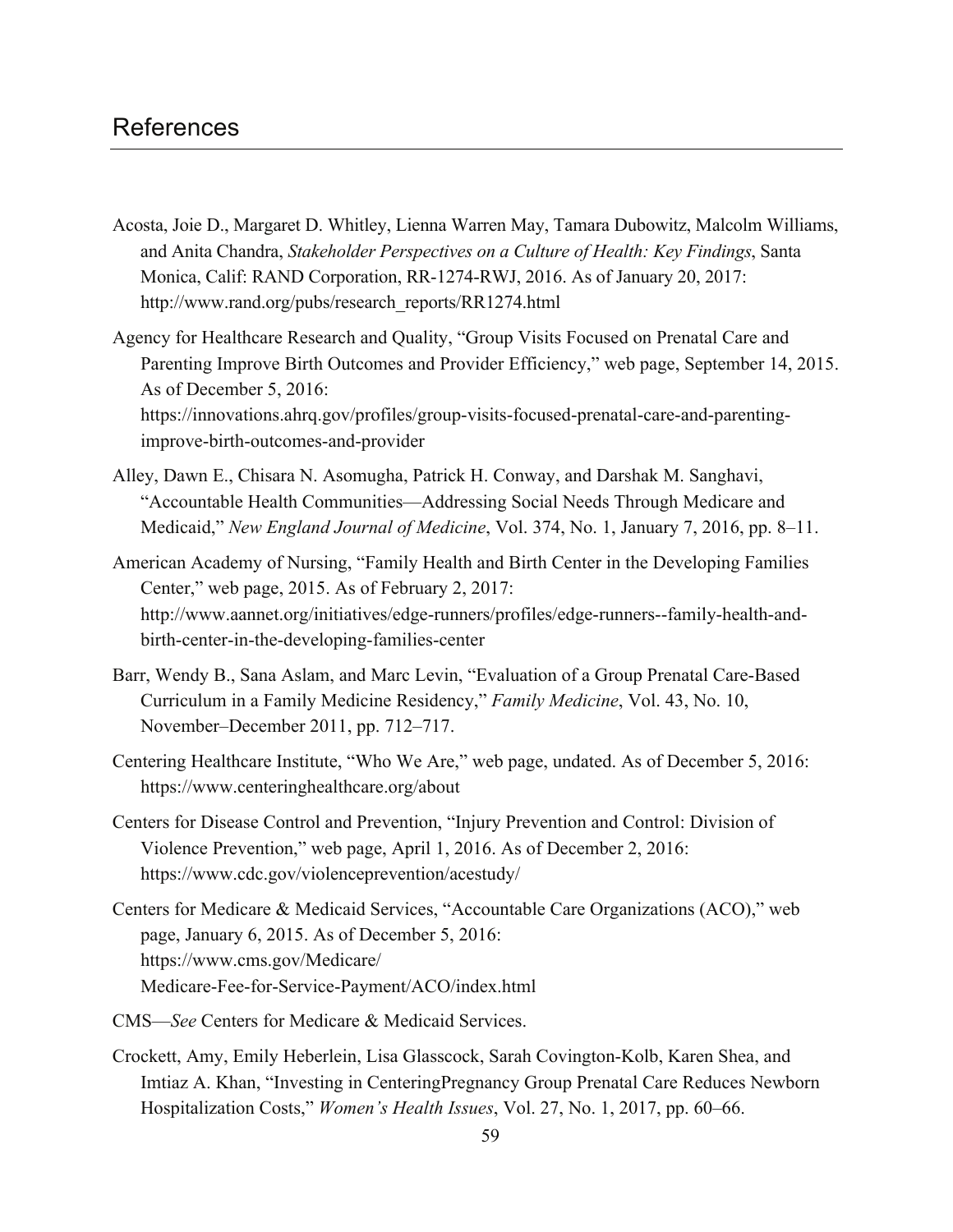- Davis, Karen, Kristof Stremikis, David Squires, and Cathy Schoen, *Mirror, Mirror on the Wall: How Performance of the U.S. Health Care System Compares Internationally*, Washington, D.C.: The Commonwealth Fund, 2014. As of December 2, 2016: [http://www.commonwealthfund.org/~/media/files/publications/fund](http://www.commonwealthfund.org/~/media/files/publications/fund-report/2014/jun/1755_davis_mirror_mirror_2014.pdf)report/2014/jun/1755\_davis\_mirror\_mirror\_2014.pdf
- Dentzer, S., "Bridging Health and Health Care: Confessions of an 'Upstreamist,'" web page, Robert Wood Johnson Foundation, 2014. As of February 10, 2017: [http://www.rwjf.org/en/blogs/culture-of-health/2014/03/bridging\\_health\\_and.html](http://www.rwjf.org/en/blogs/culture-of-health/2014/03/bridging_health_and.html)
- Federation of American Societies for Experimental Biology, *Federal Funding for Biomedical Related Life Sciences Research*, Bethesda, Md., undated. As of February 5, 2017: https://www.faseb.org/Portals/2/PDFs/opa/2016/ Federal Funding Report FY2017 FullReport.pdf
- Felitti, Vincent J., Robert F Anda, Dale Nordenberg, David F Williamson, Alison M. Spitz, Valerie Edwards, Mary P. Koss, and James S. Marks, "The Relationship of Adult Health Status to Childhood Abuse and Household Dysfunction," *American Journal of Preventive Medicine*, Vol. 14, No. 4, 1998, pp. 245–258.
- Goebel, Julia, "A Brief History of Federally Quailifed Health Centers (FQHC)," NotifyMD website, February 8, 2013. As of December 5, 2016: <http://www.notifymd.com/a-brief-history-of-federally-qualified-health-centers-fqhc/>
- Grady, Mary Alice, and Kathaleen C. Bloom, "Pregnancy Outcomes of Adolescents Enrolled in a CenteringPregnancy Program," *Journal of Midwifery and Women's Health*, Vol. 49, No. 5, September–October 2004, pp. 412–420.
- Hale, Nathan, Amy H. Picklesimer, Deborah L. Billings, and Sarah Covington-Kolb, "The Impact of Centering Pregnancy Group Prenatal Care on Postpartum Family Planning," *American Journal of Obstetrics and Gynecology*, Vol. 210, No. 1, January 2014, pp. 50, e51–e57.
- Health Research and Educational Trust, *Hospital-Based Strategies for Creating a Culture of Health*, Chicago, Ill., 2014.
- Hsieh, Hsiu-Fang, and Sarah E. Shannon, "Three Approaches to Qualitative Content Analysis," *Qualitative Health Research*, Vol. 15, No. 9, November 2005, pp. 1277–1288. As of February 2, 2017: <http://www.ncbi.nlm.nih.gov/pubmed/16204405>
- Ickovics, Jeannette R., Trace S. Kershaw, Claire Westdahl, Urania Magriples, Zohar Massey, Heather Reynolds, and Sharon Schindler Rising, "Group Prenatal Care and Perinatal Outcomes: A Randomized Controlled Trial," *Obstetrics and Gynecology*, Vol. 110, No. 2, August 2007, pp. 330–339.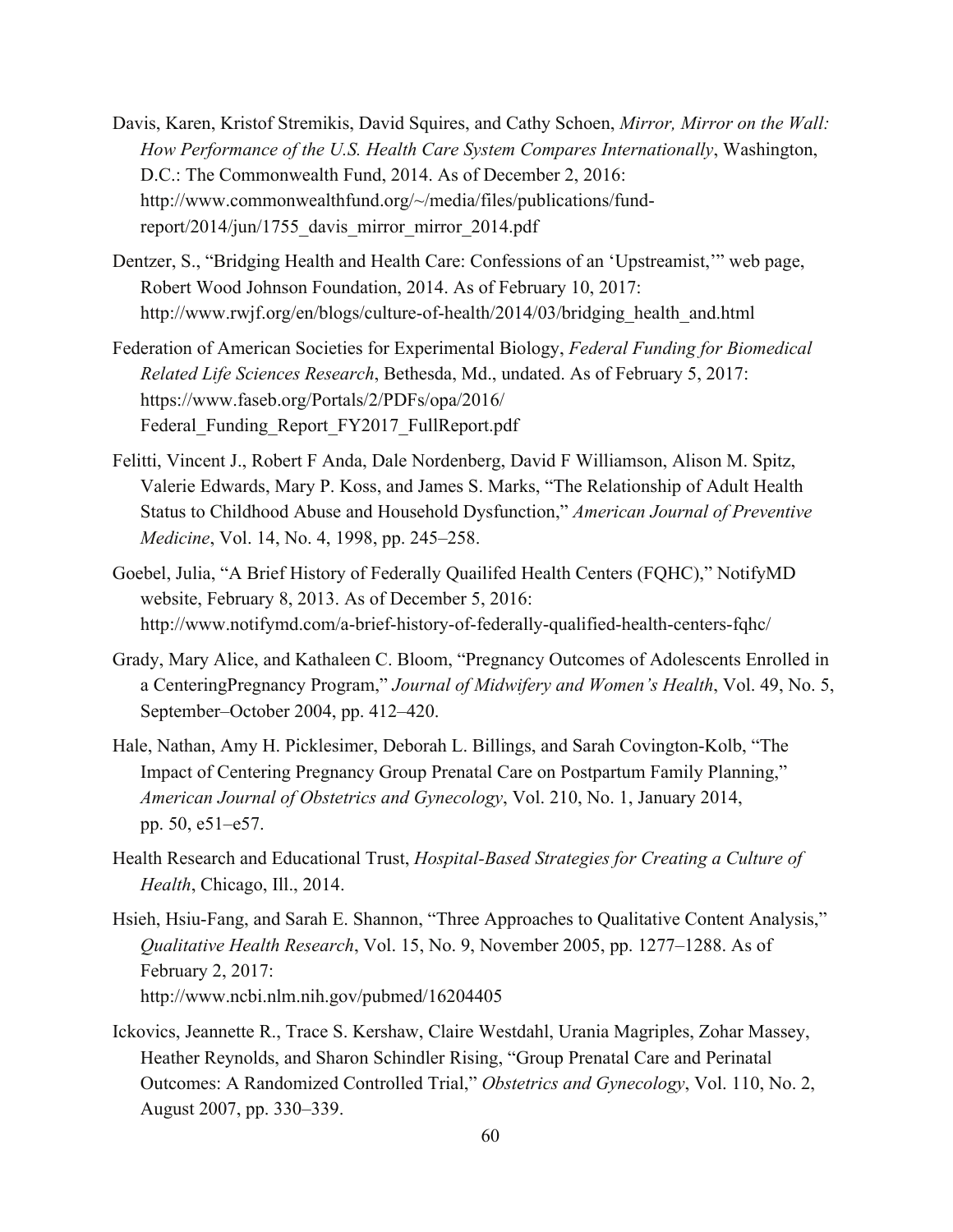- Ickovics, Jeannette R., Trace S. Kershaw, Claire Westdahl, Sharon Schindler Rising, Carrie Klima, Heather Reynolds, and Urania Magriples, "Group Prenatal Care and Preterm Birth Weight: Results from a Matched Cohort Study at Public Clinics," *Obstetrics and Gynecology*, Vol. 102, No. 5, December 2003, pp. 1051–1057.
- Josiah Macy Jr. Foundation, *Registered Nurses: Partners in Transforming Primary Care*, New York, 2016.
- Kershaw, Trace S., Urania Magriples, Claire Westdahl, Sharon Schindler Rising, and Jeannette Ickovics, "Pregnancy as a Window of Opportunity for HIV Prevention: Effects of an HIV Intervention Delivered Within Prenatal Care," *American Journal of Public Health*, Vol. 99, No. 11, 2009, pp. 2079–2086.
- Klima, Carrie, Kathleen Norr, Susan Vonderheld, and Arden Handler, "Introduction of Centering Pregnancy in a Public Health Clinic," *Journal of Midwifery and Women's Health*, Vol. 54, No. 1, January 2009, pp. 27–34.
- Kweekel, Liselotte, Trudie Gerrits, Marlies Rijnders, and Patrick Brown, "The Role of Trust in CenteringPregnancy: Building Interpersonal Trust Relationships in Group-Based Prenatal Care in The Netherlands," *Birth*, October 2016.
- Martsolf, Grant R., Tamika Gordon, Linnea Warren May, Diana Mason, Cheryl G. Sullivan, and Antonia Villarruel, "Innovative Nursing Care Models and Culture of Health: Early Evidence," *Nursing Outlook*, Vol. 64, No. 4, July–August 2016, pp. 367–376. As of February 2, 2017: <http://www.ncbi.nlm.nih.gov/pubmed/27063477>
- Mason, Diana J., Dorothy A. Jones, Callista Roy, Cheryl G. Sullivan, and Laura J. Wood, "Commonalities of Nurse-Designed Models of Health Care," *Nursing Outlook*, Vol. 63, No. 5, 2015, pp. 540–553.
- Massey, Zohar, Sharon Schindler Rising, and Jeannette Ickovics, "CenteringPregnancy Group Prenatal Care: Promoting Relationship-Centered Care," *Journal of Obstetric, Gynecologic, and Neonatal Nursing*, Vol. 35, No. 2, March–April 2006, pp. 286–294.
- McCalla, Alex F., and Wendy S. Ayres, *Rural Development—From Vision to Action*, Washington, D.C.: World Bank, 1997. As of February 2, 2017: [http://documents.worldbank.org/curated/en/445541468326432599/](http://documents.worldbank.org/curated/en/445541468326432599/Rural-development-from-vision-to-action)  Rural-development-from-vision-to-action
- McClowry, Sandra G., "The Development of the School-Age Temperament Inventory," *Merrill-Palmer Quarterly*, Vol. 41, No. 3, July 1995, pp. 271–285.

———, "The Temperament Profiles of School-Age Children," *Jounal of Pediatric Nursing*, Vol. 17, No. 1, February 2002, pp. 3–10.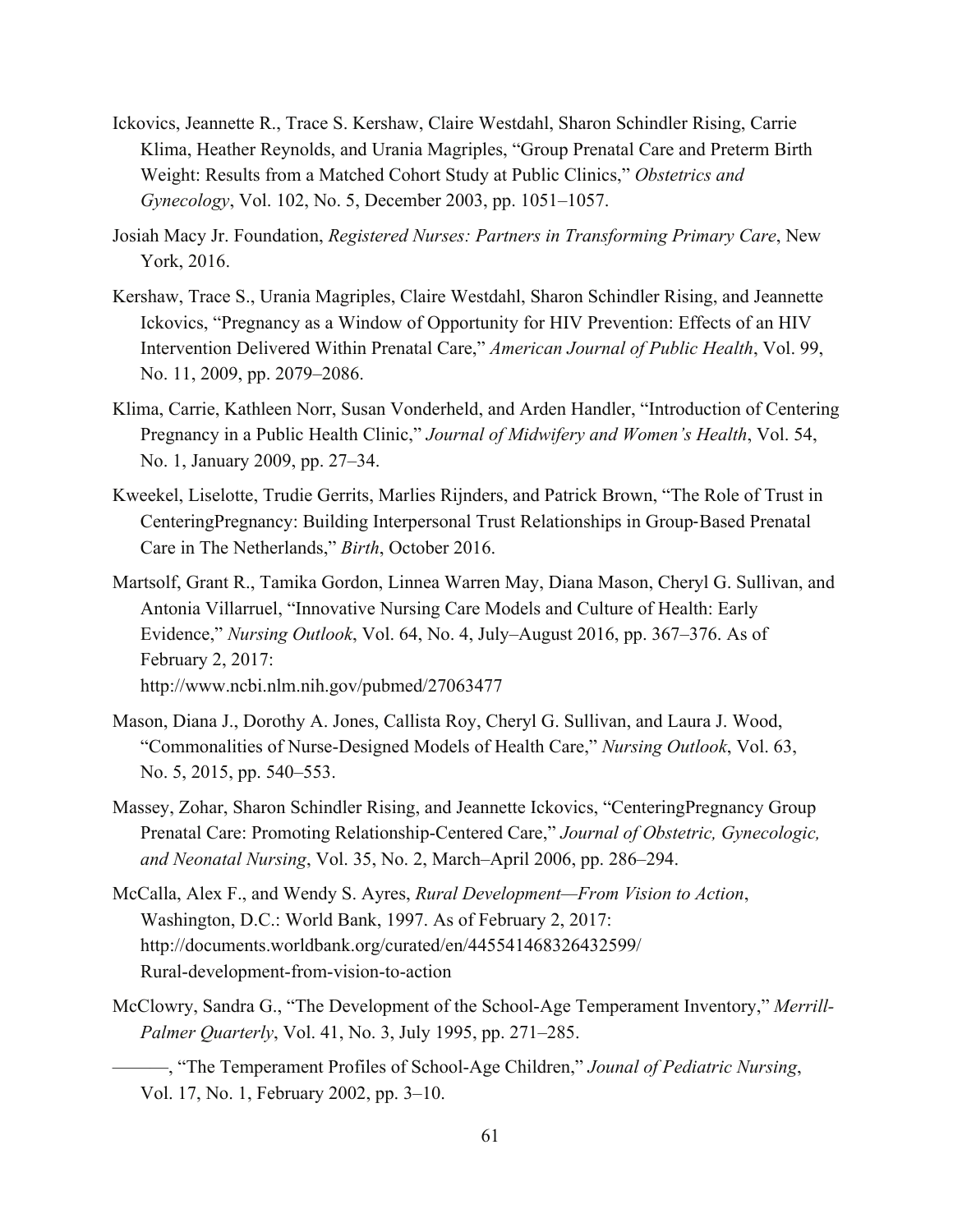- McClowry, Sandra G., Sandra K. Giangrande, Nancy R. Tommasini, William Clinton, Nancy S. Foreman, Kimberly Lynch, and Sandra L. Ferketich, "The Effects of Child Temperament, Maternal Characteristics, and Family Circumstances on the Maladjustment of School-Age Children," *Research in Nursing and Health*, Vol. 17, No. 1, February 1994, pp. 25–35.
- McClowry, Sandra G., David L. Snow, and Catherine S. Tamis-LeMonda, "An Evaluation of the Effects of INSIGHTS on the Behavior of Inner City Primary School Children," *Journal of Primary Prevention*, Vol. 26, No. 6, 2005, pp. 567–584.
- McClowry, Sandra G., David L. Snow, Catherine S. Tamis-LeMonda, and Eileen T. Rodriguez, "Testing the Efficacy of INSIGHTS on Student Disruptive Behavior, Classroom Management, and Student Competence in Inner City Primary Grades," *School Mental Health*, Vol. 2, No. 1, 2010, pp. 23–35.
- McCormick, Meghan P., Erin E. O'Connor, Elise Cappella, and Sandee G. McClowry, "Getting a Good Start in School: Effects of INSIGHTS on Children with High Maintenance Temperaments," *Early Childhood Research Quarterly*, Vol. 30, No. A, 2015, pp. 128–139.
- McNeil, Deborah A., Monica Vekved, Siobhan M. Dolan, Jodi Siever, Sarah Horn, and Suzanne C. Tough, "Getting More Than They Realized They Needed: A Qualitative Study of Women's Experience with Group Prenatal Care," *BMC Pregnancy and Health*, Vol. 14, No. 1, December 2012, p. 155.
- Muhlestein, David, and Mark McClellan, "Accountable Care Organizations in 2016: Private and Public-Sector Growth and Dispersion," *Health Affairs*, blog, April 21, 2016. As of December 5, 2016:

[http://healthaffairs.org/blog/2016/04/21/accountable-care-organizations-in-2016-private-and](http://healthaffairs.org/blog/2016/04/21/accountable-care-organizations-in-2016-private-and-public-sector-growth-and-dispersion/)public-sector-growth-and-dispersion/

- Novick, Gina, Lois S. Sadler, Holly Powell Kennedy, Sally S. Cohen, Nora E. Groce, and Kathleen A. Knafl, "Women's Experience of Group Prenatal Care," *Qualitative Health Research*, Vol. 21, No. 1, January 2011, pp. 97–116.
- O'Connor, Erin E., Elise Cappella, Meghan P. McCormick, and Sandee G. McClowry, "Enhancing the Academic Developmet of Shy Children: A Test of the Efficacy of INSIGHTS," *School Psychology Review*, Vol. 43, No. 3, 2014a, pp. 239–259.
	- ———, "An Examination of the Efficacy of INSIGHTS in Enhancing the Academic and Behavioral Development of Children in Early Grades," *Journal of Educational Psychology*, Vol. 106, No. 4, November 2014b, pp. 1156–1169.
- Picklesimer, Amy, Emily Heberlein, and Saray Covington-Kolb, "Group Prenatal Care: Has Its Time Come?" *Clinical Obstetrics and Gynecology*, Vol. 58, No. 2, June 2015, pp. 380–391.